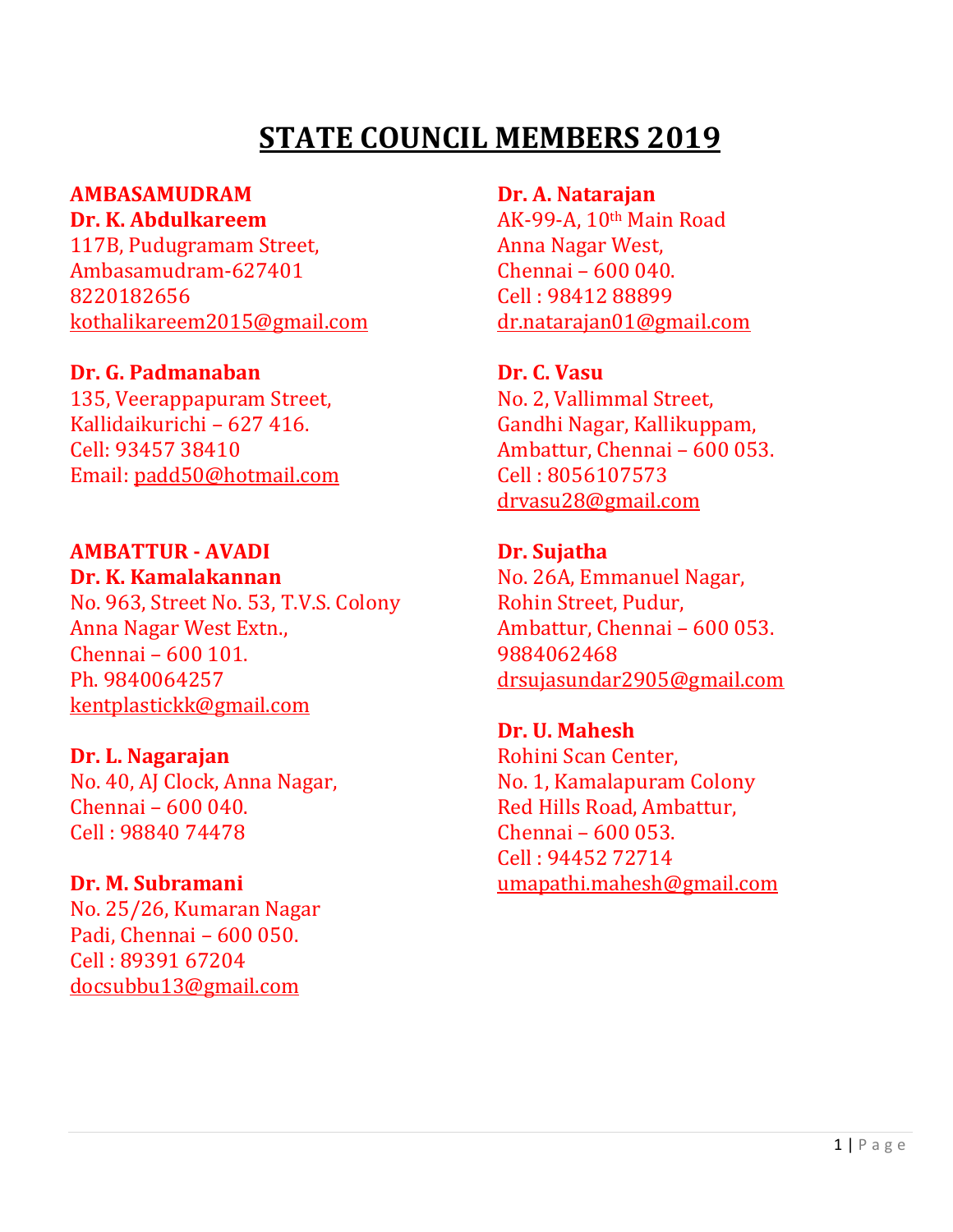### **Dr. R. Vasantha**

Nivaran Maternity Clinic, Mogappair East, Thiruvalluvar Salai Chennai – 600 037. Cell : 98400 56114 [vasantharajagopal@gmail.com](mailto:vasantharajagopal@gmail.com)

**Dr. B. Usha Rani** No. 8-A, Main Street, Bharathi Nagar, Ambattur, Chennai – 600 053. Cell : 94444 61467 [rainraodr62@gmail.com](mailto:rainraodr62@gmail.com)

**Dr. G. Jaikumar** 98411 87945 [drgjaikumar@gmail.com](mailto:drgjaikumar@gmail.com)

**AMBUR**

**Dr. P. Venkatesh,** Lakshmi Hospital, 7, New Man Street, Ambur-635 802, Vellore Dt., Cell :9500918578

**ANTHIYUR**

**Dr. Shankar** Suriya Hospital, Anthiyur – 638 501. 9443313144. [Sankar1161@yahoo.co.in](mailto:Sankar1161@yahoo.co.in)

**Dr. Subramaniam,**  Arungowri Hospital Anthiyur.Cell :98427 61465

**ARAKKONAM Dr. A. Radhakrishnan** No.12, Subbaraya Mudali St., Arakonam – 631 001.

9865463550

**ARANTHANGI Dr. S. Karunakaran** No. 86, Agraharam Street, Aranthangi.Mob. 9842427056 Res. 04371 – 270357, 270537

**Dr. M.E. Ramakrishnan** Aarthy Nursing Home 44, Bharathidasan Street, Aranthangi Mob. 7373912380 Ph. 0371 220419,223118

**Dr. Prem Kumar** Rajaselvam Nursing Home, No.40, Bharathi Dhasan Street, Aranthangi – 614 616 Cell. 9894170694

**Dr. B. Sridhar** Subhasavukya Hospital New Bustand South Karaikudi – 630 003 Mob. 9443326427 E.Mail. [drushasri2006@yahoo.com](mailto:rushasri2006@yahoo.com)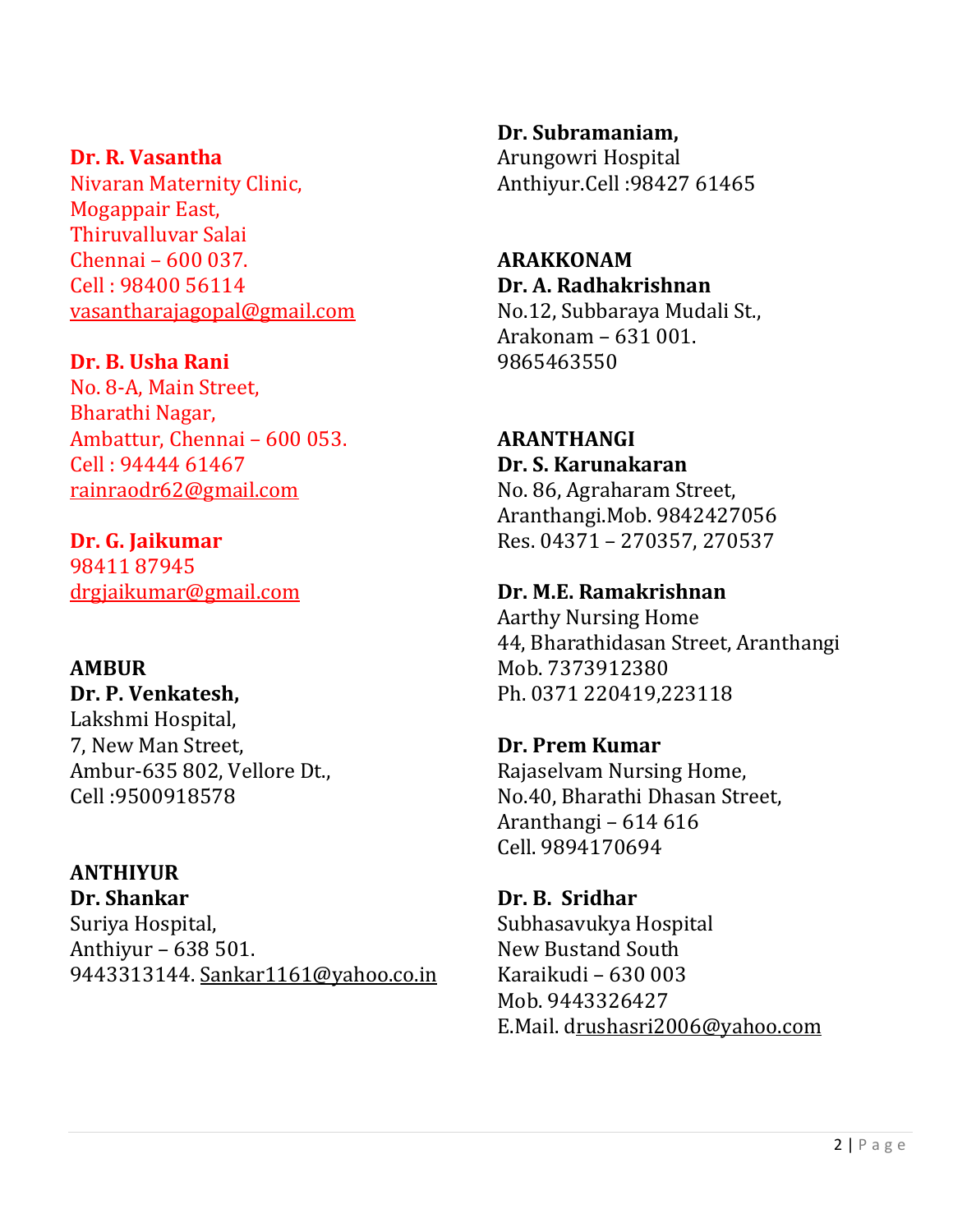#### **ARIYALUR**

**Dr. S. Rajendran** 3, SAMBASIVAM PILLAI STREET, ARIYALUR, PEREMBALUR DIST. - 621704, 9443717277, 8610254184

**Dr. Nagarajan** RAJA MEDICAL COMPLEX, NO.2, VELLALAR STEET, ARIYALUR TAMIL NADU 9750000112, 9444268634

### **ARNI**

**Dr. D. Balraj** Surya Hospital 253, S.M. Road Arni – 632 301.Cell. 9791871197

### **ATTUR**

**Dr. P. SENGUTTUVAN** 8/338-B3, Jothi Nagar, Attur – 636 102. Salem District Cell : 94432 23456 [dr.senguttuvanp@gmail.com](mailto:dr.senguttuvanp@gmail.com)

### **Dr.K. MADHAVAN**

Kumar Eye Hospital 470, Kamarajanar Road, Attur Tk., Salem Dt. 636102 04282 - 240667 9952311867, [madhavanattur@yahoo.com](mailto:madhavanattur@yahoo.com)

**Dr. D. BALU** Balu Children's Hospital No. 27, Ranagasamy Street, Attur (TK), Salem DT – 636 102. Cell : 985251220 e.mail [:drdbaluatr@yahoo.in](mailto:drdbaluatr@yahoo.in) **Dr. R. RABINDRANATH** Geeth Ragunath Hospital No. 2, Gandhi Nagar, Attur – 636 102.Salem District. Cell : 98427 50556. e.mail [:geethragunath@gmail.com](mailto:geethragunath@gmail.com)

**BATLAGUNDU Dr. P. Tamilarasan** 2/16/11-A/29, Gandhi Nagar, Batlagundu – 624 202. Cell : 99652 42802

**Dr. M. Manimegalai** Maruthi Hospital, Madurai Road, Batlagundu – 624 202. 94423 61455

#### **BHAVANI KOMARAPALAYAM**

**Dr. K.P. Sampooranam** Kavin Hospital, 134, Cauvery Street Bhavani – 638 301. Erode Dist. Mob. 9443273851, 04256 233214

**Dr. Lakshmi M.B.B.S,** Kalyani Nursing Home, Anthiyur Road,Bhavani. 9965705832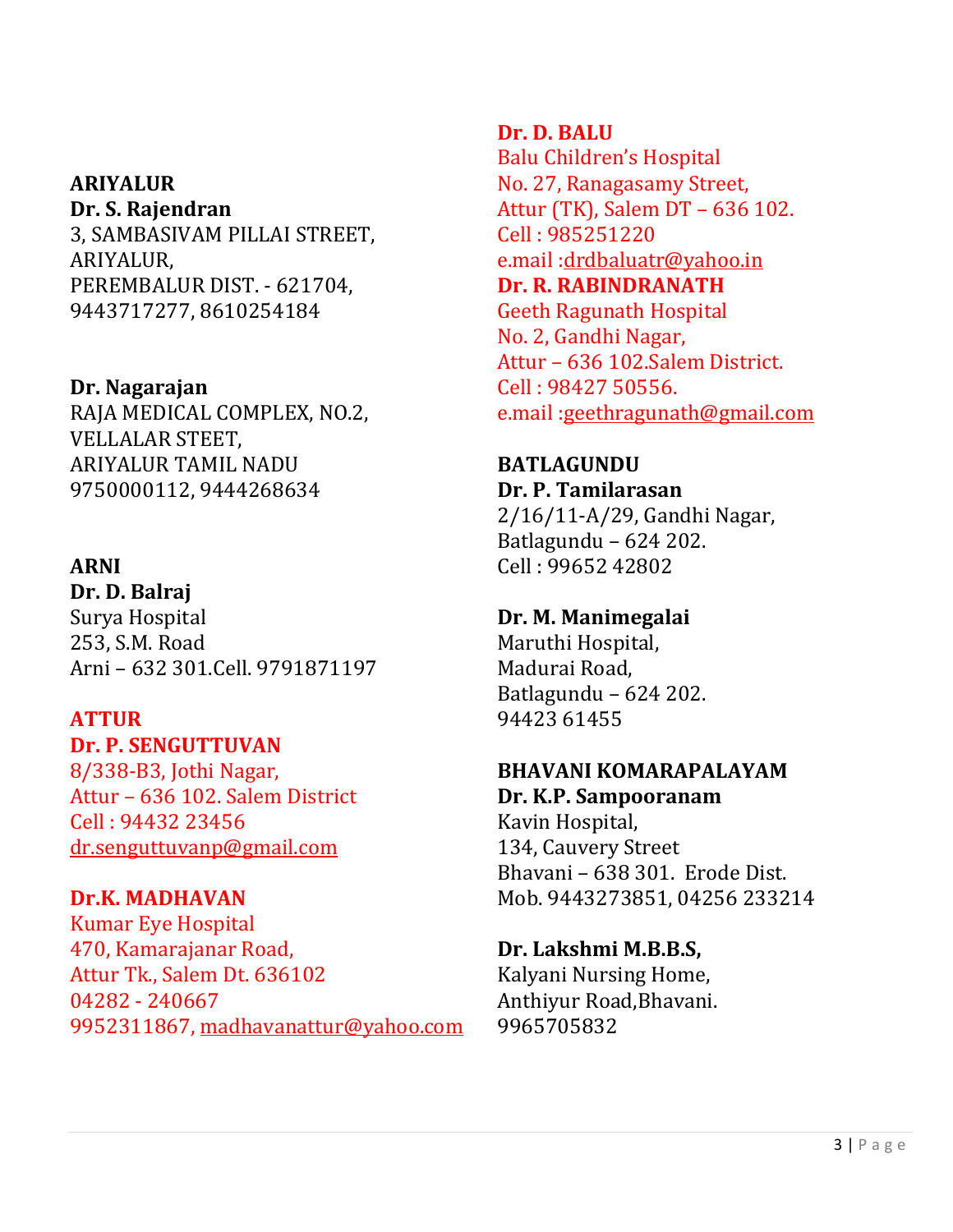### **Dr. M. Natarajan**

Ashok Krishna Hospital, 60-A, Devapuram, Bhavani Pin. 638 301, Erode Dist., Ph. 04256 – 232589, 9443027819

### **Dr. Jothi Kumar. A.R. B**

65, Meenakshi Kalyana Mandapam, Varnapuram,Bhavani – 638 302, Tamil Nadu 9842730574

### **Dr. M. Ravichandran. M**

276, Salem Main Road, B. Komarapalayam, Namakkal Dist – 638 183 9345005252

### **Dr. M. Natarajan,**

60a, Ashok Krishna Hospital Telephone Bhavan Road Devapuram, Bhavani - 638 301. 9443027819

### **CHENGALPATTU**

**Dr. R.N. Manikandan**

No.199/1, T.K.M. Road, Melamaiyur,Chengalpattu – 603 001. 9443111041

### **Dr. K.R. Padmanaban,**

No.2/4, O.V. Alagesan Road Vedhachala Nagar, Chengalpattu – 603 001. Cell. 9443982014.

### **Dr. Amarnath**

No. 51, Off.Ist Street, Automic Energy Towns Kalpakkam, Chengalpattu Ph. 9865026649

### **Dr. Arumugam. M.C.**

44, Mosque Street, Thirukalukundram Kancheepuram – 603109 9940331305

### **Dr. Elangovan. K**

Plot No. 102-103,Dhanalakshmi Illam Sri Venkateshwara Nagar Kancheepuram – 630 605 Chengalpattu Main Road Cell. 9443032636

### **Dr. C. Subramaniyan**

22, Panchanga Iyar Street, Uthiramerur – 603406 Chengalpattu 9444202473

### **Dr. Sankaralingam**

7b, Sappanipillayar Koil Street, Kancheepuram Ph. 044 – 27426089 9444189696

### **Dr. K. Sivankumar**

52b, Rajeswari Street, Alagesan Nagar, Chengalpattu – 603001 9443176247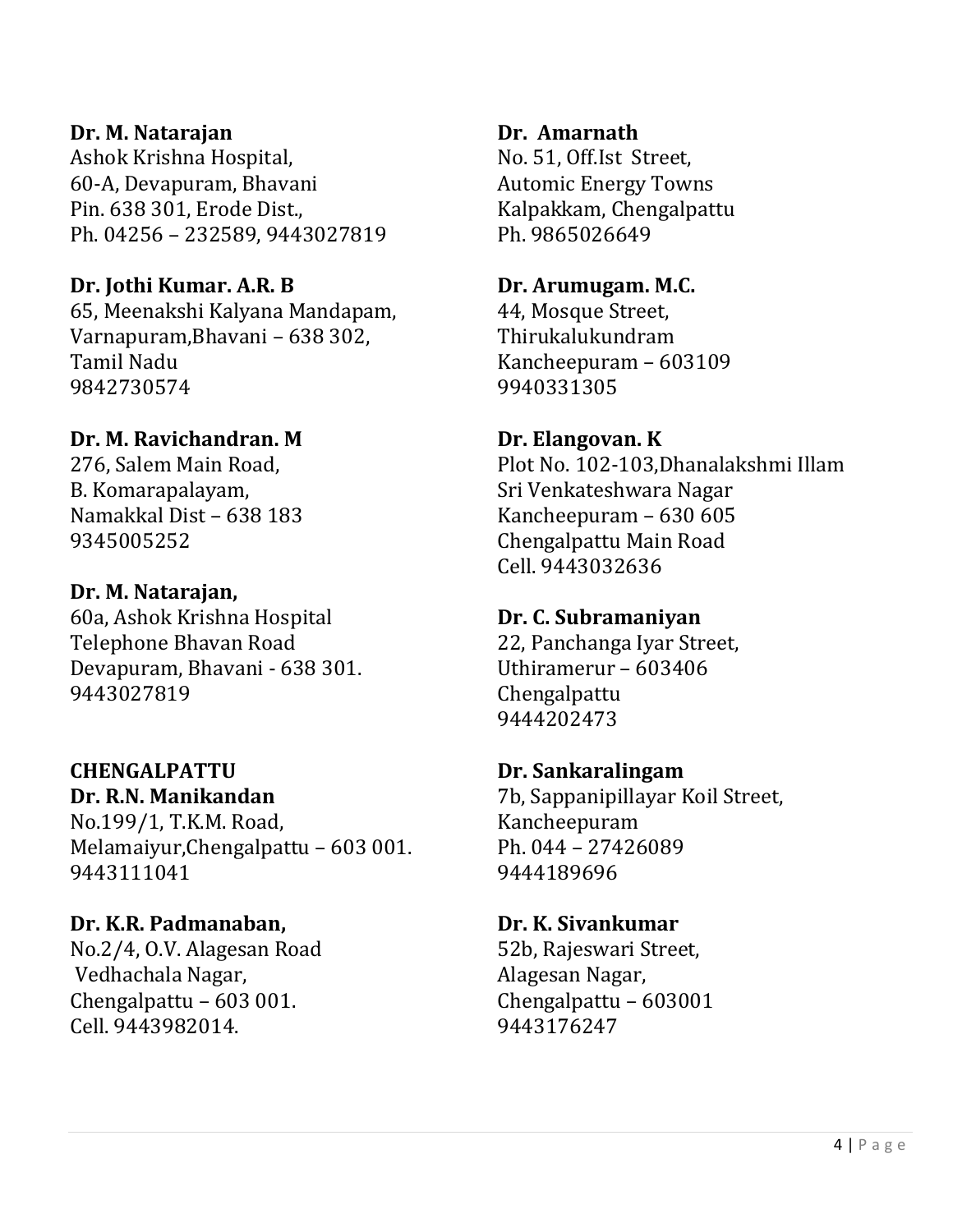### **Dr. Amutha Selvaraj**

19a, Alagesa Nagar Chengalpattu – 603001 7708605436

# **CHENNAI APOLLO T.L.**

### **Dr. R. Murugesan**

Chennai Cosmetic Plastic Surgery Center Medway Hospital, No, 2, First Main Road, United India Colony, Near Kodambakkam Flyover Kodambakkam, Chennai – 600 024 94440 24839, 9840054839 [drmurugesan@Yahoo.Com](mailto:drmurugesan@Yahoo.Com)

### **Dr. Radha Rajagopalan,**

5-D,Asha Deep, 13,Halls Road, Egmore, Chennai-600008 9840028670

### **Dr. D. Narayana Reddy**

Consultant, Sexual Medicine, Apollo Hospital, 21, Greams Lane, Off. Gream Road, Chennai – 600 006. Ph : 2829 0200, 2829 3333, 9840307642, [dega@vsnl.com](mailto:ega@vsnl.com)

### **Dr. M.M. Thirumalai Vasan**,

18, Baskara Street, Rengarajapuram,Kodambakkam Chennai 600 024 9884211578

### **CHENNAI ASHOK NAGAR Dr. R. Balasubramaniam,**

18/1, Parasu Street, Kilpauk, Chennai – 10. Ph. 9884027979

### **Dr. Anantharaghavan**

14, Pushpa Nagar 1st Street, Nungambakkam, Chennai – 88.Mob. 9841026600

### **CHENNAI CITY**

**Dr. C. Anbarasu** 304/B, Konnur High Road Ayanavaram, Chennai - 600023 9381044766 [anbarasuchairmannhb@gmail.com](mailto:anbarasuchairmannhb@gmail.com)

### **Dr. Amudha Arumugam**

51/2, III Street, "D" Block, Anna Nagar East, Chennai – 600 102. Cell : 94440 17813

### **Dr. Bhavani S**

People Nursing Home 16, New Natarajapuram Aminjikarai, Chennai – 600028 9841308250

#### **CHENNAI GREATER CITY Dr. Viyango Pandian**

50, Pettikula Towers, 190, Poonamallee High Road, Kilpauk, Chennai – 600 010. Cell : 99942 26615, 94424 48667 [viyango@gmail.com](mailto:viyango@gmail.com)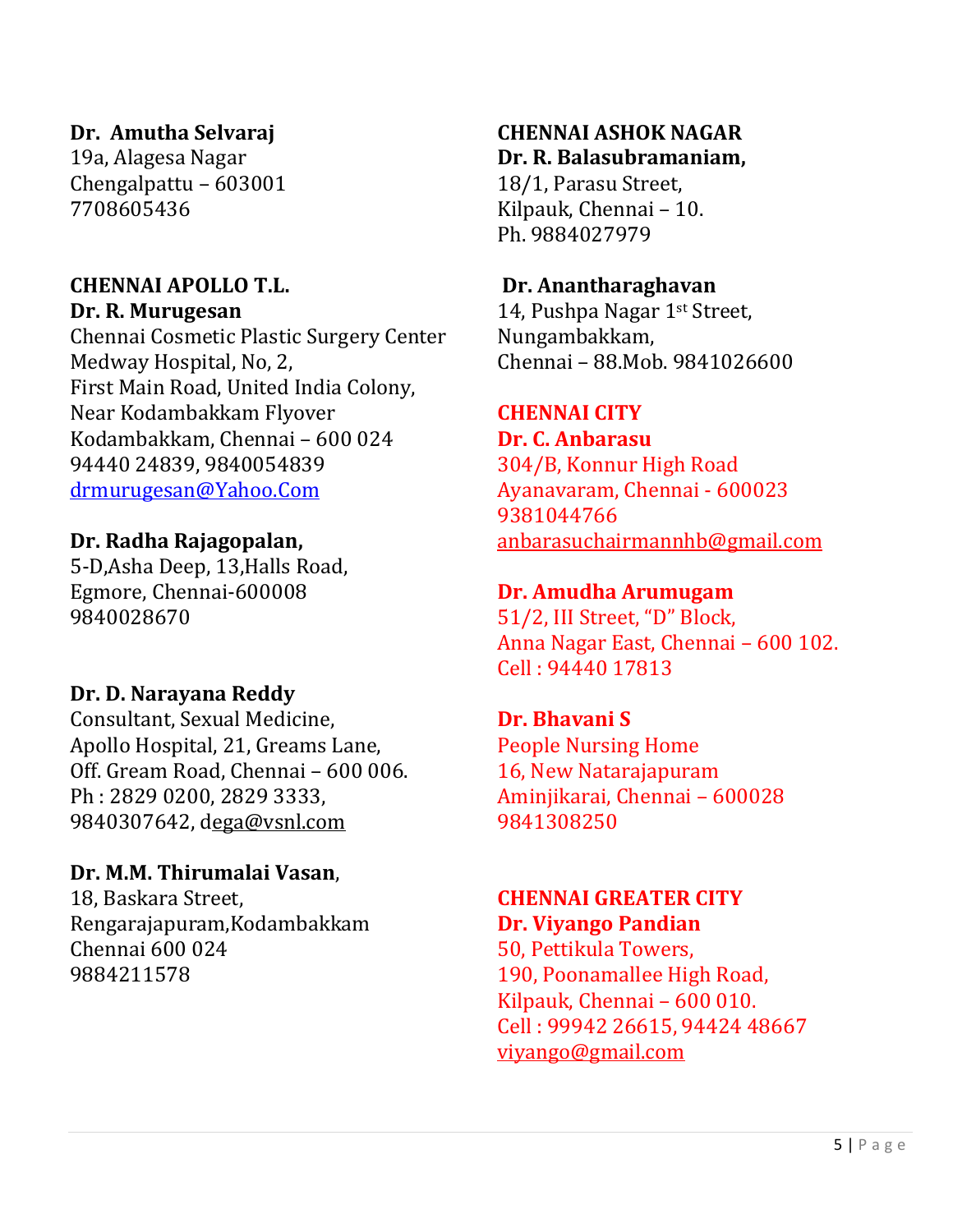#### **Dr. P. Kalidos**

Madhu Hospital 622, Thiruvottiyur High Road, Thondiarpet, Chennai – 600 081. Cell : 94440 48301

### **Dr. R. Vijayarajini**

Panjaliamman Koil Street Arumbakkam, Chennai – 600 106. Cell : 94877 89620 [drvijayarajini@gmail.com](mailto:drvijayarajini@gmail.com)

#### **Dr. R. Sivaraman**

E124, New No. 12, 13th Street, Priyar Nagar, Chennai – 600 082. Cell : 97911 38882

### **CHENNAI GTPT**

**Dr. A.K. Ethirajan,**

Dr. Rex's Hospitals, Near Motcham Theatre 19/37, Millers Road, Chennai – 600 010. Ph : 26426465, 26424656. Cell : 9941771911

#### **CHENNAI GLOBAL IT CORRIDOR Dr. Sumana Premkumar**

Global IT Corridor, 439, Cheran Nagar, Sholinganallur – Medavakkam Road

Perumbakkam, Chennai – 600 100. 9790926828, [sumana\\_premkumar@yahoo.co.in](mailto:sumana_premkumar@yahoo.co.in)

#### **CHENNAI KODAMBAKKAM Dr. S. Shanthi**

New No. 11/3, Bharathidasan Colony, K.K. Nagar, Chennai – 600 078. Cell : 98840 14812 [thiyagarajansanthi@yahoo.co.in](mailto:thiyagarajansanthi@yahoo.co.in) **Dr. S. Chandrasekharan** 4, Jambulingum Street,

Off. Valluvarkottam High Road, Nugambakkam, Chennai-600 034. Ph: 28275832, 28312946. Cell: 98400 15023, 9962165023 [schan2008@gmail.com](mailto:schan2008@gmail.com)

**Dr. R. Mani** New No. 27/2, Old NO. 91/2, L.I.G. Flats, Indira Colony, Ashok Nagar, Chennai – 600 083. Cell : 98840 00478 [srisasthalayam@yahoo.com](mailto:srisasthalayam@yahoo.com)

**Dr. P. Chowdappa** Rekha Hospital, New No. 24, Kamaraj Salai, Ashok Nagar, Chennai – 600 083. 044 – 243663319, 09840230571 [drpchowdappa@gmail.com](mailto:drpchowdappa@gmail.com)

**Dr. K. Subramanian,** Old No. 2, New No.7, Central Street, Kilpauk Garden Colony Chennai – 600 010.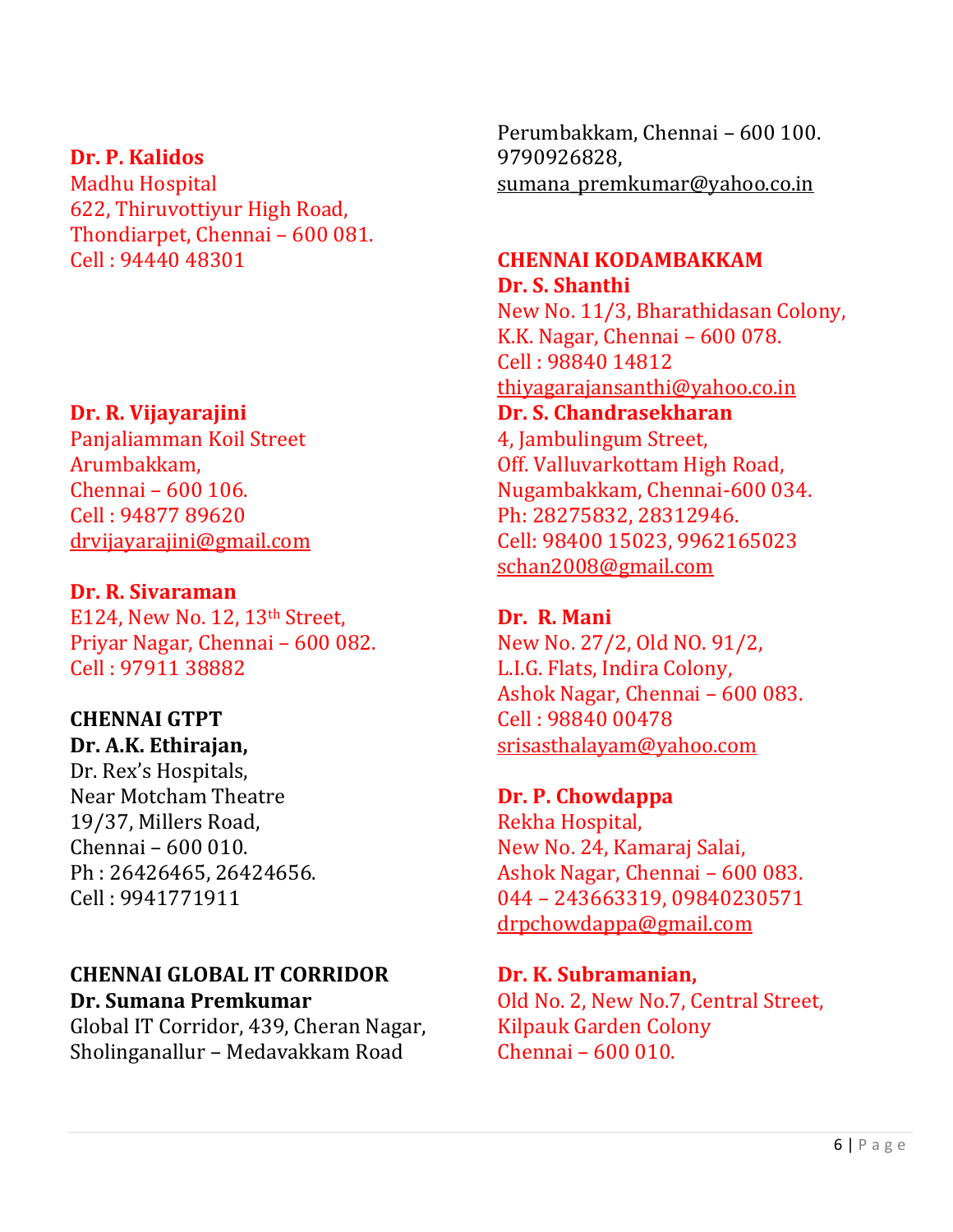#### Ph. 044 – 26440807, 6379100495 [prayer.cure@gmail.com](mailto:prayer.cure@gmail.com)

### **Dr. M. Arunachalam**

No. 87, 5th Street, Dr. D. Kothari Nagar, Ramapuram, Chennai – 600 089. Ph : 044 – 23710250, 94441 28250 [minskdr92@yahoo.com](mailto:minskdr92@yahoo.com)

### **Dr. A. Sreedharan**

A.V.R. Eye &Ent Care Centre, 9, P.T. Rajan Salai, 20th Avenue, K.K. Nagar, Chennai – 600 078. 24895081, 98403 69284. [avrsreegee1984.sa@gmail.com](mailto:avrsreegee1984.sa@gmail.com)

### **Dr. P.M. Venkatasai**

No. 36, Pillaiyar Koil Street Kaikankuppan (Near thirunagar Annexe) Alwarthirunagar, Chennai – 600 087. Ph : 044 – 2486 6236, 98400 35487 [pmvsai1960@gmail.com](mailto:pmvsai1960@gmail.com)

### **Dr. T. Muthum Perumal**

1016, 76th Street, 12th Sector, K.K. Nagar, Chennai – 600 078. Ph. 044-24746185, 9381065016 [tmperumal@yahoo.com](mailto:tmperumal@yahoo.com)

### **Dr. K. Selvam**

Pallava Hospital, New No. 19-A, First Avenue, (100 Ft Inner Ring Road)

Ashok Nagar, Chennai – 600 083. Ph : 044 – 24891290, 9940090088 [drkselvam@gmail.com](mailto:drkselvam@gmail.com)

### **Dr. M.L. Shahul Hameed**

411, 21st Street, 5th Sector K.K. Nagar, Chennai – 600 078. Cell : 98401 41167 [shahul18@yahoo.com](mailto:shahul18@yahoo.com)

### **Dr. D. Dahshinamoorthy**

SVP Hospital, No. 2/11, Kushaldas St. Saligramam, Chennai-600 093. Ph: 23760718, 23765329 Cell : 98413 53823 [balajee\\_1984@yahoo.co.in](mailto:balajee_1984@yahoo.co.in)

### **Dr. M. Balakrishnan,**

Balakrishnan Eye And Research Centre, No.6, Shastri 1<sup>st</sup> Cross Street. Kaveri Nagar, Saidapet, Chennai – 600 015. 9444413702 [dr\\_balakrishnan2010@gmail.com](mailto:dr_balakrishnan2010@gmail.com)

**Dr. V.S. Ananthan** Plot No. 169, Door No. 38, 3rd Cross Street Lakshmi Nagar (Main), Porur, Chennai – 600 116. Cell : 044 – 24768089, 98400 89821 ananthanvs76@yahoo.com

### **Dr. S. Indira Mahahingam** Flot No.9, D.No. 10, Ramakrishna Nagar Extn.,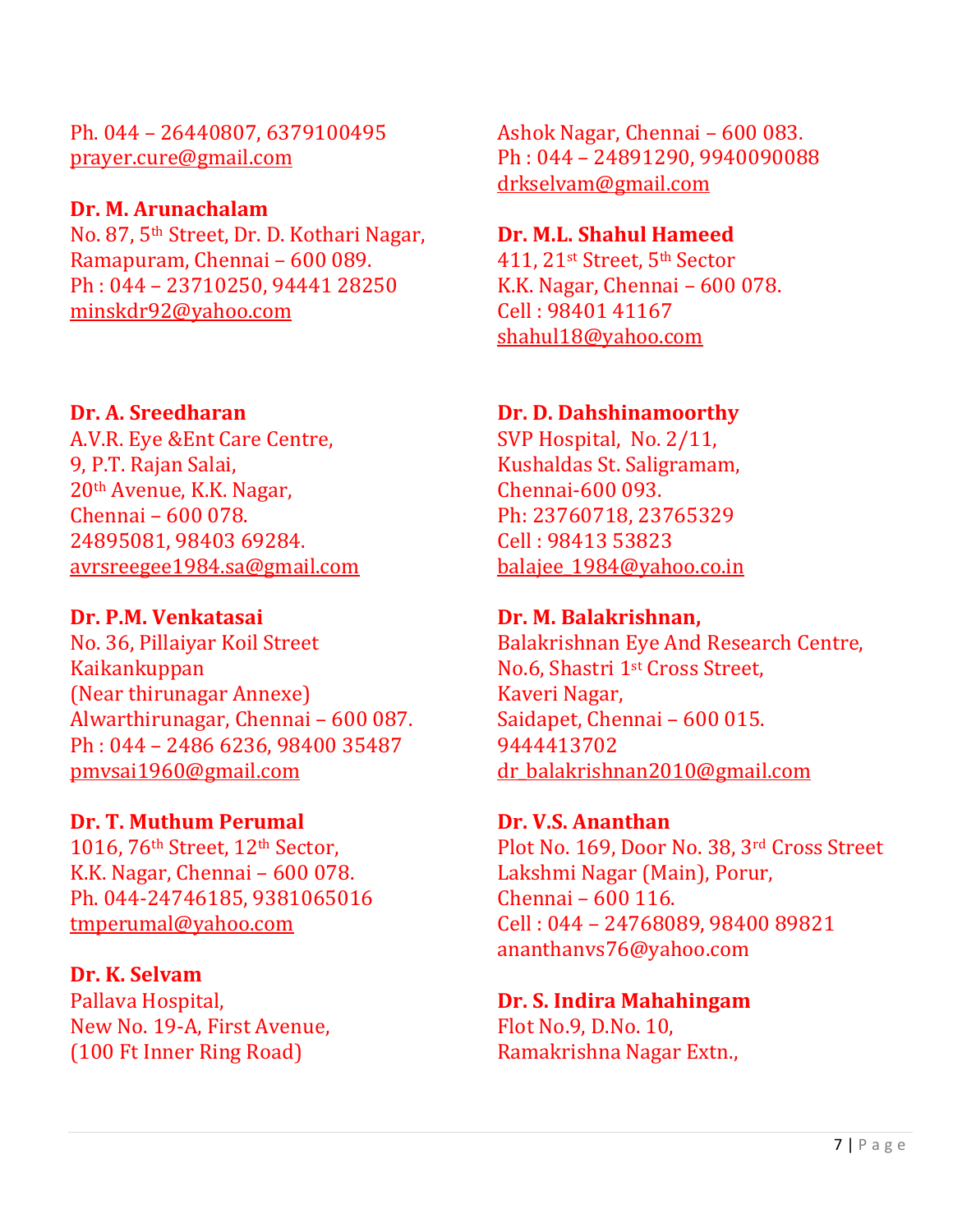Alwarthirunagar, Chennai – 87 044-24861516, 9841259770 [indhuma57@gmail.com](mailto:indhuma57@gmail.com)

**Dr. B. Viswanatha Rao**

No. 14, First Cross Street, Vengeeswarar Nagar, Vadapalani, Chennai – 600 026. Ph : 044 – 24801919, 94441 50382 [vishwanathrao54@gmail.com](mailto:vishwanathrao54@gmail.com)

### **Dr. K. Bhanu**

No. 14, First Cross Street, Vengeeswarar Nagar, Vadapalani, Chennai – 600 026 Ph : 044 – 24801919, 94441 70701 [kbhanu@hotmail.com](mailto:kbhanu@hotmail.com)

### **Dr. A. Aravind,**

No.636/51, Dr. Ramasamy Salai, West K.K. Nagar, Chennai – 600 078. Ph : 044 – 24741320, 9840156689 [aravam1967@yahoo.in](mailto:aravam1967@yahoo.in)

### **Dr. D. Boopathy**

Ganesam Hospital, Door NO. 1, 40th Street, Ashok Nagar, Chennai – 600 083. Ph : 044 – 23719624, 94441 43933 [jenesamhospital@yahoo.com](mailto:jenesamhospital@yahoo.com)

**Dr. P. Pushpa** No. 2, 7th Street, Thirunagar Vadapalani, Chennai – 600 026. Cell : 98406 10093 [doctorpushpa@gmail.com](mailto:doctorpushpa@gmail.com)

### **Dr. A. Ramanath**

R44/2, West End Colony, Anna Nagar Extension Chennai – 600 050. Cell : 98847 50160 chandra.ramanath82@gmail.com

### **Dr. U. Meenakshi Sundaram**

"Villvam", No. 4, Yadhaval Street, Virugambakkam, Chennai – 600 092. Cell : 98400 91737 drums\_neuro@yahoo.com

### **Dr. P. Muthu Kumar**

No. 167/B2, Arcot Road, Valasaravakkam, Chennai – 600 087. Ph : 044 – 24765850, 94440 67730 [muthukumar.dr@gmail.com](mailto:muthukumar.dr@gmail.com)

### **Dr. M.P. Kumaran**

No. 4C, Second Block, Cee Bros Park, Radhakrishnan Road, Valasaravakkam, Chennai – 600 087.Cell : 98847 42271 [drmpkumaran@yahoo.co.in](mailto:drmpkumaran@yahoo.co.in)

### **Dr. S.S.K. Sandeep** S.V. Multispeciality Hospital

177, Rangarajapuram Main Road, Kodambakkam, Chennai – 600 024. 7299151515, [ssk\\_sandeep@yahoo.com](mailto:ssk_sandeep@yahoo.com)

### **Dr. Priya Kannan**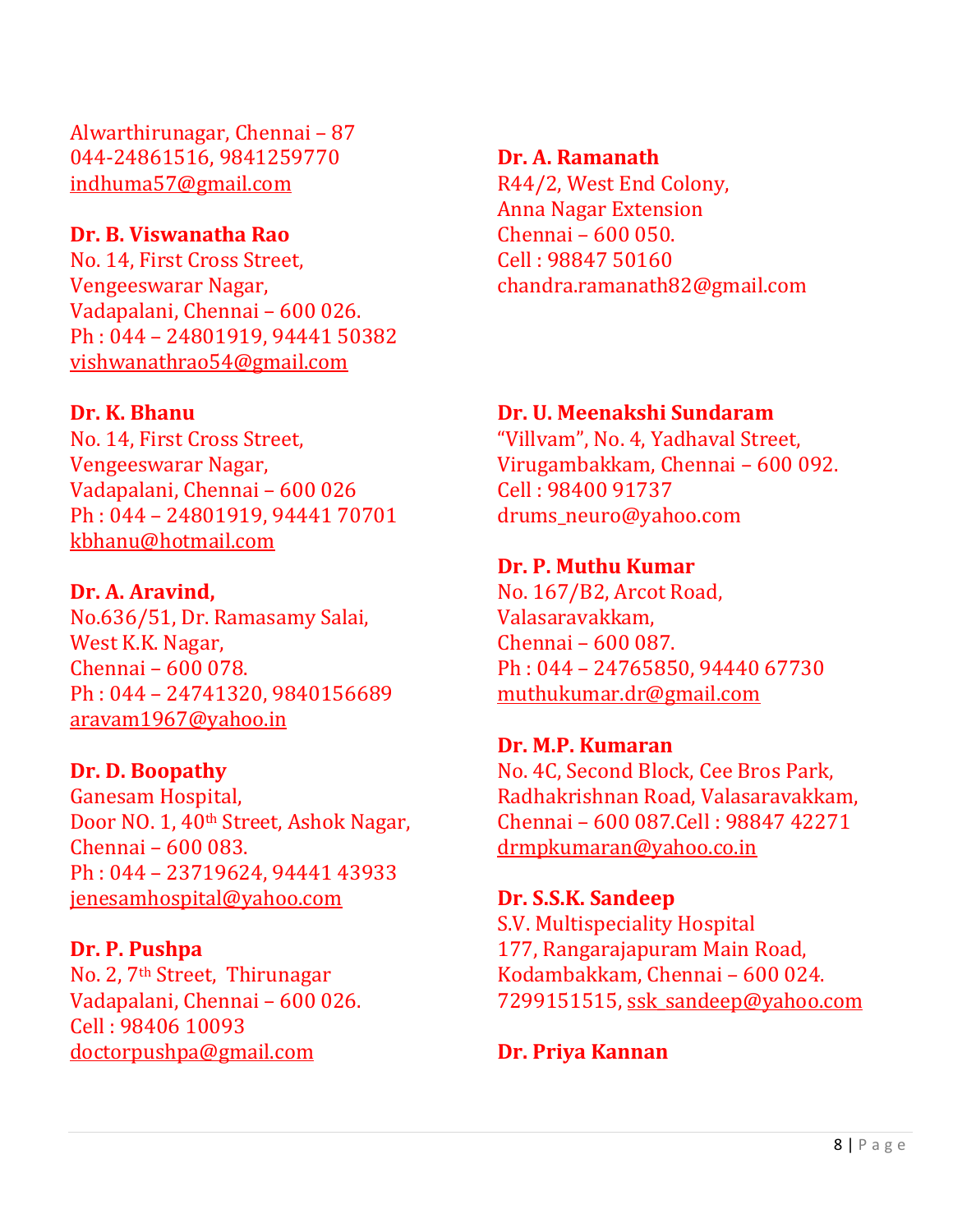Garbba Rakshambigai Fertility Centre, N0. 4, Sixth Cross Street, United India Colony, Kodambakkam, Chennai – 600 024.Cell :98403 91331 [drpriyakannan@gmail.com](mailto:drpriyakannan@gmail.com) [kavpriya2000@gmail.com](mailto:kavpriya2000@gmail.com)

CHENNAI METRO Dr. Senthil Kumar 9840174709

Dr. Arun Kumar 9677023594

Dr. Chitrakailash **9810118441**

**Dr. Vedagiri V.**  108-A, Main Road, Radha Nagar Chromepet, Chennai – 600 044. **9710076687**

### **CHENNAI NAAM Prof. Dr. R.S. Hariharan**

Dr.Hariharan Diabetic And Heart Care Hospital, Door No:24&26, 29th Street, Nanganallur, Chennai- 600061 Cell. 9841041182

**Dr. R.H.Sundar** 

Dr.Hariharan Diabetic And Heart Care Hospital, Door No:24&26, 29th Street, Nanganallur, Chennai- 600061 044-22247723, 9840793090

**Dr. S. Murthy** 7-A, Iind Street, Bharthi Nagar, Zameen Pallavaram Chennai – 43.Cell :93810 48175

### **Dr. R. Barath Kumar**

21-B 4th Street,Tngo Colony Nanganallur, Chennai – 61 98410 46481

**Dr. Deepak. S** 10, I Street,Voltas Colony, Nanganallur, Chennai – 61 044- 2246654, 9176121677

**Dr. Krishnan. S** No. 9, Maduvankarai IV Street Alandur, Chennai – 600 016. 9840156827

### **CHENNAI POONAMALLEE H.R. Dr. S. Rekha,**  President

**Dr. D. Dinesh Kumar,**  Hony. Secretary

**Dr. V.M.S. Mohamed Gani** Old. No. 2/2, New No. 145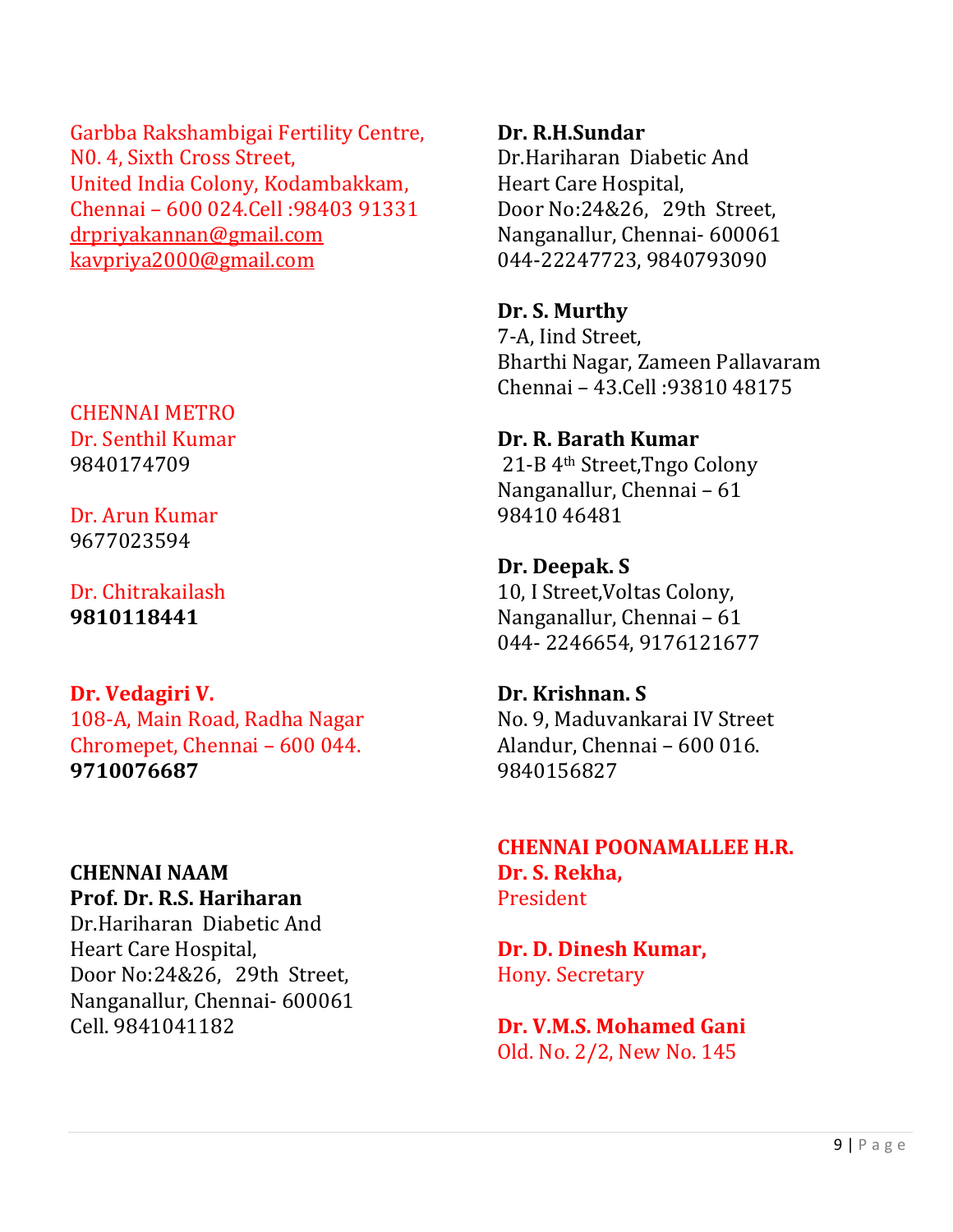South Canal Bank Road, Mandaveli, Chennai – 600 028 Tel. 044- 42067038 Cell. 990878565 [docgani@hotmail.com](mailto:docgani@hotmail.com)

#### **Dr. M. GOVALAN**

7/34, III Main Road Ramnagar, Peravallur Chennai - 600 082 Phone: 044 - 26711847, Mobile: 98405 49256 E-mail: mgovalan@yahoo.co.in

49/8, South Sivan Koil Street, Kodambakkam, Chennai – 600 024. Cell : 98437 12520 [drsush.man@gmail.com](mailto:drsush.man@gmail.com)

#### **Dr. M. Sangeetha**

54/9, Crystal Nest, South Sivan Koil Street, Kodambakkam, Chennai – 600 024. Cell : 9444523623

### **Dr. Kathija Bee**

Old. No. 2/2, New No. 145 South Canal Bank Road, Mandaveli, Chennai – 600 028 044- 42067038, 9940677612 [kathijagani@hotmail.com](mailto:kathijagani@hotmail.com)

#### **Dr. P. Suseela Devi**

5, John Albert Street, Siva Parvathy Nagar, Kolathur – 600 099 Cell : 9444223930 susy simons@yahoo.co.in

#### **Dr. Maniarasu**

49/8, South Sivan Koil Street, Kodambakkam, Chennai – 600 024. Cell : 9843712520

### **Dr. M. Susheela**

#### **Dr. Sundari Govalan**

7/34, III Main Road Ramnagar, Peravallur Chennai - 600 082 Phone: 044 - 26711847, Mobile: 98405 49256 E-mail: mgovalan@yahoo.co.in

#### **Dr. Vasantha Raghuram Rao** 94445 60127

#### **Dr. Shaila V. Rao**

Plot NO. 30, 2nd Main Road, Olympic Colony, Chennai – 600 050.. 98840 14488 drshailavrao@yahoo.co.in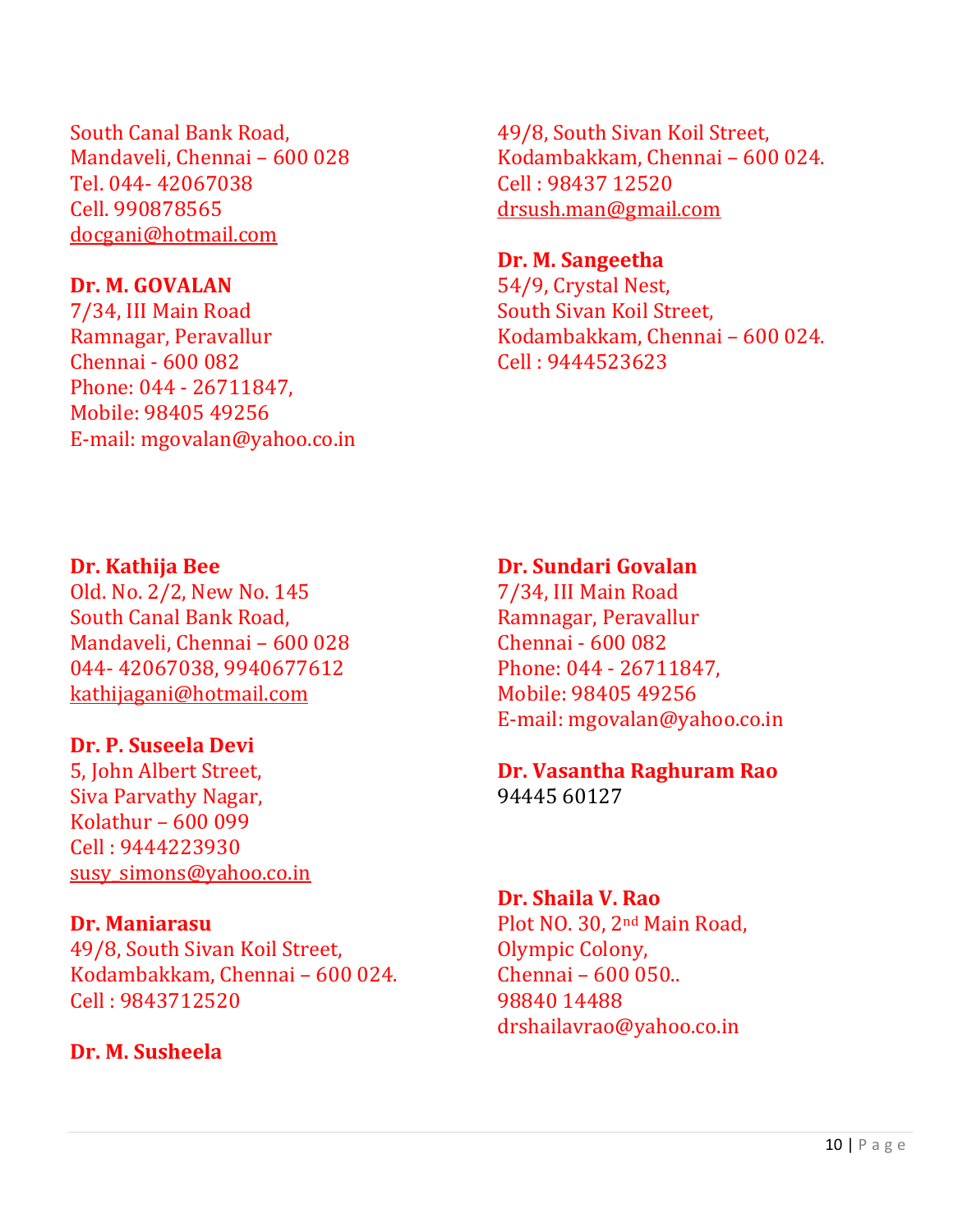#### **Dr. Gayatri Rajan**

U15, Kamalam Apt., Fourth Main Road, Anna Nagar, Chennai – 600 040. 99413 08192 drgayatrirajan2018@gmail.com

### **Dr. K. Subramaniyan**

54/9, Crystal Nest, South Sivan Koil Street, Kodambakkam, Chennai – 600 024. Cell : 9444846225

### **Dr. Raghuram Rao**

94440 70980

#### **Dr. Jamuna Rani**

1517, Fourth Block, Alliance Orchid Springs, 54, Water Canal Road, Korattur, Chennai – 600 076. 94450 38910 [jamunaranikumar@gmail.com](mailto:jamunaranikumar@gmail.com)

### **CHENNAI PILLAR CITY Dr. N. MUTHURAJAN**

Door No. 8A. MB Flats No. B1, Arunachalam Street, (Opp. To Petrol Bunk)

Nesapakkam, K.K. Nagar Chennai – 600 078 94447 33792 e.mail [:nmuthudme@gmail.com](mailto:nmuthudme@gmail.com)

**Dr. K. Rajasekar** B-38, Sunnyvale Apts., 351, KH Road, Aynavaram, Chennai – 600 023. Ph : 044 – 26742420 Cell : 9840223414 e.mail : drrajasekark@yahoo.com

### **CHENNAI PERAMBUR Dr. C. Aacha Arumugasamy**

President

#### **Dr. K.R. Hariprasad** Hony. Secretary

### **Dr. S. Sasikumar**

No. 1, S.S. Clinic, K.P.M. Complex, S.R.P. Koil Street, Thiru Vi, Ka. Nagar Perambur, Chennai – 600 011 Cell : 98402 27727 [dr.sasikumar15@gmail.com](mailto:dr.sasikumar15@gmail.com)

**Dr. Jaiganesh M.**  No. 69, III Cross Street, M.R. Nagar, Chennai – 600 118. Cell : 90940 53261 [jaiganesh@yahoo.co.in](mailto:jaiganesh@yahoo.co.in)

**Dr. N. Parameshwaran** 130, S.R.P. Colony 2nd Street,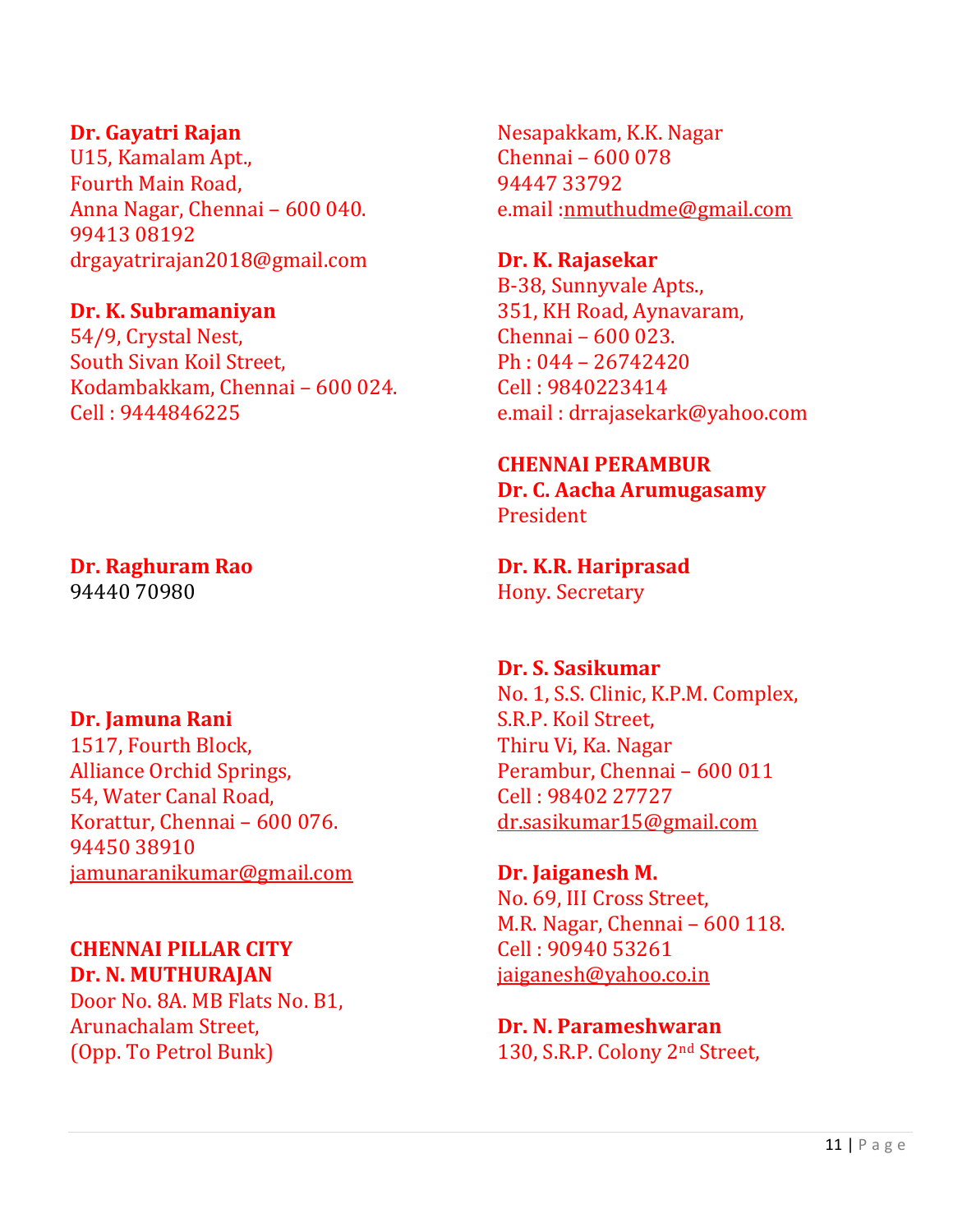Jawahar Nagar, Chennai – 600 082. Mobile: 9841055750 E-mail: [sunhealthcare@gmail.com](mailto:sunhealthcare@gmail.com)

### **Dr.G.S.VIJAYACHANDAR**

Plot No. C-391/2, Door No. 18/2, Chandrasekaran Salai, Periyar Nagar,Chennai – 600 082 Mobile: 9840825765 E-mail: [vijayachandar@hotmail.com](mailto:vijayachandar@hotmail.com)

### **Dr. T. SENTHAMIL PARI**

K.V.T. Health Center, No. 48, 4th Cross Street, MKB Nagar, Vyasarpad, Chennai - 600 039 Mobile: 94444 08237 E-mail: [kvtspeciality@gmail.com](mailto:kvtspeciality@gmail.com) [kvthc1@gmail.com](mailto:kvthc1@gmail.com)

**98400 35748** [mani.1660@yahoo.com](mailto:mani.1660@yahoo.com)

### **Dr.N.NALINI JAYANTHI**

NO:35,UDAYA NAGAR MAIN ROAD, PORUR, CHENNAI – 600116 Mobile: 9444226783 E-mail ID [:nalinijayanthi59@gmail.com](mailto:nalinijayanthi59@gmail.com)

### **Dr.KUMUDHA LINGARAJ**

NO:5/11, ADHI LAKSHMI NAGAR, NEW LAKSHIMIPURAM, CHENNAI - 600099 Mobile: 9840158240 E-mail ID [:drkumudh@yahoo.co.in](mailto:drkumudh@yahoo.co.in)

### **Dr. LEO JEEVAS S.P.**

22, Jeshwanth Nagar Extn., Mogappair West, Chennai – 600 037. 90870 10880, [drspleo@gmail.com](mailto:drspleo@gmail.com)

### **Dr. K. KALIDOSS**

K.M.Hospital ,168, E.H. Road, Sarma Nagar, Chennai – 600 051 9841122372, [drkkalidoss@yahoo.in](mailto:drkkalidoss@yahoo.in)

### **Dr.L.CHITTIBABU**

Venetha Clinci, 280, M.R.H. Road, Madhavaram, Chennai – 600 060. 99429 12451, l[\\_chittibabu@yahoo.co.in](mailto:chittibabu@yahoo.co.in)

**Dr. Kanmani K.**  No. 7, Watkins Street, Sembium, Perambur, Chennai – 600 011.

**CHENNAI SOUTH**

Dr.T.R.Swaminathan New No.1, 1st Main Road Jeth Nagar, R A Puram CHENNAI 600 028 Phone: 24939185 / 98409 88036 umatrs\_2003@yahoo.com

**Dr. Rukmani Gopal** 26, G3, Suryakantha Apartments 2nd Main Road, CIT Colony Mylapore, Chennai 600 004 Ph:2498 8869 / 98402 93734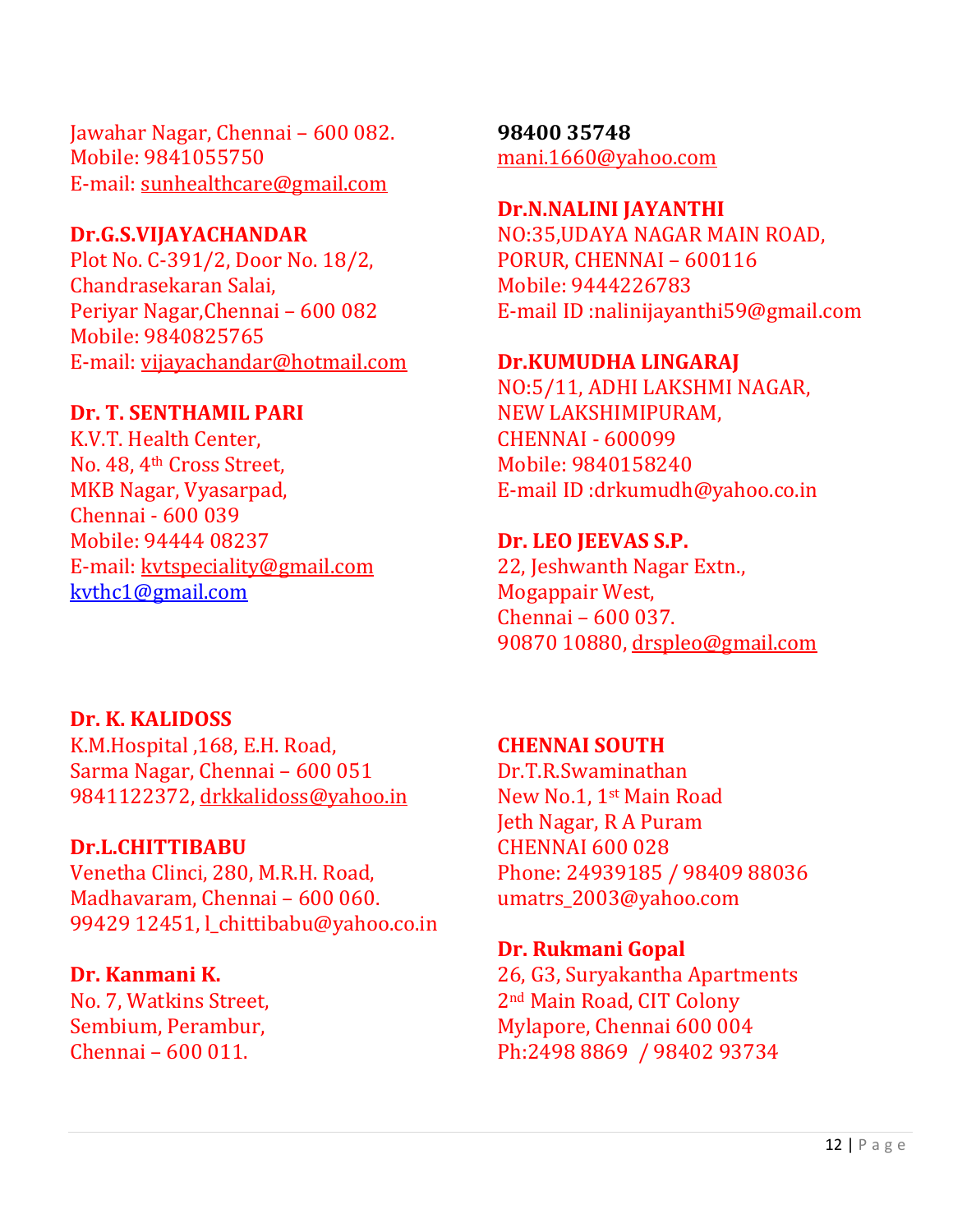#### [uma.gopal.2000@gmail.com](mailto:uma.gopal.2000@gmail.com)

#### **Dr. Chandrasekhara Rao, G**

5/A2, 5th Street Nandanam Extension, Chennai 600 035 Phone: 24355645 / 98410 02435 [drgcrao@gmail.com](mailto:drgcrao@gmail.com)

#### **Dr. Kala, P**

Flat C,32/17B,3rd Seaward Road Valmiki Nagar, Thiruvanmiyur CHENNAI 600 015 Phone: 99401 36308 lsepandian123@yahoo.com

Dr. Lakshmi Nagarajan 53, G 2, Sneha Flats First Main Road, R A Puram CHENNAI 600 028 Phone: 24323327 24320408 98410 15844 drlakshminagarajan@yahoo.in

Dr. Loganathan, B 49,Karneeswarar Pagoda Street Mylapore, CHENNAI 600 004 Phone: 24985144 28442063 98400 87784 logu1944@gmail.com

Dr. Manimekalai, B "UTHANDAM', No.8, 6th Main Rd. Raja Annamalaipuram CHENNAI 600 028 Phone: 24359914 94442 08640

manimekalai.b@rediffmail,com

#### **Dr. Maragathamani, G** New No.2/C, VII Main Road Raja Annamalaipuram

Chennai 600 028 Phone: 24351209 98410 73795 / 98413 59823 [dr\\_maragatham@yahoo.com](mailto:dr_maragatham@yahoo.com)

#### **Dr. Raveendran, R**

UDHI Eye Hospital 9, Murrays Gate Road, Alwarpet CHENNAI 600 018 Phone: 24995582 / 98408 98554 ravi.udhieye@gmail.com

#### **Dr. Radhakrishnan,K.M**

New No.23, "Saiprasad" 1st Floor A, 3rd Main Road 25th Street, Indira Nagar CHENNAI 600 020 94440 39189 rknan@yahoo.com **Dr. Ram Manohar Rao, T** Y-110, Annanagar Chennai 600 040 Phone: 26269611 26421611 9884070611 rmlprao@gmail.com

**Dr. Sankari, E** 49,(Old 18) Arundale Street Mylapore CHENNAI 600 004 Phone: 24985617 / 99417 11707 [sankaripykh@yahoo.com](mailto:sankaripykh@yahoo.co)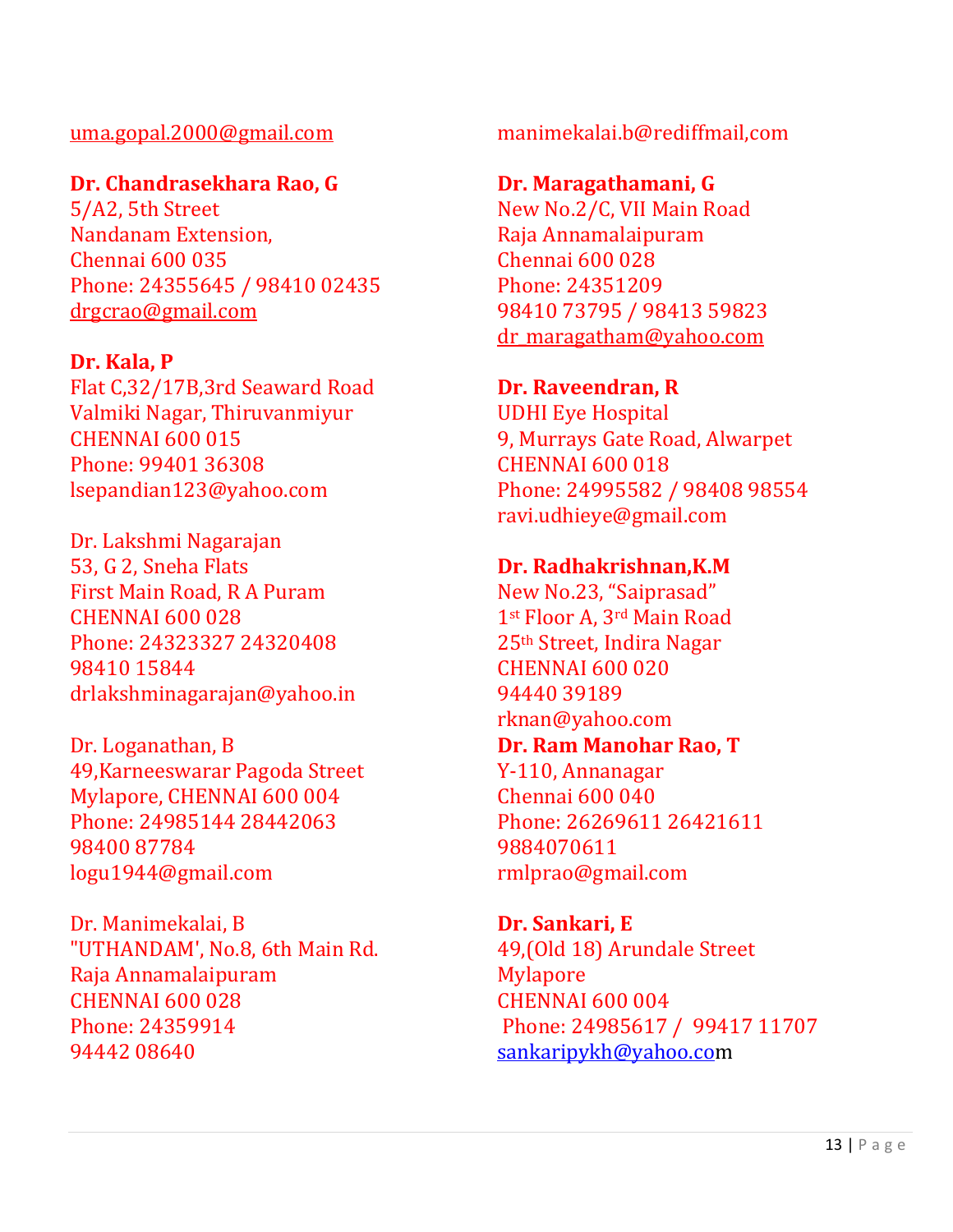### **Dr. Santha Narayanan**

11/1, Gitanjali Second St., East Abiramapuram Mylapore, CHENNAI 600 004 Phone: 2499 3423 2463 0120 98401 32770 [drsantha1953@gmail.com](mailto:drsantha1953@gmail.com)

### **DR. Saravanan, V**

"Girishwari Kaustubam" 27, Fifth Main Road, R A Puram CHENNAI 600 028 Ph: 2498 1813 9840018013 98400 26265 [drvsaravanan@gmail.com](mailto:drvsaravanan@gmail.com)

### **Dr. Vaibhav Suresh**

Flat 2B, 75, Kalakshetra Road Thiruvanmiyur CHENNAI 600 041 Phone: 24521236 98400 84257 [vaibhav.suresh7@gmail.com](mailto:vaibhav.suresh7@gmail.com) **CHENNAI TAMBARAM**

### **Dr. L. Sankaranarayanan**

Plot No. 66, C.T.O. Colony, III Street, Lakshmipuram West Tambaram, Chennai – 600 045 Mobile No.: 9790964520 [drlsnmddm@yahoo.co.in](mailto:drlsnmddm@yahoo.co.in)

### **Dr. V. Karunanidhi**

Sindhu Hospital, 203,Camp Road, Selaiyur, Chennai – 600 073, Mobile No.: 94442 61385 [amutha.karunidhi@yahoo.in](mailto:amutha.karunidhi@yahoo.in)

### **Dr. M. Manomohan**

No.7-A, Ananda Ramakrishna Street, V.O.C. Nagar,Pammal, Chennai - 600075 Mobile No.:98412 54485 [drmanamoha@yahoo.com](mailto:drmanamoha@yahoo.com)

### **Dr. K. Kavitha Lakshmi**

A-2, Second Floor, No. 13, M.K. Reddy,West Tambaram, Chennai - 600 045 8754584641, drkasikavi@yahoo.co.in

# **Dr. S. Kasi**

K.K. Surgical & Paediatric Centre 238, Velachery Main Road, Near ICICI Bank, Selaiyur, Chennai – 600 073. Cell : 98406 04248 [drkasikavi@yahoo.co.in](mailto:drkasikavi@yahoo.co.in)

### **Dr. AL. Annamalai**

Dr. AL Annamalai's ENT Care Center 13/6, Patel Street, Nehru Nagar, Chrompet, Chennai – 600 044. Cell : 94454 12205. imatambaram@gmail.com

### **Dr. T. Perumal**

45, Dr. Rajendra Prasad Road, Krishna Nagar, Chrompet, Chennai – 600 044 9444045529, [drperumal77@gmail.com](mailto:drperumal77@gmail.com)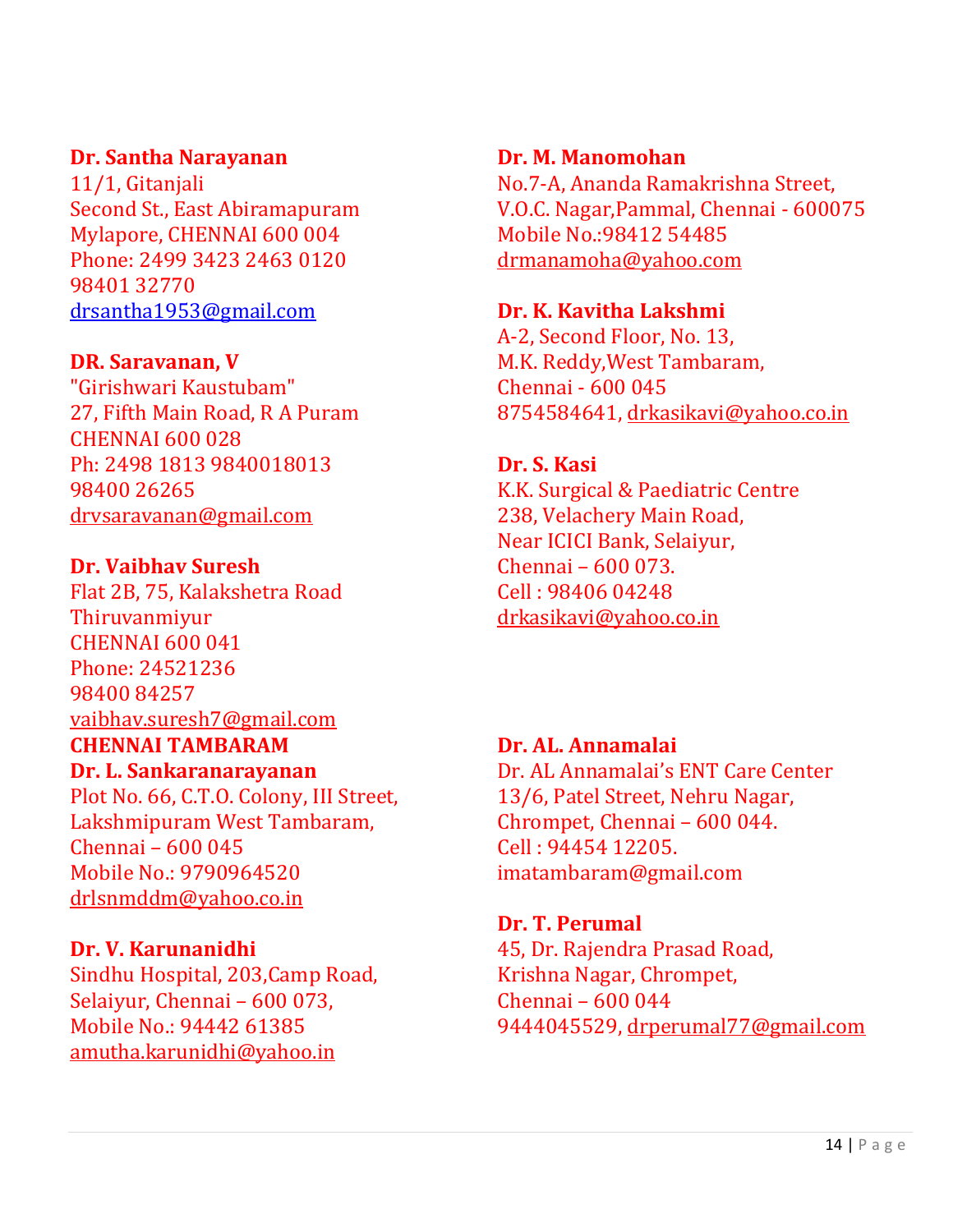#### **Dr. L. Yesodha**

Akshay Apartments, 33A, Agastiyar Street, Tambaram East, Chennai - 600 059. Mobile No. 9884134495 Email: [imatambaram@yahoo.com](mailto:imatambaram@yahoo.com)

### **Dr. T. Nirmal Fredrick**

Nirmals Eye hospital 108, Ayyasamy street West Tambaram, Chennai – 600 045. 9840746062, nirmaleyecare@gmail.com

### **Dr. K. Vijayakumari**

13, VI Cross Street, New Colony, Chromepet, Chennai – 600 044 9444083070, [rvihospital@gmail.com](mailto:rvihospital@gmail.com)

#### **Dr. Amutha Karunanithi**

Sindhu Hospital, 203, Camp Road, Selaiyur, Chennai – 600 073. Cell : 98844 54289

#### **Dr. R.S. Kirthika Devi**

S.K. Nursing Home, 7A, Duraisamy Street, Tambaram West, Chennai – 600 045 9444409849, rskdr2014@gmail.com

#### **Dr. S.T. Sivakumaran**

S.K. Nursing Home, 7A, Duraisamy Street, Tambaram West, Chennai – 600 045 98410 66627, [stskumaransts@gmail.com](mailto:rskdr2014@gmail.com)

#### **Dr. M. Mani**

No. 5, Pillaiyar Koil Street, Urappakkam, Kanchipuram District – 603 202. Cell : 9444 22 4235 srilekhaclinic@gmail.com

#### **Dr. Rachula Daniel**

2, I.A.F. Station Road, East Tambaram, Chennai - 600 059. Cell : 94442 22814 [rachuladaniel@gmail.com](mailto:rachuladaniel@gmail.com)

#### **Dr. S. Sukumaran**

Flat NO. 141-A, 5th Street, Krishna Nagar, Tambaram West, Chennai – 600 045. Cell : 98401 90128

# **Dr. C. Sudhan**

Bone & Joint Clinic No. 9, Duraiswamy Nagar East Tambaram, Chennai – 600 059. Cell : 98412 17547

### **Dr. M. Gurusamy** 93, Chitra Township 91, Dharga Road, Zamin Pallavaram Chennai – 600 043. Cell : 98652 07981 [dr\\_gurusamy@yahoo.com](mailto:dr_gurusamy@yahoo.com)

**Dr. N. Viswanathan** No. 128, Periyar Salai Nehru Nagar, Chitlapakkam, Chennai – 600 064. Cell : 98401 34116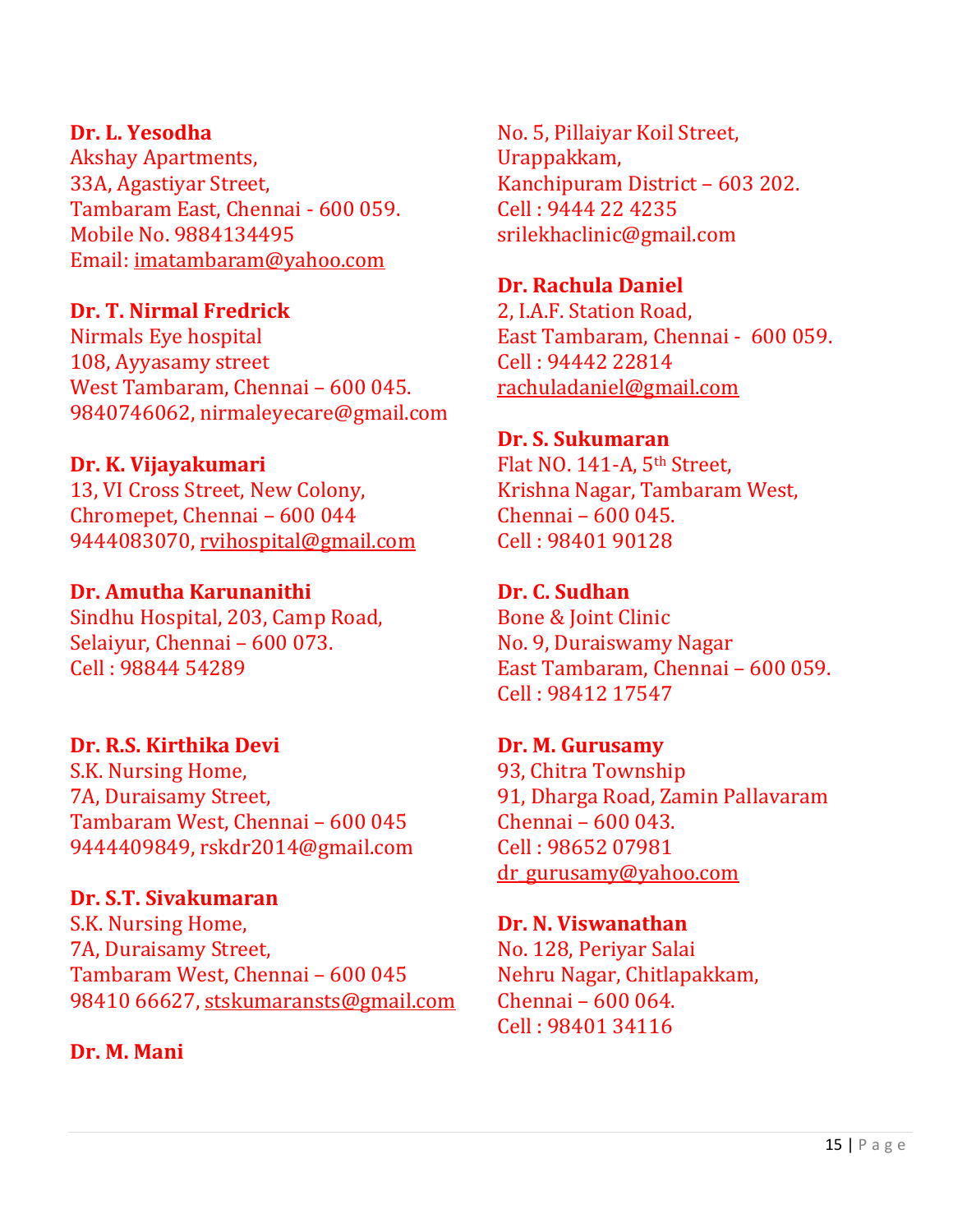#### **Dr. R. Saravanan**

Sriram Nursing Home 63, 13th Cross Street, New Colony, Chrompet, Chennai – 600 044. Cell : 98402 25493

#### **Dr. V. Murugesan**

Plot NO. 57, IV Street, Lakshmipuram, Tambaram West, Chennai – 600 045. Cell : 94441 52485

### **Dr. Jawahar**

Doctor's Corner, Old NO. 10-A, New NO, 49, Kakkan Road, Tambaram West, Chennai – 600 045. Cell : 94442 20647

### e.mail [:viji\\_kands@yahoo.co.in](mailto:viji_kands@yahoo.co.in)

#### **CHENNAI VILLIVAKKAM AYANAVARAM Dr. P. Sankaranarayanan,**

D.K. Clinic, 48, Station Road, Villivakkam, Chennai – 600 040. Cell : 94441 40144 [jothisan@gmail.com](mailto:jothisan@gmail.com)

#### **Dr. R. Jayaprakash**

3, First Street, Green Meadows Colony, Kilpauk Garden Road, Kilpauk, Chennai – 600 010. 96770 34555, [jplife1@yahoo.com](mailto:jplife1@yahoo.com)

### **Dr. Anjalakshi Chandrasekar**

No. 8, III Main Road, United India Nagar, Ayanavaram, Chennai – 600 023. 98411 44811[.drlakshi@yahoo.co.in](mailto:drlakshi@yahoo.co.in)

### **CHENNAI VELACHERY Dr. Malarvizhi**

No. 1/152, Stalin Nagar 3rd Street, Lakshmi Nagar, Moulivakkam, Chennai – 600 125. Cell : 98403 38333 e.mail [:malar1968@gmail.com](mailto:malar1968@gmail.com)

### **Dr. K. Vijayalakshmi**

5R, North Block, SIS Meridian, 100 Feet By Pass Road, Velachery, Chennai – 600 042. Cell : 98402 83050

**CHENNAI VIJAYA Dr. Radha Ganesan** SMO, Vijaya Hospital New No. 434, Old No. 180, N.S.K. Salai, Vadapalani, Chennai – 600 026. 9176554373

#### **Dr. Sindhu Priya M.**

Vijaya Hospital New No. 434, Old No. 180, N.S.K. Salai, Vadapalani, Chennai – 600 026.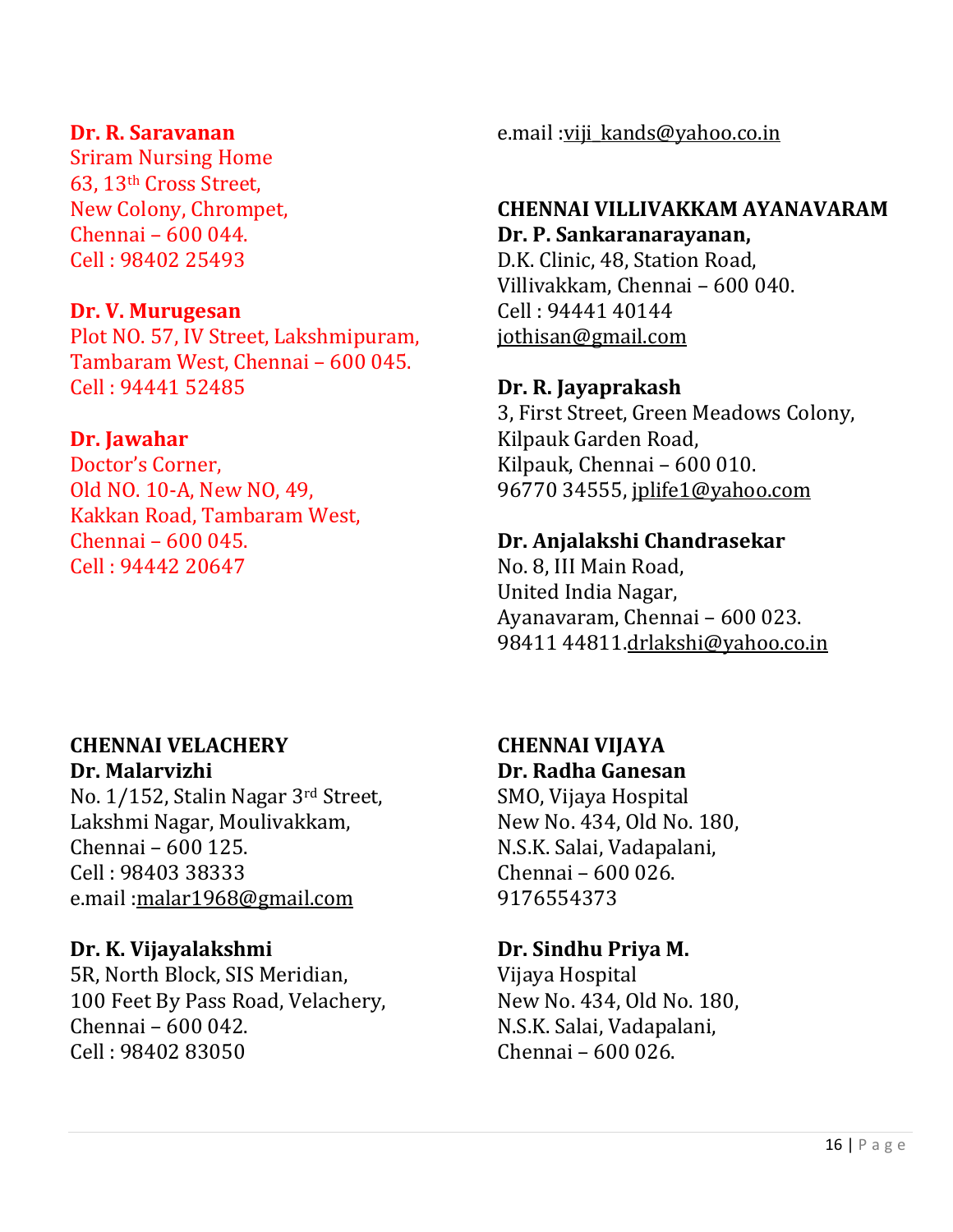Cell : 94876 75631

### **CHETTINAD Dr. N. SELVAKUMARAN 9940838308**

**Dr. Aravindhan 99528 33585, 86105 52962**

### **Dr**. **VENKATESWARAN.S.**

16, E.M. STREET, UNNAMALAI ILLAM, PUDUVAYAL - 630 108 TAMIL NADU **97907 77436, 90951 80001**

### **Dr. Regunathan 73396 91616**

### **CHEYYAR Dr. K. AZHAGU NATESAN**

Sun Diabetic Center 1L, Vaithiyar Street, Cheyyar – 604 407. Cell : 94434 68757 [sundiachey@gmail.com](mailto:sundiachey@gmail.com)

#### **CHIDAMBARAM Dr. L.E. Vetri Veeramani**

24-A Sivasakthi Nagar, Chidambaram – 608 001. Mob : 94434 - 22533, Res. 04144-223088, 220133

### Dr L E Vetri Veera Mani@Yahoo.Com

**Dr. M. Asokkumar,**  263,South Second Cross, Mariyappa Nagar, Annamalai Nagar-(Po)- Chidambaram – 608 002. 94434 13869,04144- 221150, 221555 [Drmak29@Yahoo.Com](mailto:drmak29@yahoo.com)

**Dr. V.U. Shanmugam,** C-9,Rsa Complex, Annamalai Nagar(Po) Chidambaram –608 002 Ph: 9842338163

**Dr. K. Natarajan,** R.K. Nursing Home, Mariamman Kovil Street, Chidambaram – 608 001 04144 – 222805, 9629304245

**COIMBATORE Dr.M.Mariappan** 1/131, Pappampatti Ondipudur, (Via) Coimbatore 641016. Ph: 2634600, Mob:9842295012 [drmariappan76@gmail.com](mailto:drmariappan76@gmail.com)

**Dr. N. Sathian** Eye Trust Hospital, 80, Valluvar Street, Sivananda Colony, Coimbatore – 641 012. Cell : 99441 92973,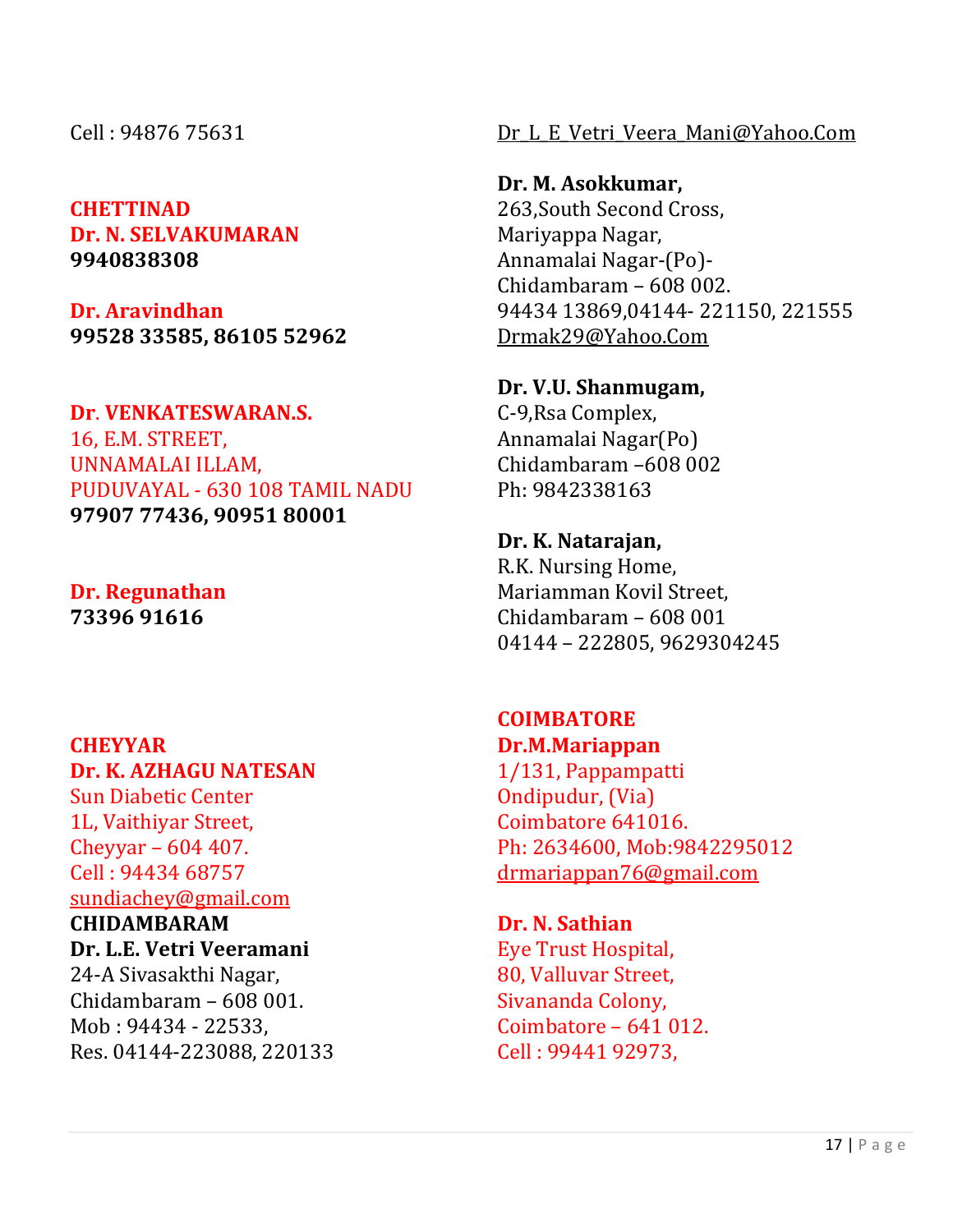#### [eyetrusthospital@gmail.com](mailto:eyetrusthospital@gmail.com)

### **Dr. M. Doraikannan**

303, Anbagam, Sathy Road, Ganapathy, Coimbatore – 641 006 98430 53255 [drdoraikannan@gmail.com](mailto:drdoraikannan@gmail.com)

#### **Dr. C.P. Shanmugasundaram**

25, 6th Street, Ramalinga Jothy Nagar, Ramanathapuram, Coimbatore – 641 045. Cell : 98422 98973 cps52@gmail.com

#### **Dr.V.Rajesh Babu**

No.6, Vnr Nagar, 18th Street Vadavalli, Coimbatore -641 041, Mob:9360030094 svrbmch@gmail.com

#### **Dr. K. Priya**

Karthick Poly Clinic 101/67, Karunanidhi Nagar, Trichy Road, Coimbatore – 641045. Cell : 96297 47889 [priyakuber@gmail.com](mailto:priyakuber@gmail.com)

### **Dr. K.S. Maheswaran**

39/145H, First Street, Raj Muthiah Nagar, Sundrapuram, Coimbatore – 641 029. Cell : 98407 81040 maheshorth@gmail.com

### **Dr. R.T. Vinod Rajkumar**

15, G, Chitr Bhavan, Dr. Rajarathinam Street, Kattoor, Coimbatore – 641 009. Cell : 9894017796 [vinothrk@yahoo.com](mailto:vinothrk@yahoo.com)

#### **Dr. M. Suryanarayanan**

23, II Avenue, Sivananda Colony. Cotmbatore - 641 012 Mob:9894244733 [drsurycbe12@gmail.com](mailto:drsurycbe12@gmail.com)

#### **Dr.L.P.Thangavelu**

Aswin Hospital B.K.R.Nagar, Sathy Road Coimbatore -641 012. Ph:2525252 98430 11922 [ashwinhospitalcbe@gmail.com](mailto:ashwinhospitalcbe@gmail.com)

#### **Dr. S. Byravarathinam**

'No.41 1, G.V.Residency, Sowripalayam, Coimbatore 641 028. Ph:2570444, Mob:9443566124 [drbyravarathinam@gmail.com](mailto:drbyravarathinam@gmail.com)

### **Dr.R.Palaniswamy** N.R.P Hospitals, Sundarapuram, Cotmbatore 641 024. Ph:2672886,2673979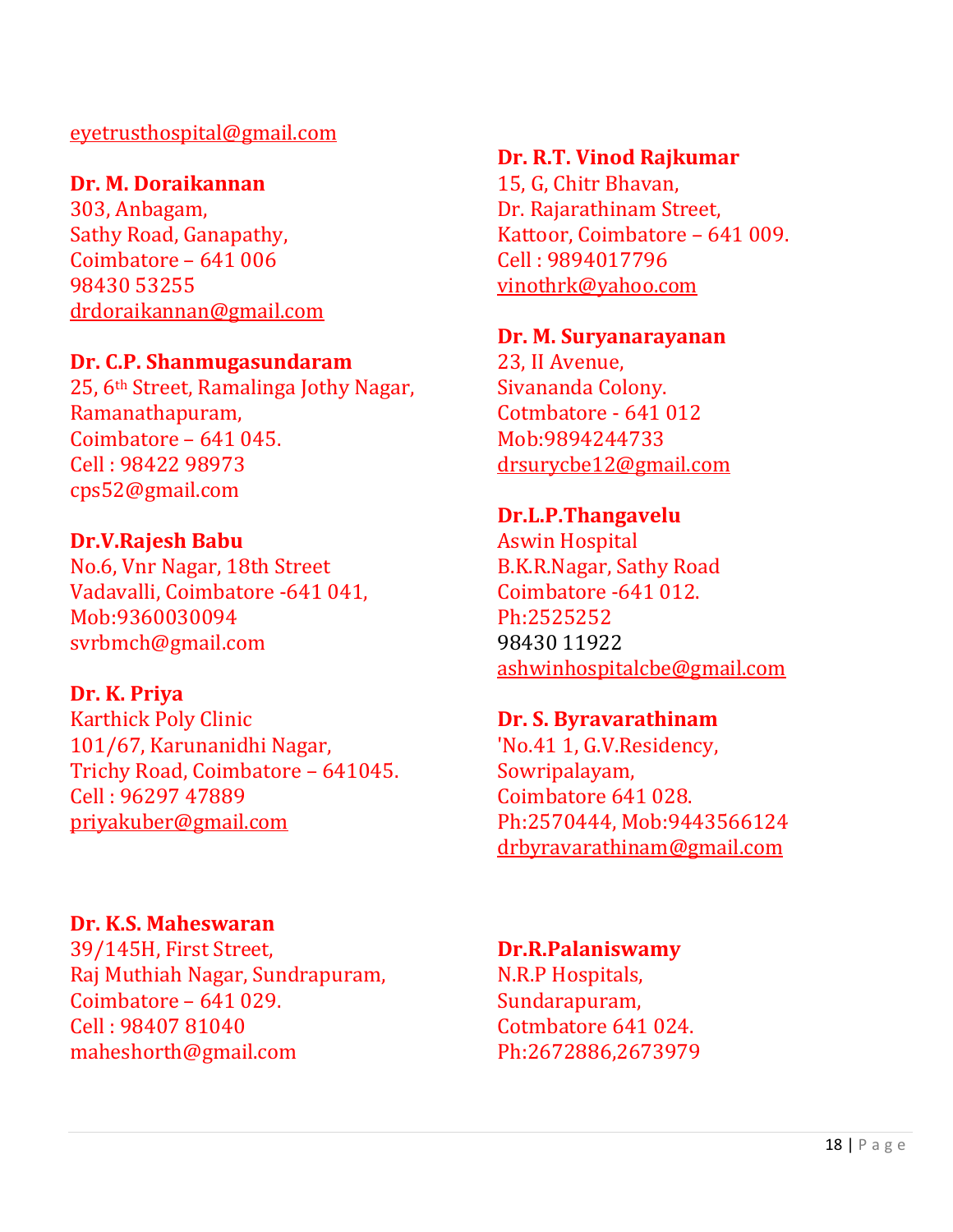### Mob:9894019000 [nrphospitals@yahoo.co.in](mailto:nrphospitals@yahoo.co.in)

### **Dr.S.Karthick Prabhu**

Karthick Poly Clinic, 101/67, Karunanidhi Nagar, Trichy Road, Coimbatore 641 045. Ph:2313234, Mob:9443256147 [karthickprabhusp@gmail.com](mailto:karthickprabhusp@gmail.com)

### **Dr.A.K.Ravikumar**

Mowthi Nursing Home (P) Ltd Perumal Koil Street Alamaram Busstop. Vadavalli, Coimbatore - 641 041. Ph:2422404, ,2424313 Mob:9842222404 [drakrk@gmail.com](mailto:drakrk@gmail.com)

### **Dr. V. Janarthanan**

KTVR Group Hospital 20, Narayaba Guru Road, Coimbatore – 641 011. [hospital@ktvr.com](mailto:hospital@ktvr.com)

### **Dr. K. Sengottayan**

Dr. Sengottayan Hospital Coimbatore – 641 012. Cell : 98422 49135 [sengottayanhospital49135@gmail.com](mailto:sengottayanhospital49135@gmail.com)

### **Dr.V.Thangavelu**

M.V.Eye Hospital, 10, Kalidass Road, Ramnagar, Coimbatore 641 009. Ph:2231260,2235290

Mob:9894220504 [drthangavelu@gmail.com](mailto:drthangavelu@gmail.com)

**Dr.P.Sundarraj** Lalitha Hospital 828-A, Cross Cut Road Gandhipuram, Coimbatore-641012. Ph:2499533, 2499698 Mob:9994543332 [drpsundarraj@yahoo.com](mailto:drpsundarraj@yahoo.com)

### **Dr.R.Sangameswaran**

Meru Nursing Home Sastri Road, Ramnagar Cotmbatore - 641 009. Ph:2234311, 4368815 9443036009 [sangameswaran\\_sri@yahoo.com](mailto:sangameswaran_sri@yahoo.com)

**Dr.N.Mahendran** Sree Abishek Hospital Near Tvs Nagar Bus Stop Thadagam Road, Coimbatore - 641 025. Ph:2403030. Mob:9842272255 [drnmahen@hotmail.com](mailto:drnmahen@hotmail.com)

**Dr. S. Karuna** No. 10, Doctors Colony Dr. Radhakrishnan Road, Coimbatore – 641 012. Ph : 2532266, 98947 84400 [drkaruna.ksp@gmail.com](mailto:drkaruna.ksp@gmail.com)

**Dr.V.Shanmugasundaram** No.41 1, G.V.Residency, Sowripalayam, Coimbatore 641 028.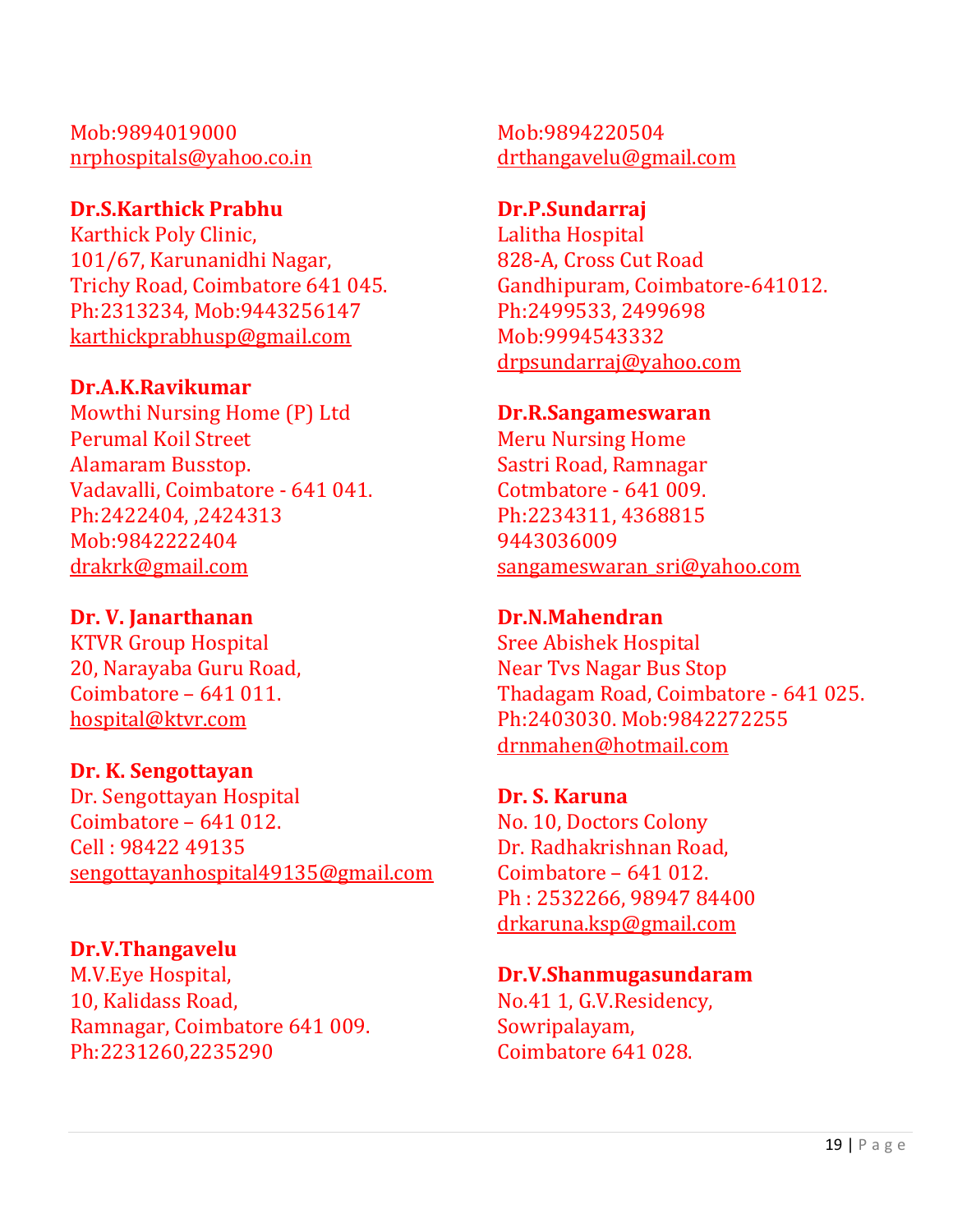Ph:2570444. Mob:9443793079 [shanmugammd@yahoo.com](mailto:shanmugammd@yahoo.com)

### **Dr. N. Radhakrishnan**

2, Rajiv Gandhi Nagar, Sowripalayam, Coimbatore – 641 028. Cell : 98422 94421 drnrk47@gmail.com

#### **Dr. K. Ramaswamy**

100-103, N.G.N. Street, New Siddhapudur Coimbatore – 641 044. Mob:9489666116 [kramasay.123@gmail.com](mailto:kramasay.123@gmail.com)

**Dr.R.Sundaresan** 9, East Sambandam Road R.S.Puram, Coimbatore 641 002. Mob:9443414769 [drsundaresank@yahoo.co.in](mailto:drsundaresank@yahoo.co.in)

**Dr.P.Sukumaran** 142,Lakshmi Mills Colony Pappanaickenpalayam Coimbatore - 641 037 Mob:9842299077 [sukumaran.ponnusamy@gmail.com](mailto:sukumaran.ponnusamy@gmail.com)

**Dr. T.K. Ganesan** 300, Old No. 480, Edyar Street, Near Velli Vinayagar Koil Coimbatore – 641 001. Cell : 98430 66855

[drganes@yahoo.com](mailto:drganes@yahoo.com)

### **Dr. C. Manoharan**

N.G.Hospital, 577, Trichy Road, Singanallur, Coimbatore 641 005, Ph:2595963 R:2594695 Mob:9842255561 [nitishtools@hotmail.com](mailto:nitishtools@hotmail.com)

### **Dr.N.S.Kumaresan**

1/2 K.G.M' Hospital, Avinashi Road,Chinniyampalayam Coimbatore 641 062 Ph'.2627875, Mob:9943096666 [kumaresanns@gmail.com](mailto:kumaresanns@gmail.com)

**Dr. N. Natarajan** 4A, K.R.G. Nagar Main Street, Ganapathy, Coimbatore – 641 006. Cell : 98431 25555 [nadarjanmd51@gmail.com](mailto:nadarjanmd51@gmail.com)

**Dr. R. Jeyapriya** Sree Abishek Hospital Near TVS Nagar Bus Stop Thadagam Road, Coimbatore – 641 025. Cell : 98422 13913

**Dr. S. Rajagopal** 351, Om Sakthi Nagar, Lakshmi Nagar Extn, Kavundampalayam, Coimbatore 641 030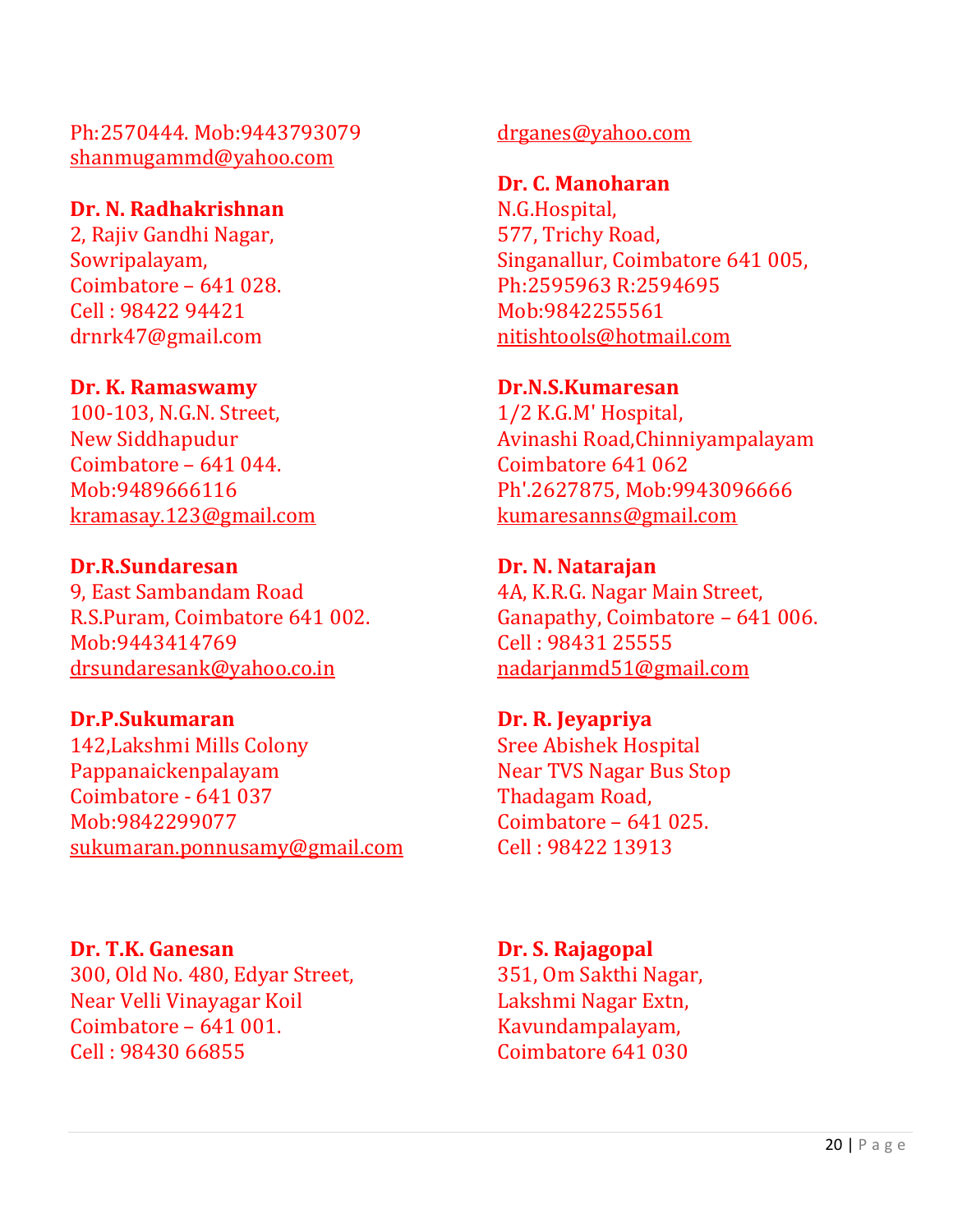8220263524 [snpcsr@yahoo.com](mailto:snpcsr@yahoo.com)

#### **Dr. D. Sundar**

69, Indu Nagar Vilankurichi Road, Saravanampatti, Coimbatore – 641 035. Cell : 98430 44923 [drdsundar@yahoo.com](mailto:drdsundar@yahoo.com)

### **Dr. Nalani T.**

4/9, Murugan Nagar Ext. East Behind Kalpana Theatre Koundampalayam, Coimbatore – 641 030. [drtnalini10@gmail.com](mailto:drtnalini10@gmail.com)

#### **Dr. K. Vidhya**

G-108, Shriram Vijaya Hydle Park, Peelamedu, Coimbatore – 641 004. Cell: 98420 06728 [drvidhyarajan@gmail.com](mailto:drvidhyarajan@gmail.com)

#### **Dr. S. Saravana Kumar**

163, Sabari Hospital N.S.R. Road, Coimbatore – 641 011. Cell : 94862 55700 [kumarsabari13@gmail.com](mailto:kumarsabari13@gmail.com)

### **Dr. R. Suresh Kumar**

6, OM Ganesh Nagar III Cross, Behind Old Police Station, Vadavalli, Coimbatore – 641 041. Cell : 98435 98787

#### [drsureshkumarraju@gmail.com](mailto:drsureshkumarraju@gmail.com)

**Dr. J. Saravanan** BG-6, Krishna Brindhavan S.N.V. Garden, Coimbatore – 641 036. Cell : 94442 10948 [drsaravanan.j@gmail.com](mailto:drsaravanan.j@gmail.com)

#### **Dr. Sree Ramalingam**

30A, Vimal Nagar Vadavalli Coimbatore – 641 001. Cell : 99404 20700 [ssrreerraamm@gmail.com](mailto:ssrreerraamm@gmail.com)

#### **Dr. Kosalram**

E-212, Garden Creast Apartment Ramanathapuram Coimbatore – 641 045. Cell : 94433 65860 koshal.ram@yahoo.com

#### **Dr. Sudha Sathian**

Eye Trust Hospital 80, Valluvar Street, Sivananda Colony, Coimbatore – 641 012. Cell : 9944192973 [eyetrusthospital@gmail.com](mailto:eyetrusthospital@gmail.com)

#### **Dr.T.Sadagopan**

5, Siru Kaliamman Koil Street' P.N.Palayam, Coimbatore 641 037 ' Mob: 97895 13993 [drsadagopan@hotmail.com](mailto:drsadagopan@hotmail.com)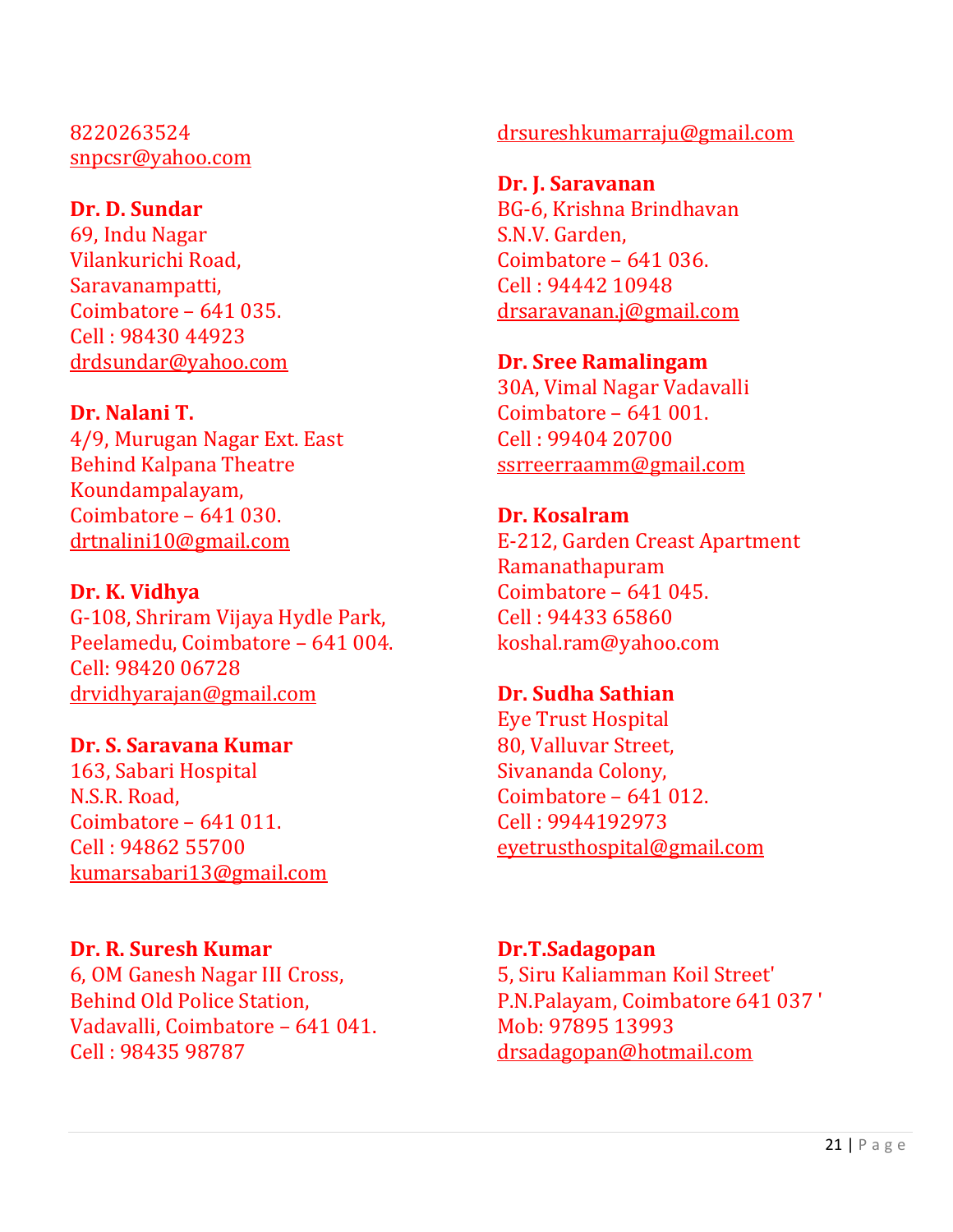#### **CUDDALORE Dr. J. Stanley Chandran**

3/9-A, Gnana Olivu Street, Manjakuppam Cuddalore – 607 001 Phone : 04142 -230 757 Mobile : 94432 20757 E-mail: stanleychandran.dr@gmail.com

### **Dr. C. Mahalingam**

C.M. Skin Clinic, 11A/6, Red Cross Road, Manjakuppam Cuddalore – 607 001 0412 – 220585, 94432 82585 drcmskin@yahoo.com

### **Dr. N.K. Srinivasan**

Srinivasa Clinic #10/29, Appavu Street, Pudhupalayam, Cuddalore – 607 001. Cell : 94432 32317 [drnksrini@gmail.com](mailto:drnksrini@gmail.com)

### **Dr. R. Selvaraj**

P.R. Hospital, 87, Bharathi Road, Cuddalore – 607 001. Ph : 04142 – 295230, Cell : 9843048330 dr\_selvaraj@rediffmail.com

### **Dr. M. Manoharan**

Arcot Hospital, No. 30, 31, ALC Campus, Cuddalore – 607 001. 04142- 230759, 98423 88976

### [drmment@gmail.com](mailto:drmment@gmail.com)

**Dr. Pa. Rejendran** #1, Kavikalamegam Street, Cuddalore OT, Cuddalore – 607 003. Cell : 9443238555 parejendhiran@gmail.com

**COURTALLAM** TN/8322/9/16/84259/2001-02/CL **Dr. Abdul Azeez M.B.B.S.,D.C.H.,** Meeran Nursing home, 327, Courtallam road, Tenkasi - 627811 Ph:04633- 223232, Cell: 94432 26866

### **Dr. R. ILANGO**

SRI RAM HOSPITAL, 13/549`B` TENKASI MAIN ROAD, ALANGULAM 627 851, TIRUNELVELI DIST. TAMIL NADU. Cell : 94433 53700, 94864 80700 e.mail [:ramarilango@gmail.com](mailto:ramarilango@gmail.com)

TN/5680/9/10/69016/1999-00/CL **Dr.C.M.Murthy M.B.B.S.,D.C.H.,ICMCH.,** Chithra clinic, 853, Bazaar Street, Kadayanalloor- 627751. Ph.No:-240326, 9443132824,9443240144 e.mail [:drcmmmurthy@gmail.com](mailto:drcmmmurthy@gmail.com)

### **Dr. Thangam Murthy**

Chithra Clinic, 853, Bazaar Street, Kadayanalloor – 627 751 Ph : 240326.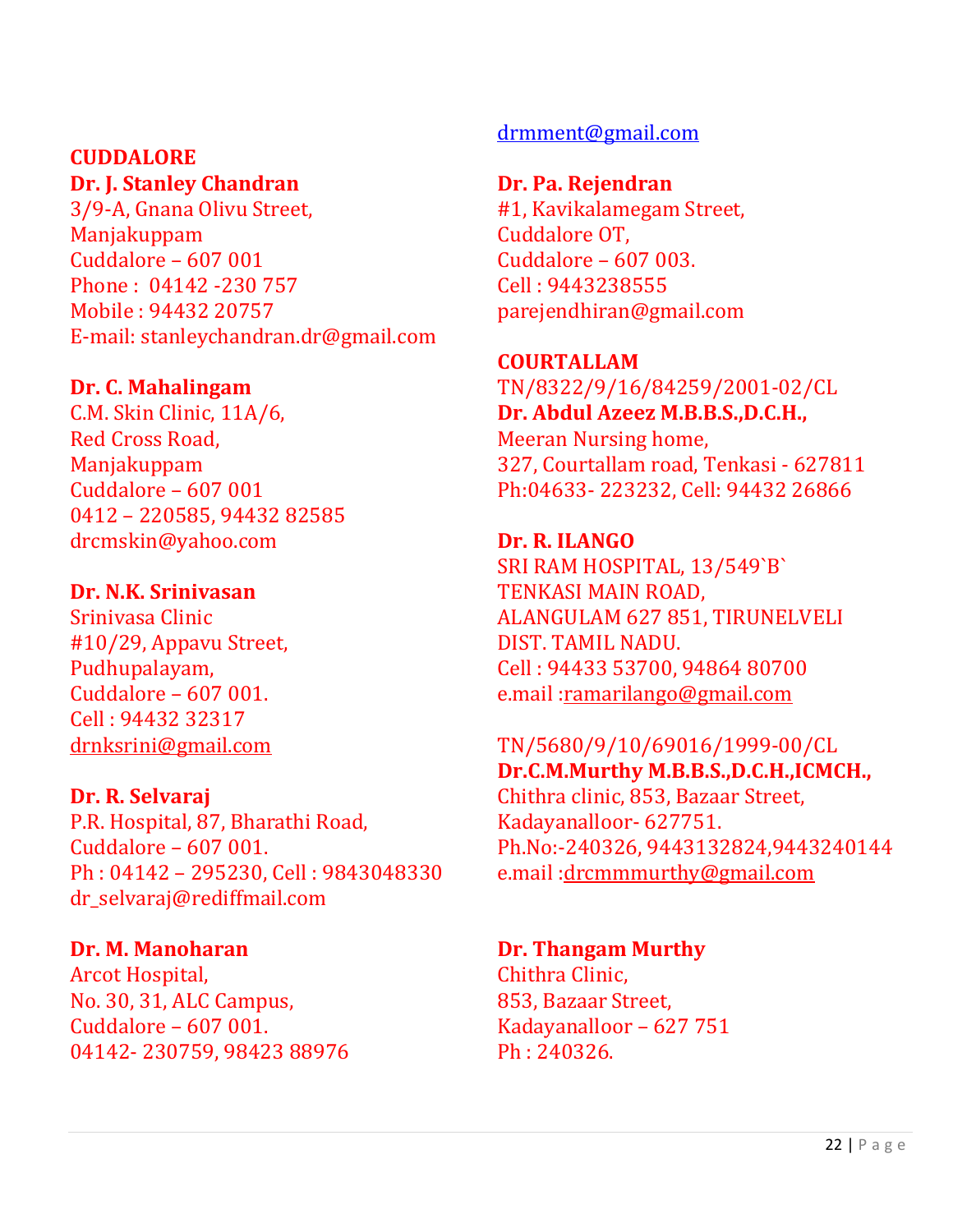Cell : 94431 32824, 94432 61238

**Dr. Meena Rao** Kamala Nursing Home, Surandai – 627 859 Ph : 04633 – 261239. Cell : 98421 61238

### **Dr. Ruba Renuka**

Sucila Hospital, 14/991, Kamaraj Nagar, Pavoorchatram – 627 808 Ph : 04633 – 250260. Cell : 9442550260

**CUMBUM VALLEY Dr. N.R.T.R. Thiagarajan** NRT Hospital, 380, Madurai Road, Theni District – 625 531. Cell : 98944 47717

**Dr. S.R. Prabakaran** 246, Old T.V.S. Road, Theni District – 625 531. Cell : 90950 32191

**Dr. R. Aravazhi** Aram Cardio & Maternity Centre 775, Madurai Road, Theni District – 625 531. Cell : 94434 74418 **Dr. M. Maheswaran** Annai Seeniyammal Hospital Near Bus Stand, Aundipatty – 625 512. Theni District

Cell : 99766 26061

**Dr. V. Jaiganesh** 3-1/325, 4th Street, Pappammalpuram Aundipatty – 625 512. Theni District Cell : 94438 30531

**Dr. R. Vinothkumar** Vyasini Multi Speciality Hospital Silamrathupatti, Bodi – 625 513. Cell : 99527 66778

**Dr. G. Vijayakumar** 105/6, Mariya Joseph Nagar, W4/B8, Rathinam Nagar Theni District – 625 531. Cell : 98421 40879

**Dr. A. Balakrishnan** Sri Balaji Hospital Bommaiyakoundanpatti Periyakulam Road, Theni District – 625 531. Cell : 96778 20966

**Dr. P. Sukumar** Sukumar Cardiac Hospital Madurai Road, Theni District – 625 531. Cell : 94431 41453 **DEVAKOTTAI Dr. K. RAMU** 36, Subramanian Street, Devakottai – 630 302.. Cell : 94431 41627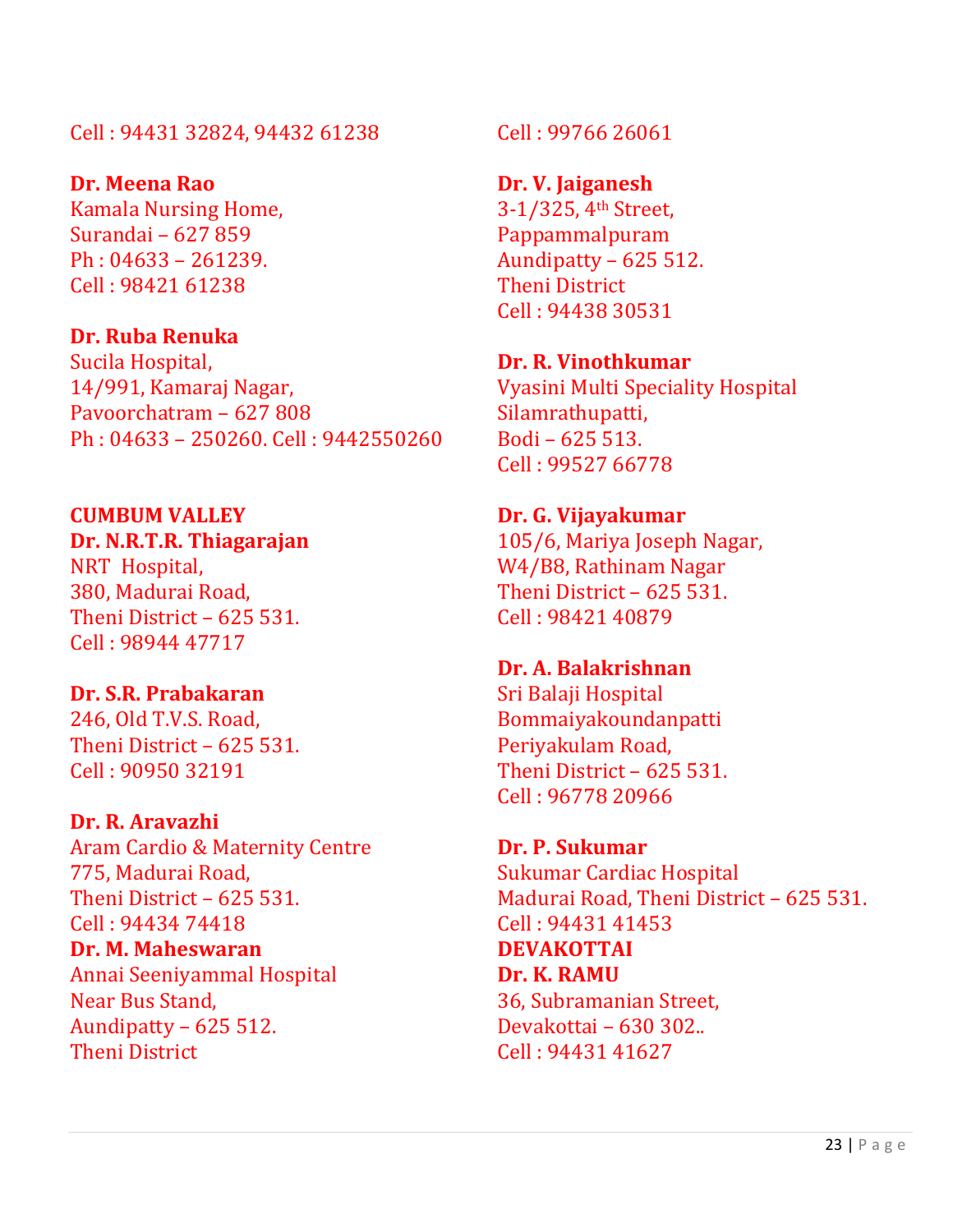[subashree98@yahoo.co.in](mailto:subashree98@yahoo.co.in) [statetreasurertngda@gmail.com](mailto:statetreasurertngda@gmail.com)

### **DHARAPURAM Dr. Prabhu Venkatesh** SAS Clinic, Pollachi Road,

Dharapuram – 638 656. Cell : 94422 63300

### **DHARMAPURI**

### **Dr. B.Venkatesan, M.S., D.ortho**

Venkatesh Ortho&Trauma Care centre 31-A, Narasimachari Road, Dharmapuri-636701. Mobile: 94432 61048 Email: [drbvenkatortho@gmail.com](mailto:drbvenkatortho@gmail.com)

### **Dr. Ramesh Babu B.**

Ramesh Clinic, 1/1, Kandasamy Vathiyar Street, Dharmapuri – 636 701. Cell : 89257 67017, 94430 83345 [docramesh@rediffmail.com](mailto:docramesh@rediffmail.com)

### **Dr. G. Anbalagan**

215, TEERTHAGIRI NAGAR, PALACODE, DHARMAPURI DIST., **9443483606**

**Dr. D. Saravanan**

13/7, Mariamman Kovil Street, Kumarasamypettai,

Dharmapuri – 636 701. Cell : 98428 33931 e.mail : sangeesara2211@gmail.com

### **Dr. S. Jaganathan** 2/146, R.P.R. Thottam, Settikarai (Post), Dharmapuri – 636 701. Cell : 84897 31611 e.mail [:quietjagan@gmail.com](mailto:quietjagan@gmail.com)

**Dr. V. Srinivasan** 2/222, KAMARAJAR STREET, PERIYANAHALLI PO, PALACODE TK, DHARMAPURI DIST - 636701 9443838454

**Dr. R. Surabhi** NO.1, IST STREET, APPAVOONAGAR, DHARMAPURI- 636 701. **9952111600**

### **Dr. A. Anitha Thamaraiselvi**

4/523, NEW RAILWAY STATION RD; DHARMAPURI-636701, TAMIL NADU. **9629549495**

**DINDIGUL Dr. R. Nagaraj** C/O. RAJAN CLINIC, 6-4TH BAZAARSTREET, BATLAGUNDU, DINDIGUL STREET 94436 75522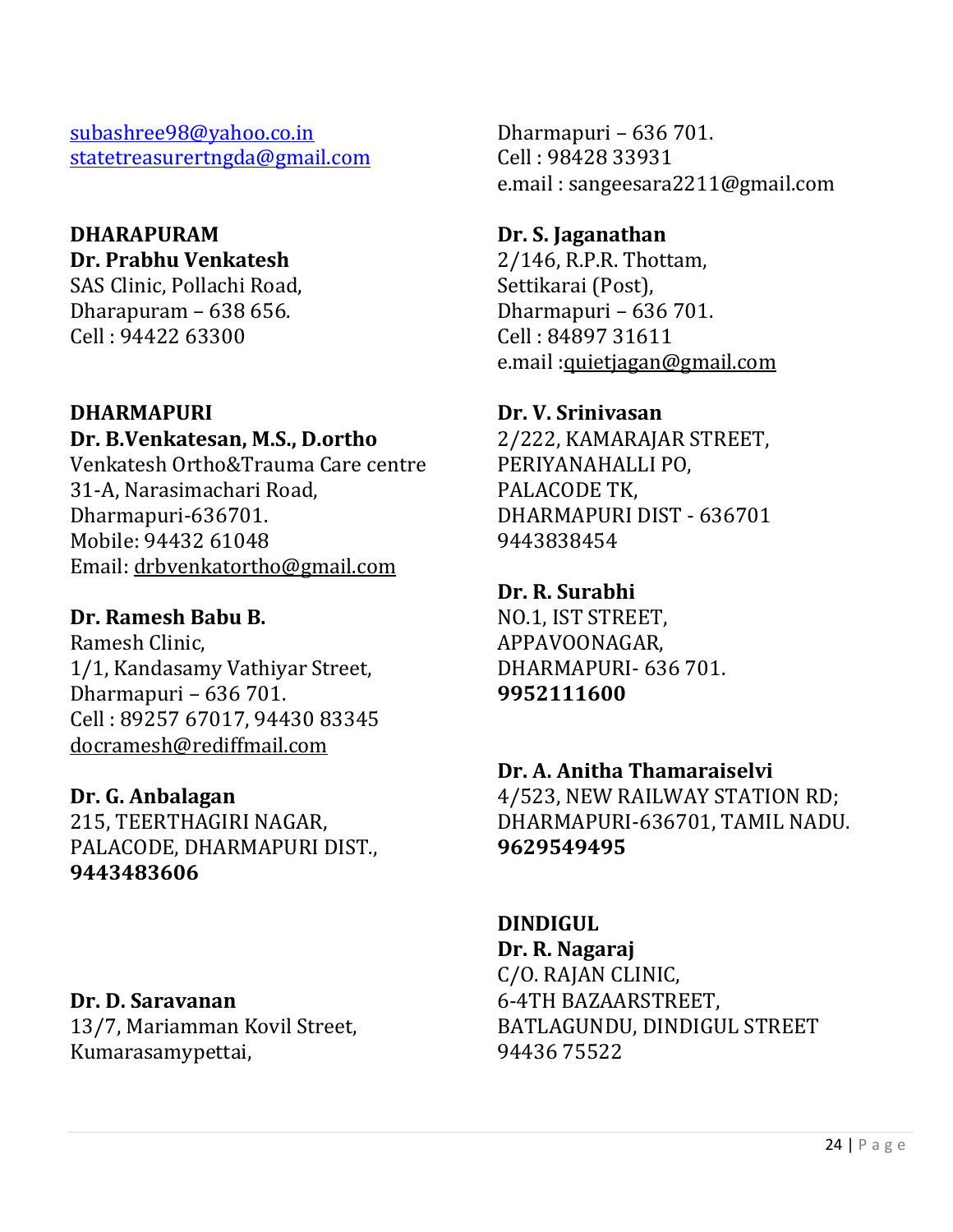### **Dr. A. Renganathan Annamalai**

1/99, EAST STREET, NEAR TRIVENI PRIMARY SCHOOL, MELAKKOTTAI POST, AMBATHURAI, GANDHIGRAM - 624302 98416 76300

### **Dr. D. Sivabalaji**

ST.JOSEPH HOSPITAL QUARTERS, TRICHY MAIN ROAD, DINDIGUL 9894342921

**Dr. J. Sivakumar** 9894136919

### **Dr. Kodies A.**

40,Trichy Road, Dindigul-624005 9443743394 **Dr. Senthilkumaran R.** 15/18, TELEPHONE COLONY, Y.M.R.PATTY, DINDIGUL - 624001. 9790735017

**Dr.Sivakumar N.**

68 , MARKET ROAD, SITHAIAN KOTTAI (P.O.), DISTT. DINDIGUL - 624 708 TAMIL 9943805291

**Dr. Sunitha Vergin Rajathy D.** J.C.B.Hospital,Palani Road, Dindigul-624001 9842944155

### **ERODE**

**Dr. Thangavelu E.** Monika Diabetes Center 8, perumalppar Street, Nadar Medu, Poondurai Road, Erode – 638 002. Cell : 99945 22822 [drethangavelu@yahoo.com](mailto:drethangavelu@yahoo.com)

Dr Guhanathan.V.L 9443035090

Dr.Chitra Soundararaj 247, Eswaran Koil Street, Raja Hospital, Erode – 638 001. Cell : 94433 04827

#### **Dr. K. Soundara Raj**

Raja Hospital, 232, Easwaran Kovil Street, Erode – 638 011. Ph : 0424 – 2250094 [drsoundararaj@gmail.com](mailto:drsoundararaj@gmail.com)

Dr. Saraswathi 9842849575 sarasgeethu@gmail.com

**Dr. S.T. Prasad** Dharshaan Hospital #504, EVN Road, Surampatti Nall Road, Erode – 638 009. Ph : 0424 – 2253055, Cell : 98427 23055 [stprasadped@gmail.com](mailto:stprasadped@gmail.com)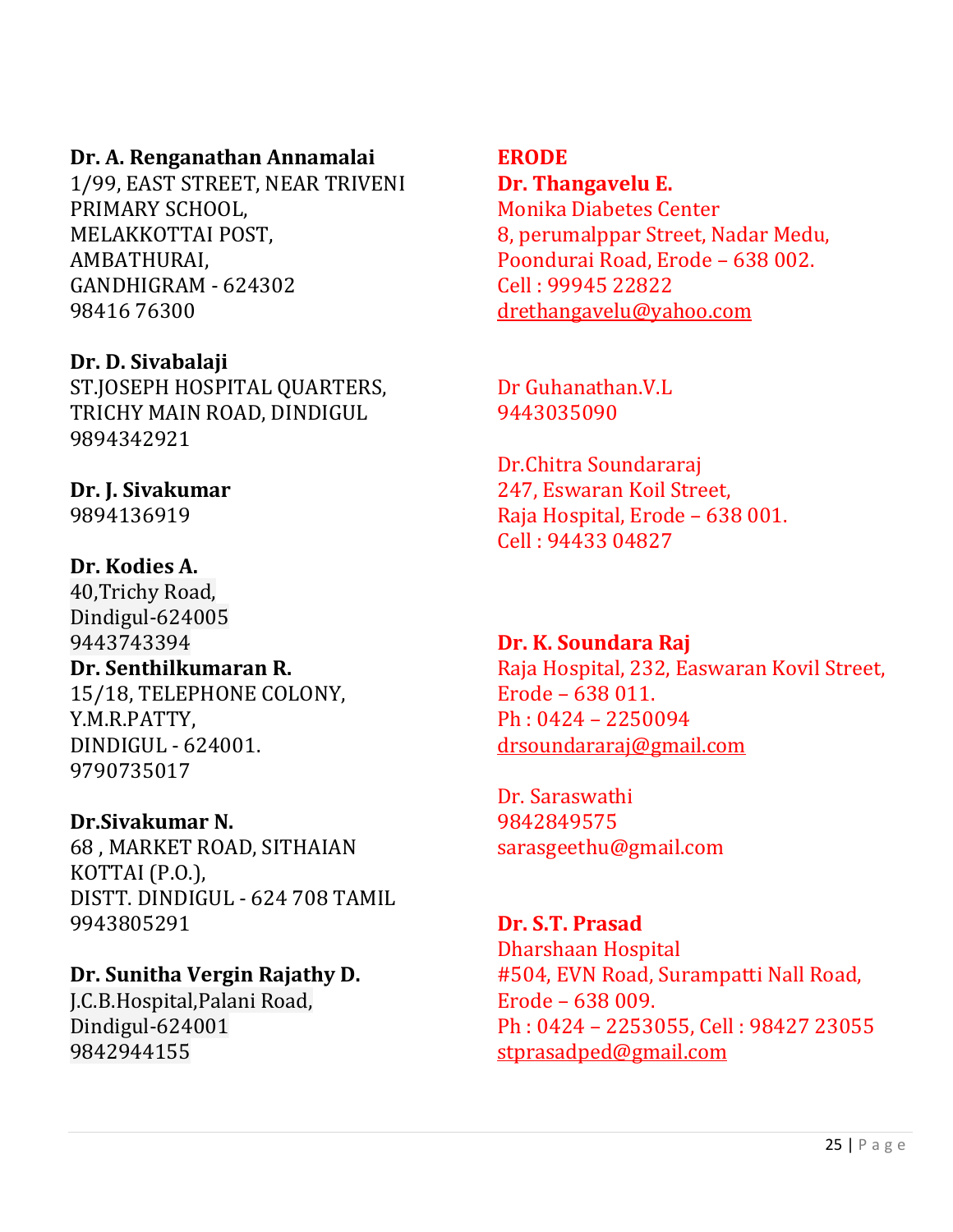### **Dr. Vijayakumar T**

S.G. Met Hospital, 15, Nachiyappa 2nd Street, Near Bus Stand, Erode – 638 011. Cell : 9842729575 [drvijaytts@gmail.com](mailto:drvijaytts@gmail.com)

**Dr. G.I. Nambi**

37, Brindhavan Street, Paari Nagar Extn., Palayapalayam, Erode – 638 011. Cell : 97878 78087

**Dr. Kanagachala Kumar . T** Nithin Clinic & Hospital 16, Bharathi Street, Erode - 638 001 0424 - 252550 Ph: 93445 54666, 98427 27037 [drkanagu@gmail.com](mailto:drkanagu@gmail.com)

**Dr. Sudhakar K.**  Sudha Hospital 181, Perundurai Road, Erode – 638 011. Cell : 98421 77007

**Dr. Sumathy R.**  Sri Ramachandra Clinic, 36-A, Vasuki Street II, Erode – 638 011 Cell : 98420 85795

Dr.Senthilvel 9842225227 [sasenthilvelu@gmail.com](mailto:sasenthilvelu@gmail.com)

Dr.Saravanan

9894755777 [drsaravanan.t@gmail.com](mailto:drsaravanan.t@gmail.com)

**Dr. Soundararajan K.**  Naveen Balaji Nursing Home 21, NGGO Colony, Opp. Srinivasa Theatre, Erode – 638 009. Cell : 94433 04827 [drksondararajan@gmail.com](mailto:drksondararajan@gmail.com)

Dr.Kathiravan 9500054886 [kathiravankalyan@gmail.com](mailto:kathiravankalyan@gmail.com)

Dr.Raja (PP SCANS) 9842216976 [neshmi\\_raja@rediffmail.com](mailto:neshmi_raja@rediffmail.com)

**Dr. Madhan Kumar M.V.** 650, Kunathur Road, Perundurai – 638 052. Cell : 94432 29321 [madhanveena@gmail.com](mailto:madhanveena@gmail.com)

Dr.Veerasivam 9843273360 [dr.n.v.sivam@gmail.com](mailto:dr.n.v.sivam@gmail.com)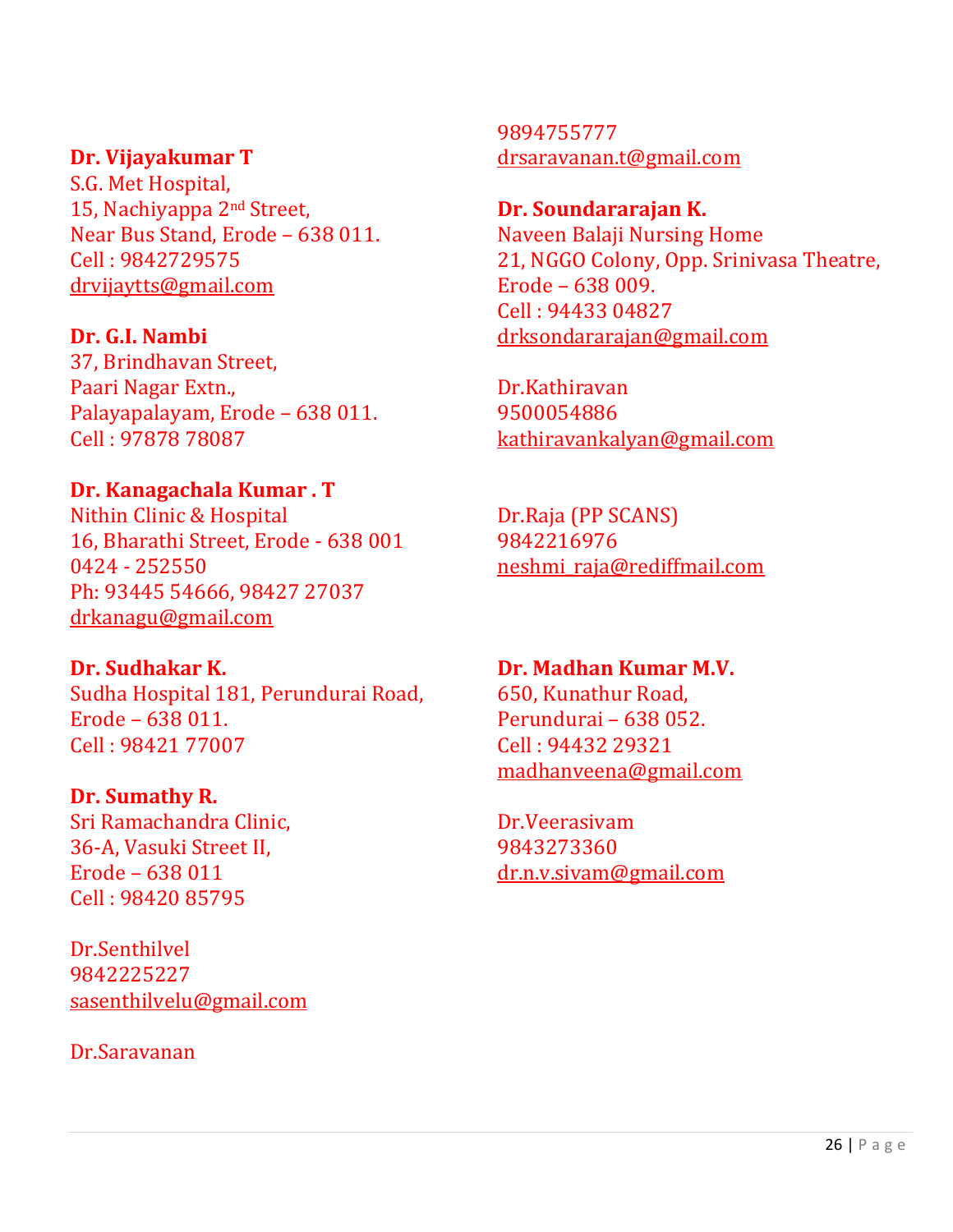### **GOBICHETTIPALAYAM Dr. S. Gowri Shankar**

SS Children's Hospital 28, Baskaran Street, Kutcherymedu Gobichettipalayam 770854 5554, [gsdrshankar47@gmail.com](mailto:gsdrshankar47@gmail.com)

### **Dr. V. Balamurugan**

NO. 2, Srinivas Nagar, Gobichettipalayam – 638 452 Cell : 98430 26731 e.mail [:drv\\_balamurugan@yahoo.co.in](mailto:drv_balamurugan@yahoo.co.in)

### **Dr. B. Senthil Sainathan**

47/68, North Park Street, Gobichettipalayam – 638 452. Cell : 9942221559 sainathansenthil@gmail.com

### **Dr. DAKSHNAMURTHY**

Amma – 1, Gandhi Nagat, Gobichettipalayam – 638 452. Cell : 98427 72824

### **GUDALUR**

**Dr. Bhoopathy,** 149, First Street, Union Tank Road, Periyanayakan Palayam, Coimbatore – 641 020. 9443560234 [drcboops@yahoo.com](mailto:drcboops@yahoo.com)

**GUDIYATHAM Dr. K.M. Ganesan**

29, Chinna Mudhali Street, Pudupet, Gudiyatham – 632 602 Ph. 04717 – 220243 98946 20086

### **Dr. M.S. Tirunavukkarasu,**

30, Punganoor Amman Koil Street Gudiyatham – 632 602. Ph. 04171 – 220020 94431 92621/ 22

### **Dr. N. Natarajan**

Eshwar ENT Clinic 13 Gpm Street,Amnapuram, Gudiyatham – 632 602 Ph. 9443542667

### **HARUR - UTHANGARAI**

**Dr. V. Padmanaban** 187, MSM Garden, Uthangarai – 635 207 Krishnagir District. Cell: 94897 20203 e.mail [:cvpadmanaban@gmail.com](mailto:cvpadmanaban@gmail.com)

### **Dr. K.N. Gowrishankar**

170/5, Dr, Ranganathan Nagar, Dharmapuri Main Road, Bommidi – 635 301. Pappaireddipatti TK Dharmapuri District Cell : 98425 49497 e.mail [:drgs.knv@gmail.com](mailto:drgs.knv@gmail.com)

### **HOSUR**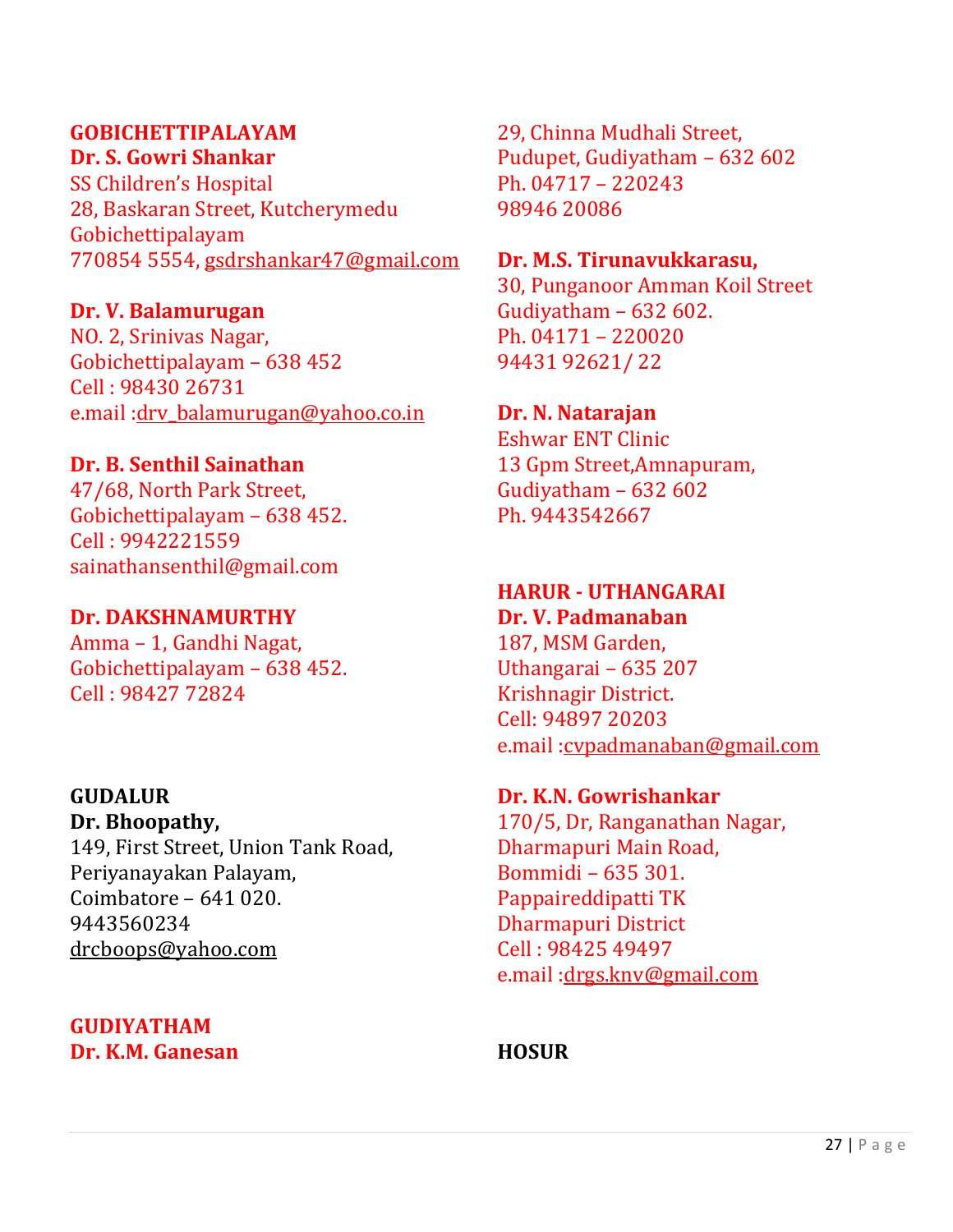#### **Dr. M. MUNIRAJ**

Lakshmi ENT Clinic 61/2, Tank Street, Hosur – 635 109. Cell : 94889 66383 e.mail : drmuniraj@gmail.com

### **Dr. A. NAVEEN**

No. 2/343, Santhi Hospital Behind SBI, LAL Stop SIPCOT, Hosur – 635 126. Cell : 94431 21199 e.mail [:ashok\\_naveen@yahoo.com](mailto:ashok_naveen@yahoo.com)

**Dr. B. KIRAN KUMAR** Plot No. 91-C, Appavu Nagar, Second Cross Thally Road, Hosur – 635 109. Cell : 98435 79282 e.mail : kiranm85@gmail.com

#### **JAYANKONDAM Dr. A. Wilson**

No.15, Bus Stand Road Jayankondam -621 802 Cell : 9843407347

### **Dr. K. Elavarasan,**

3b, Bus Stand Road, Jayankondam – 621 802 Ph. 04331 – 250637 94439 53390

### **KALLAKURICHI**

**Dr. A. Muthuvel** 94432 35229

**Dr. P. Thiruganasambantham** 9442444883

**Dr. R. Balakrishnan** 94437 39189

**Dr. G. Rajamani 94441 34593**

**Dr. T. Pangajam 94437 47907**

### **KANCHIPURAM Dr. S. Jeevanandam,**  74, Lingappan Street, Kancheepuram – 631 502. Ph: 044 -27223134, 27228255 9842344411, [drsjeevanandam@gmail.com](mailto:drsjeevanandam@gmail.com)

**Dr. V. Chandrsekar** Nalvazhvu Illam, 35 K.T.S. Main Street Mamallan Nagar, Kanchipuram – 631 502 Mob. 9443221175 drvcs2015@gmail.com

**Dr. T. Victoria** SFS-NO.14, T.N.H.B.QUARTERS, PALLAVA NAGAR, KANCHEEPURAM-631501,.. 9566507513, 9443520725 [dr.t.victoria@gmail.com](mailto:dr.t.victoria@gmail.com)

### **Dr. P.T. Saravanan**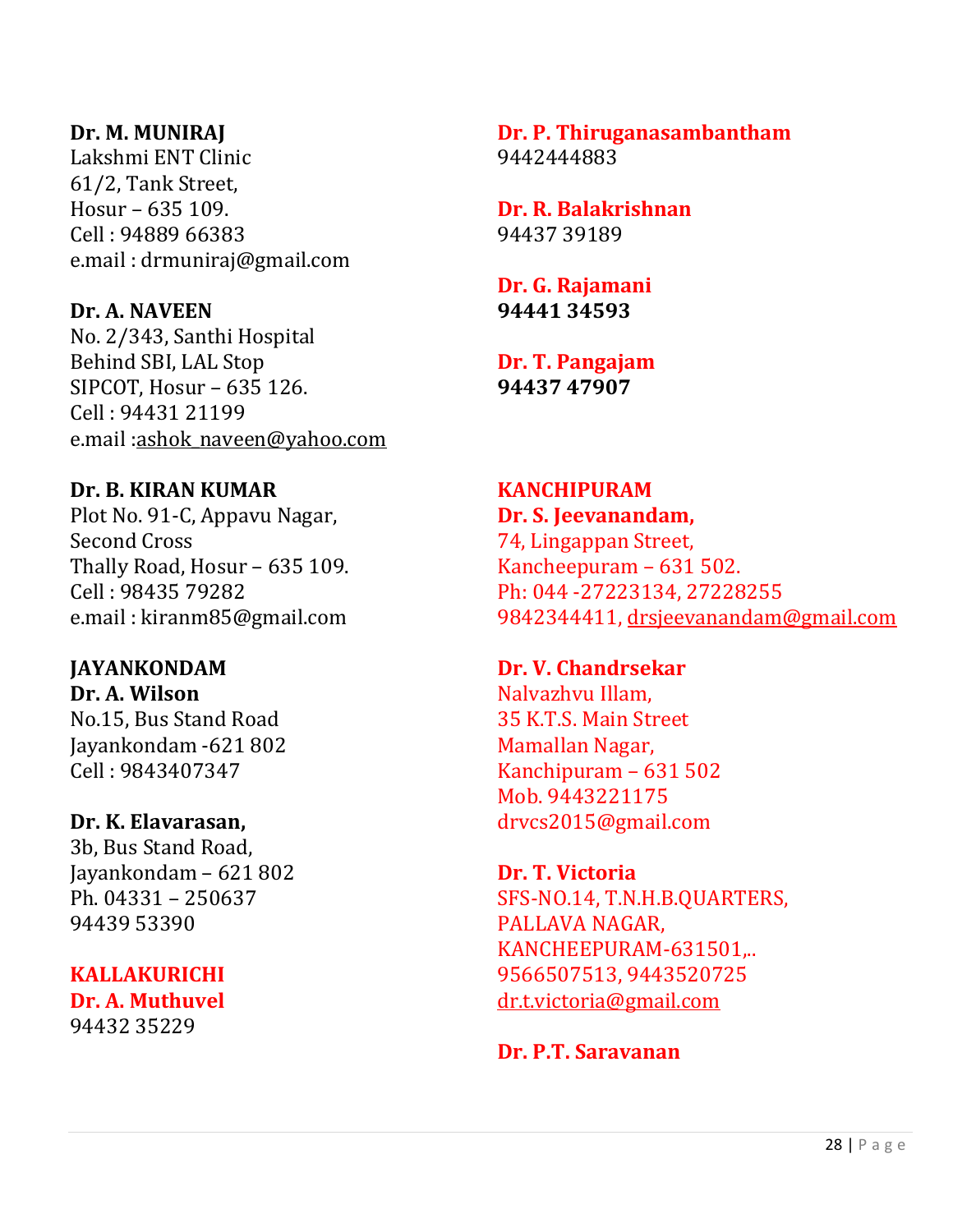Sangeetha Ortho Centre 26 / 110 – A, Kamarajar Street Kancheepuram - 631 501 Phone: 044 - 67270037 Mobile: 98423 55099 E-mail: ptsaravanan@yahoo.com

### **Dr. Puspham**

### **Dr. T. Anbuchelvan**

### **KANYAKUMARI**

**Dr. Arul Prakash**

No.4, Nehru Street, Nagercoil – 629 001. 9443450618

#### **Dr. Mohandas**

288/11, Avvai Shanmugam Salai, Ozhuginasery, Nagercoil, K.K. Dist. 9442529053

### **Dr. Selwyn J Kumar**

138, Golden Street Ramanputhur, Nagercoil – 629 004 93450 59349 selgin98@gmail.com

### **KANYAKUMARI GOVT. MEDICAL COLLEGE Dr. Muthukumar 94433 74370, 70100 05799**

### **Dr. Rajasekar**

**87607 78899**

**KARUR Dr. P. Saravanan** Neuro Medicare Centre No.2, Muthu Nagar, Karur – 639 002. Mob.9500458811 ,9444604632 [Neuromedicare@Gmail.Com](mailto:neuromedicare@gmail.com)

**Dr. Manohar** Abirami Maternity Centre, 33, Narasimhapuram South, Karur.Cell. 9894995997

**Dr. K. Ramasami** 49-A, Kamaraj Road, Karur – 1.Cell. 9443531381

**Dr. K. Kannan** Kapila Hospital 33, Gowripuram West, Behind Lgb Petrol Bunk, Karur , Cell. 9843159566

#### **Dr. Balasubramanian. M**

45/2, Thirumanilaoyur West Street, Karur – 639 003 Cell. 9942232222

**KAUVERY ALWARPET Dr. IYAPPAN PONNUSAMY** Kauvery Hospital,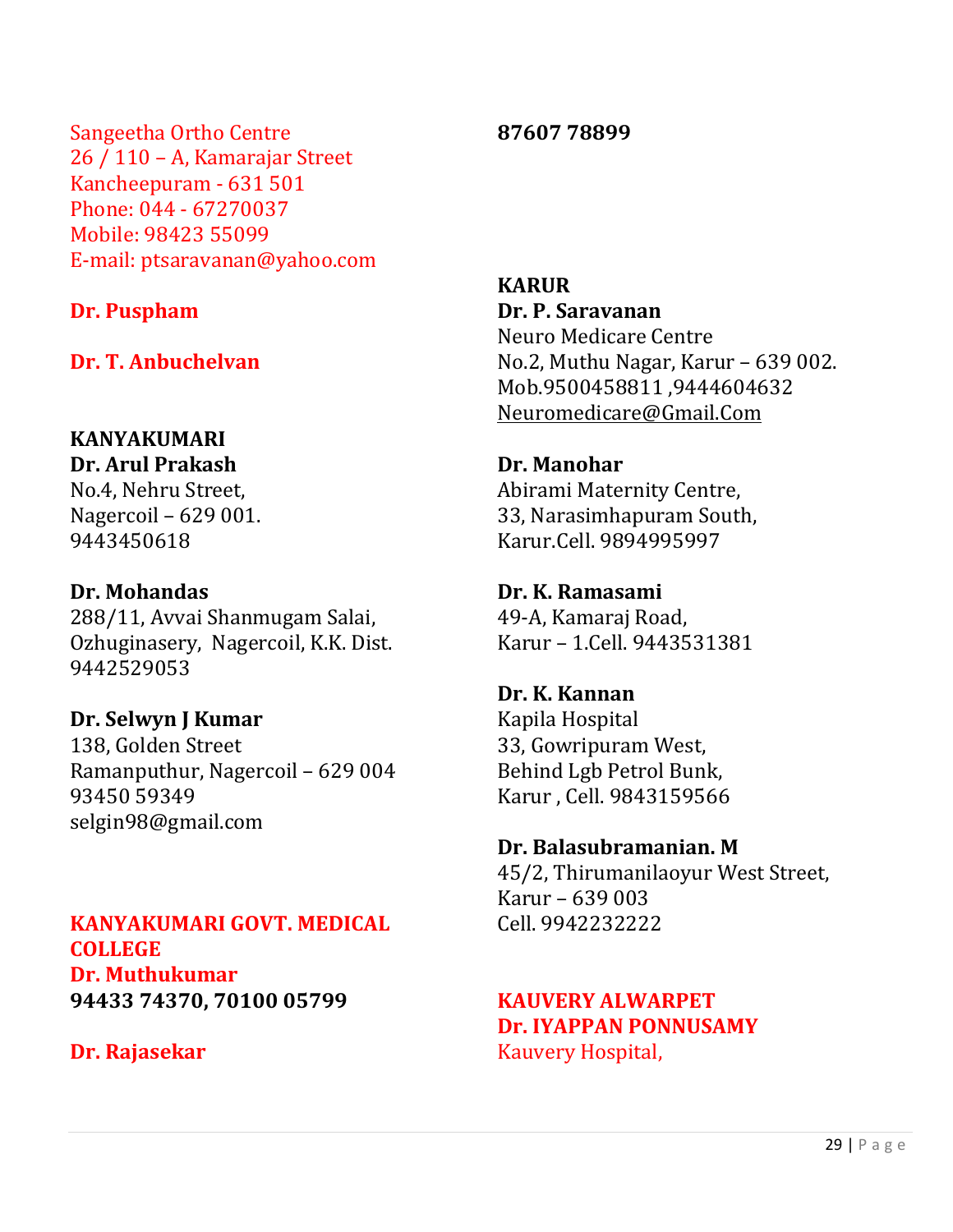### 199, Luz Church Road Alwarpet Junction, Chennai – 600 004 95519 42599

### **KODAIKANAL**

**Dr. K. Elamvazhuthi,** Moonjikkal, Kodaikanal-624 101. Ph : 241194. Cell : 94434 41194

### **IMA KOOTHANALLUR**

**Dr. J.B. Asraf Ali** No. 86, Showkath Ali Street, Koothanallur, Needamangalam TK Tiruvarur District 04367 232050, 98416 40600 [jeyabeeaa@hotmail.com](mailto:jeyabeeaa@hotmail.com)

### **KOVILPATTI**

**Dr. S. Karuppasamy,** Meenakshi Clinic, Kodalayu, Kovilpatti-627 004. Ph: 04632 – 221473, 224473 98421 91143 drsksvv@gmail.com

### **Dr. I. Chinnasamy,**

1187, 6th Street,Rajiv Nagar, Kovilpatti – 628 502. Cell : 9994462234 drchinnasamy57@gmail.com

### **KRISHNAGIRI**

**Dr. J.R.D. Raja** THOMAS NAGAR, ELATHAGIRI PO, KRISHNAGIRI-635108, TAMIL NADU. 9843216778 **Dr. C. Soundararaj** TCR HOSPITAL,NO.322, BANGALOREROAD, KRISHNAGIRI-635001, 04343 239393, 9842751757

### **Dr. Abdul Khuddose**

A.K. Clinic, 122, Krishnagiri Main Road, Singarapettai, Krishnagiri – 635 307. Ph : 04341 242361, 94435 13066 [abdulkhuddose@gmail.com](mailto:abdulkhuddose@gmail.com)

### **Dr. Madhu.S.**

33, West Mada St Newpet, Krishnagiri Dharmapuri-625001 9442304680

### **Dr. Thirulogan.N.** Sri Krishna Clinic, Main Road, Velakalnatham-P.O. Tirupattur T.K. – 635651

9944906196 **Dr. V. Venkatesan** NO.130/119, K.V.V. NURSING HOME, KRISHNAGIRI MAIN ROAD, BARUGUR POST, DISTT.KRISHNAGIRI-635104 TN 04343 265649, 9443370990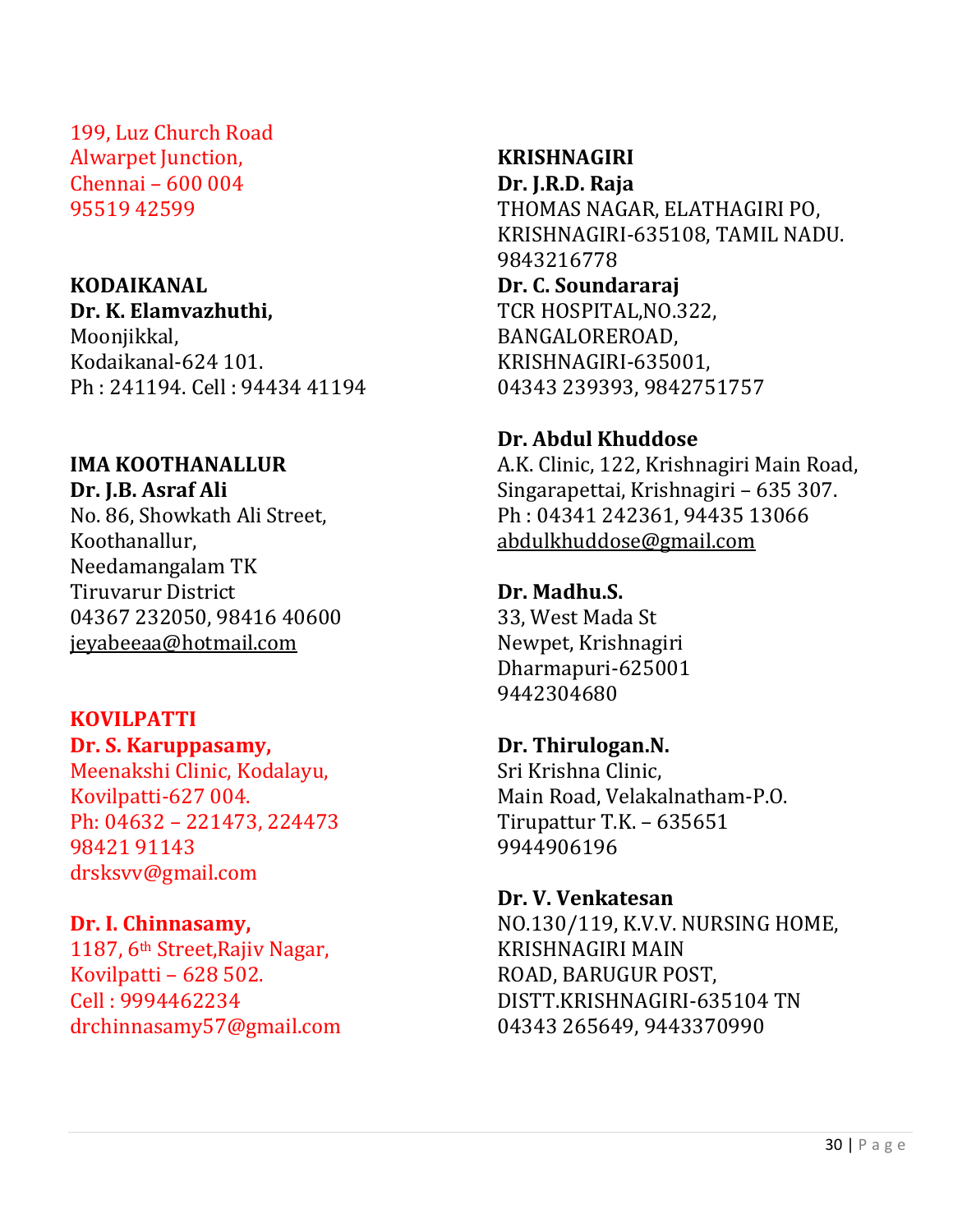### **Dr. Gunalan** G.G. Hospital, 13/9, Salem Main Road Kaveripattinam – 635 112. 9942333281

### **KUMBAKONAM Dr. KANAGASABHAPATHY. S**

C - 23, II ND CROSS STREET, SRINAGAR COLONY, KUMBAKONAM - 612001. 9443130399, 9944230333 [sksuro@yahoo.com](mailto:sksuro@yahoo.com)

Dr. R. NAGARAJAN 21A, Ayekulam Road, Kumbakonam – 612 001.

### **Dr. P. Lenin,**

Plot No. 17, Arockyaswamy Nagar, Kumbakonam – 612 001 Mob. 9443070902 [drplenin@yahoo.com](mailto:drplenin@yahoo.com)

Dr. ANBU S. Plot No. 14, Arokiya Samy Nagar Kumbakonam – 612 001.

### **Dr. Karthikeyan R**

NO.7, CHELLAM NAGAR, II ND CROSS STREET, DR. MOORTHY ROAD, KUMBAKONAM – 612 001. **9443337774, [rkarthimd@gmail.com](mailto:rkarthimd@gmail.com)**

### **Dr. Prabhakar U**

New No. 4, Old No. 70, Jaganatha Pillaiyar Koil West Street, Kumbakonam – 612 001.

### **Dr. SENTHAMIZHCHELVAN A**

44/D2, Cauvery Nagar Dr. Moorthy Road, Kumbakonam – 612 001.

**LALGUDI Dr. P. Chezhian** Shakthi Nursing Home, Poovalur Road, Lalgudi – 621 6001. Tiruchirapalli District 94430 01181, 94433 31911

### **MADURAI**

**Dr. B.K.C. Mohan Prasad**, M.Ch(Onco)., 23, West Avani Moola Stareet, Madurai – 625 001. Cell: 98430 – 50822

### **Dr. M. Amanullah,**M.B.B.S.,FCD.,FCGP.,

Raja Clinic,231/104,East Veli Street, Madurai – 625 001. Cell : 98947 – 64672

### **Dr.V.N. Alaguvenketesan**,M.D.,

Annai Hospital, 351, D.S.P. Nagar Main Road, Ponmeni, Madurai.625 016. Cell: 97877 – 28505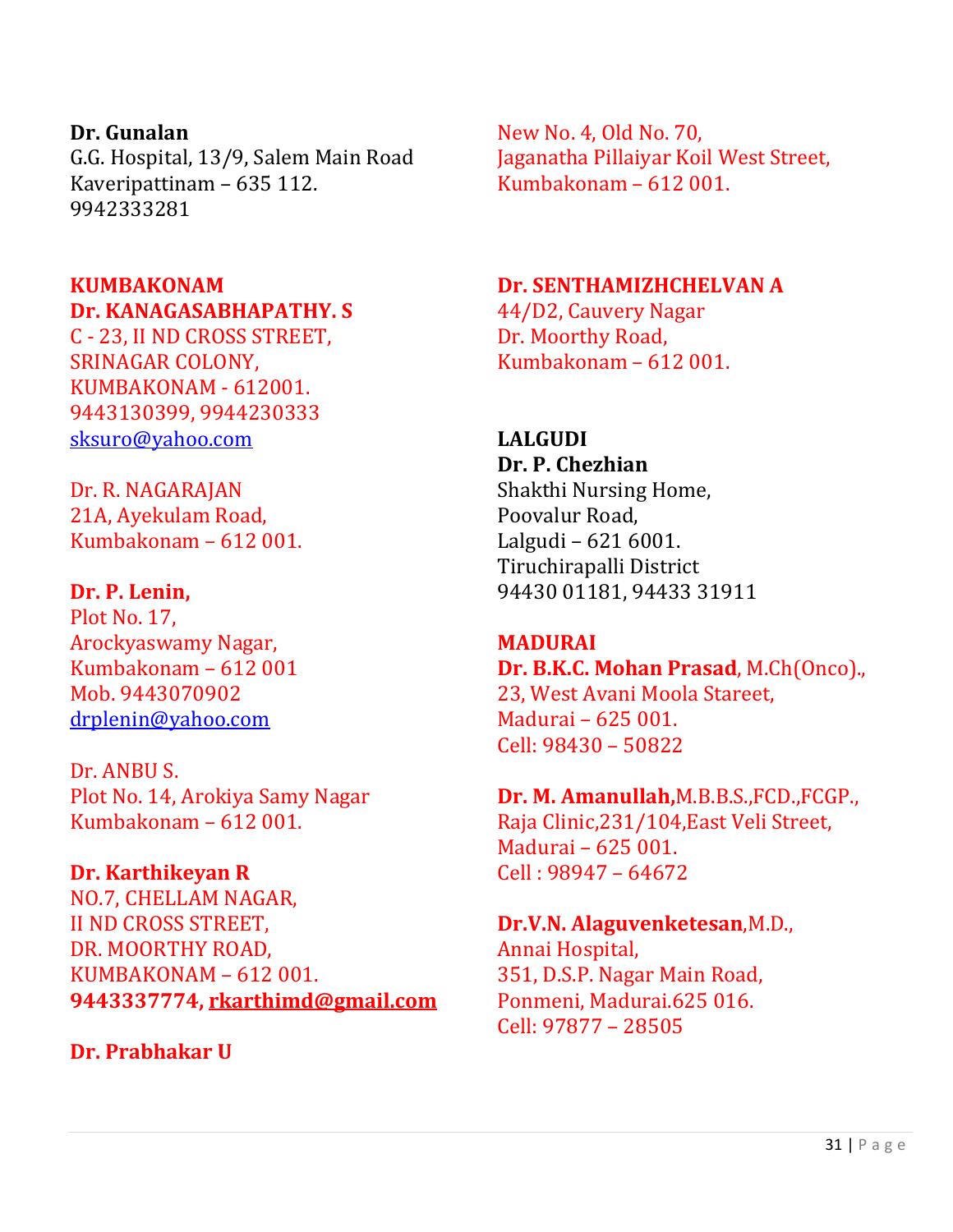### **Dr. V. Amuthan,**M.D.D.M(Cardio)

Plot No.H.I.G. ll / 12, Kammai Karai Road, Karpaga Nagar Madurai–625 012 Cell : 94433-53579

### **Dr. G.Aneeth Jegaraj,** M.S., D. Ortho.,

Janet Hospital , 18. Harvey Nagar 1st Street, Arasraradi, Madurai -625 016. Cell: 98424-72244

**Dr. S.S. ANNAMALAISAMY,**MD,MRCP A.K. Tower, No.168, 80 Feet Road, K.K. Nagar, Madurai–625 020. Cell : 98430 – 53526

# **Dr. P.G. Anandhi**, M.S., D.G.O.,

351, D.S.P. Nagar Main Road, Ponmani, Madurai- 625 016. Cell: 88381 – 98971

### **Dr. V.K. Aravind**,M.D.,D.P.M.,

Ram Clinic & Psychiatrist Institute, Plot No.338-A, Anna Nagar, Madurai-625 020. Cell : 97900 - 19504

### **Dr. S.I. Arivazhagan,**M.S,

Saroja Poly Clinic, Kamarajar St.,Kathirvel Nagar Villapuram, Madurai-625 012. Cell : 94430 – 09020

### **Dr.S.Babu,**M.S.,

H.70.New H.I.G.Colony Anna Nagar, Madurai-625 020. Cell : 94421 - 19573

### **Dr. R. Balachandran**, M.S.,D.Diab., 3/375, " Lakshmana " Mullai Nagar, Thanakankulam, Thiru Nagar, Madurai – 625 006. Cell : 9842160936

#### **Dr. R. Balajinathan,**M.D.,

No.50, Singara Velar Atreet, K. Pudur, Madurai – 625 007 Cell : 99446 – 79100

### **Dr. C. Balasubramanian**,M.S.,

« Vignesh » Plot No. 340, K.K. Nagar, Madurai – 625 020. Cell: 94422 – 51122

### **Dr. S.G. Balamurugan**, M.S.,M.Ch(Onco)

Guru Hospital,4/120 F, Pandi Koil Ring Road, Mattuthavani , Madurai 625 107 Cell : 94864-67768

### **Dr.M.Chidambaram**,

M.S(Ortho),D.Ortho., "Saranya"58,Nakkeerar Street, Sivaganga Road,Madurai – 625 020. Cell : 94437 – 94181

### **Dr. C. Dharmaraj,**M.D.,D.C.H., Plot #37, Mahalaxmi Nagar 3rd Street, Kannanenthal, K. Pudur, Madurai – 625 007.94431 – 16535

### **Dr. R. Durairaj,**M.D.,D.M(Neuro) Ramya Neuro Hospital. L.I.G. No.169, Lake View Road,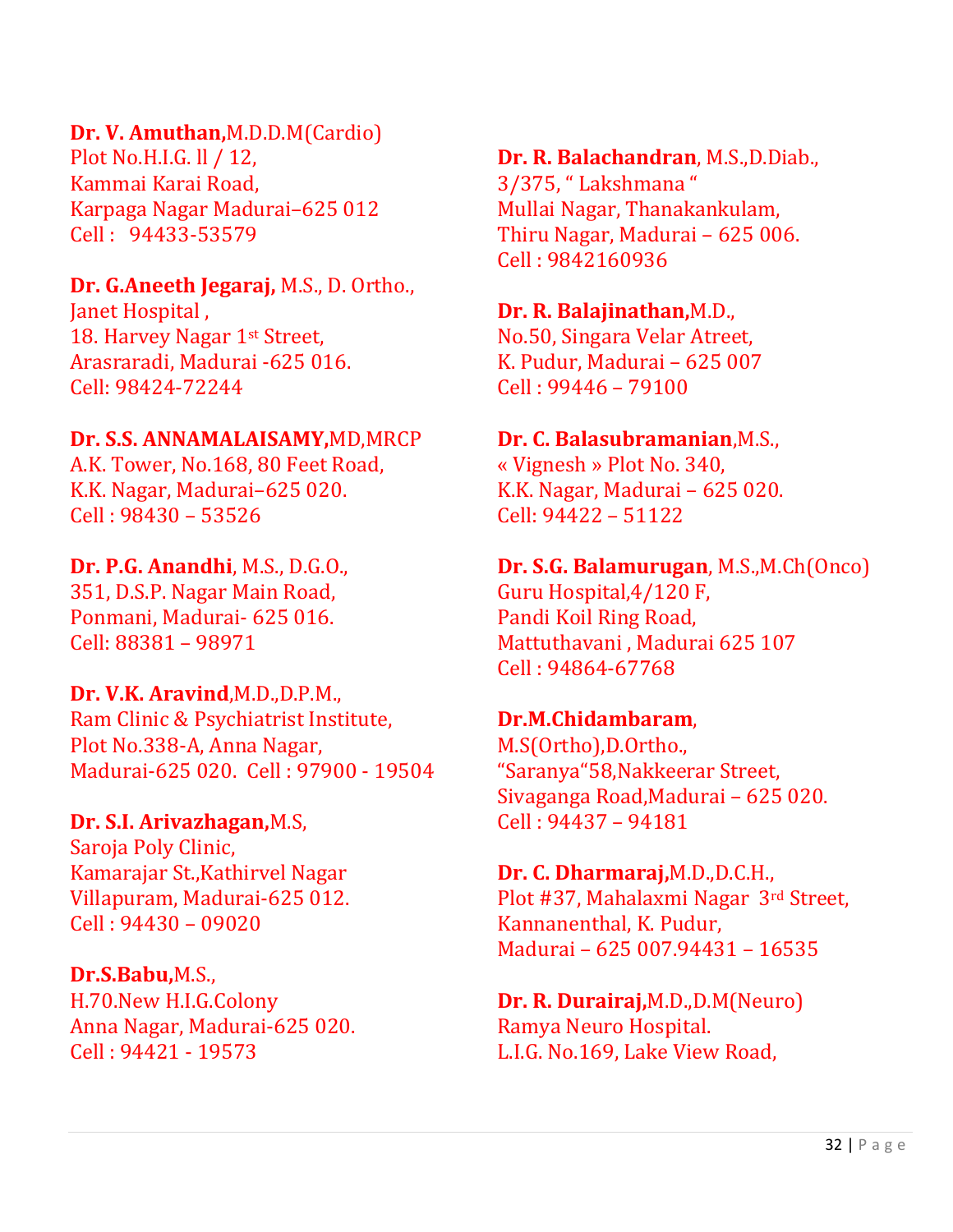Madurai – 625 020 Cell : 94434 – 58508

### **Dr. P.Ganesh**, M.S.,

Plot No. 1. Suresh Street, Natarajar Nagar, Madurai-625 016. Cell :98945-91916 **Dr. B.Jeyakumar**,M.B.B.S.,D.Ortho., Aditya Speciality Hospital, 277,GST Road,Thirunagar, Madurai-625 006. Mobile :94431-39161

### **Dr. D. Kailairajan**, M.Ch(Neuro).,

Plot No. 3, Raja Street, Pasupathy Nagar, Madurai – 625 014. Cell : 94430 – 51424

### **Dr. N.N.Kannappan**,

MBBS.,DV.,M.D.,FCGP., Sexologist, Sexology Clinic, Plot No 4, Surveyar Colony to , Mattuthavani 120, Main Feet Road, (Near Syndicate Bank), K. Pudur, Madurai-625 007 **9597900337**

### **Dr.KR. Kannappan**,

M.S(ENT)., M.Ch (Plastic) 70, 3rd Street, Alagar Nagar, K. Pudur, Madurai – 625 007 Cell: 94430 – 22305

### **Dr.S.M.K.Manoharan,**MBBS,DCH,

Plot No.658, K.K.Nagar, Madurai-625 020.

Cell : 94426-25668

### **Dr.N.Mathirajan,**MBBS.,FCGP.,

Chelian Clinic No.268,Kamarajar Road, Madurai-625 009. Cell : 94862 – 06295

### **Dr. K.S. Mayilvaganan,**M.S.,

785, Anna Nagar, Madurai – 625 020. Cell: 98430–25020

### **Dr.P. Meenambal,** M.D.,D.G.O.,

No. 167, Sivaganga Road, Opp ; to Milk Project, Madurai – 625 020. Cell : 94433 – 53515

### **Dr. S. Pappiah,**M.D.,D.A.,

166-A, Shanthi Nikethan Apartment, Anna Nagar, Madurai – 625 020. Cell : 99525-05259

### **Dr. S. Prabhakaran**, M.D.,D.A.,

Door No. 344/4/283,College Street, Thasildhar Nagar,Madurai – 625 020 Cell ; 98421 – 52668

### **Dr. P. Prakash Karath,** M.B.B.S.,

Archana Nursing Home**,** 10-1/52, Nehruji Main Road, Vilangudi, Madurai – 625 018 Cell : 98424 – 27569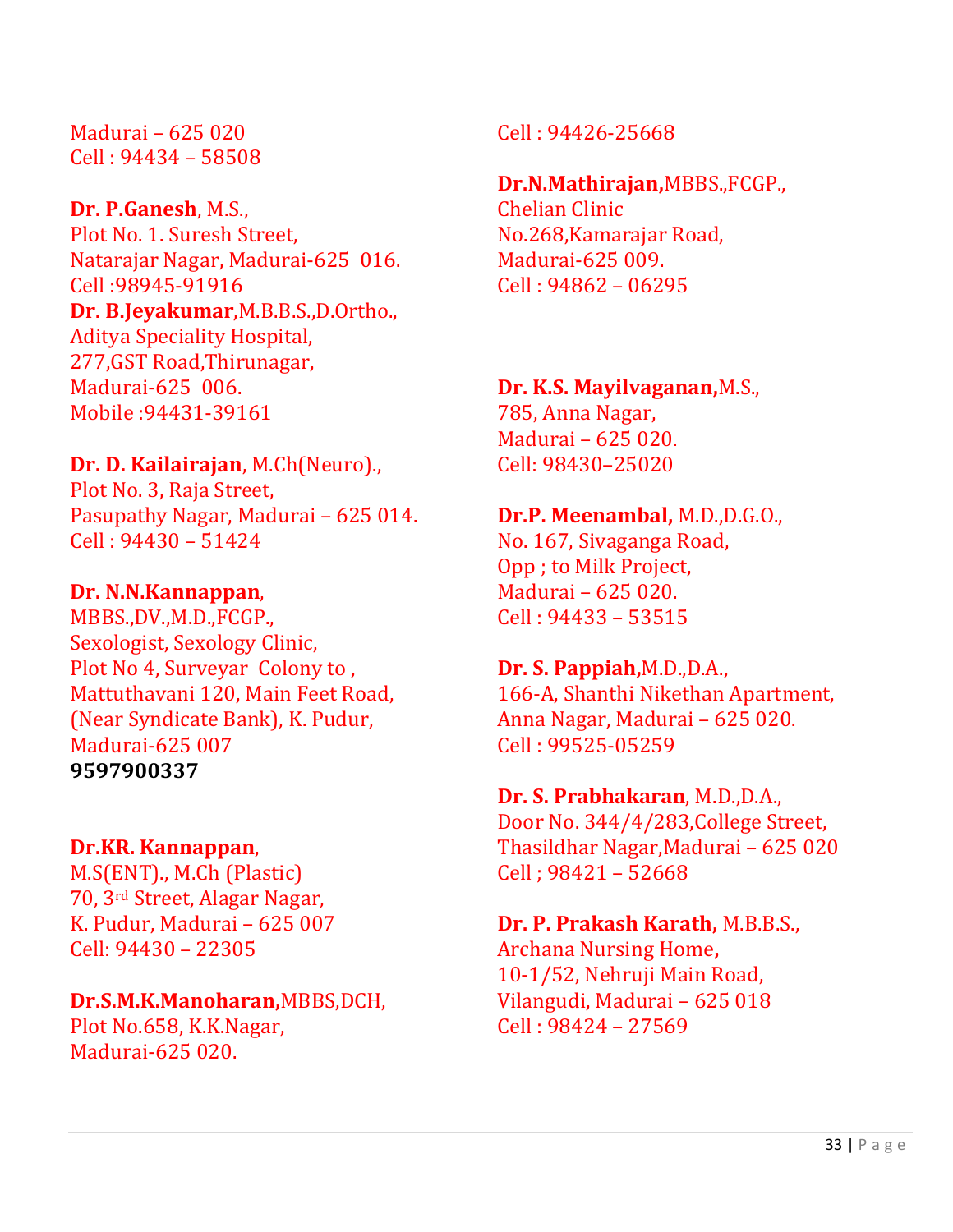### **Dr. M. Ramesh**, M.S.,M.Ch(Onco).,

H.G. Palami Enclave, New Natham Road, Reserve Line, Madurai – 625 014. Cell : 94431-82388

### **Dr. V. Ravindranath,**M.S,M.Ch(Uro)

Rajeev Hospital Plot No.47, Anna N agar, Madurai – 625 020. Cell : 98942 – 52797

### **Dr. R.Ravindran**,M.B.B.S.,D.C.H.,

Ramaine Hospital, 249/18, A.P.K. Road, Villapuram, Madurai-625 012. Cell :98944-12390

### **Dr.R. Rajeev Ayyappan**,

Rajeev Hospital, 47,Anna Nagar, Madurai-625 020. Cell ;98948 – 51884

### **Dr. C. Santhosh**, M.S.,

12 / 38, Kumarasamy Raja Street, Shenoy Nagar, Madurai – 625 020. Cell ; 94434 – 56713

### **Dr. R.R. Saravanan**,M.D., 44/2, Indra nagar, K.Pudur, Madurai - 625 007. Cell : 97872 – 33355

### **Dr. K. Senthil**,M.D.,

Sugam Hospital, Chekkanoorani – 625 514 Madurai District. Mobile : 98946 – 27213

### **Dr. Senthiru Ramachandran**, M.D.,D.G.O.,

No. 127, South Veli Street, Madurai – 625 001 Cell : 94875 - 34954

### **Dr. R. Shanmuganathan,** M.D.,D.V.,

2 / 833 – 14, Royal Avenue, Maruthu Pandiar Street, Thasildar Nagar, Madurai – 625 020. Cell : 94430 - 23373

### **Dr. R.S. Shanmugarajan**,M.B.B.S.,

10, Singarayar Colony, South Street, Madurai – 625 002. Cell : 90470 – 32833

### **Dr. S. Swaminathan,**MS,FICS,FAIS S.S. Hospital, No.149,North Masi Street, Madurai – 625014. Cell : 94432 – 33672

### **Dr. P. Vijayarathinam,**MBBS,D.Diab

Thamarai Street, Shanthi Nagar, Palamedu Road, Madurai-625 018. Cell : 98434 – 38644

### **Dr.R.R. Vijayakumar,**MBBS,DLO,

No.6, Manicka Krishna Swamy Line, Mahal 3rd Street, Madurai – 625 001. Cell : 94434 – 39935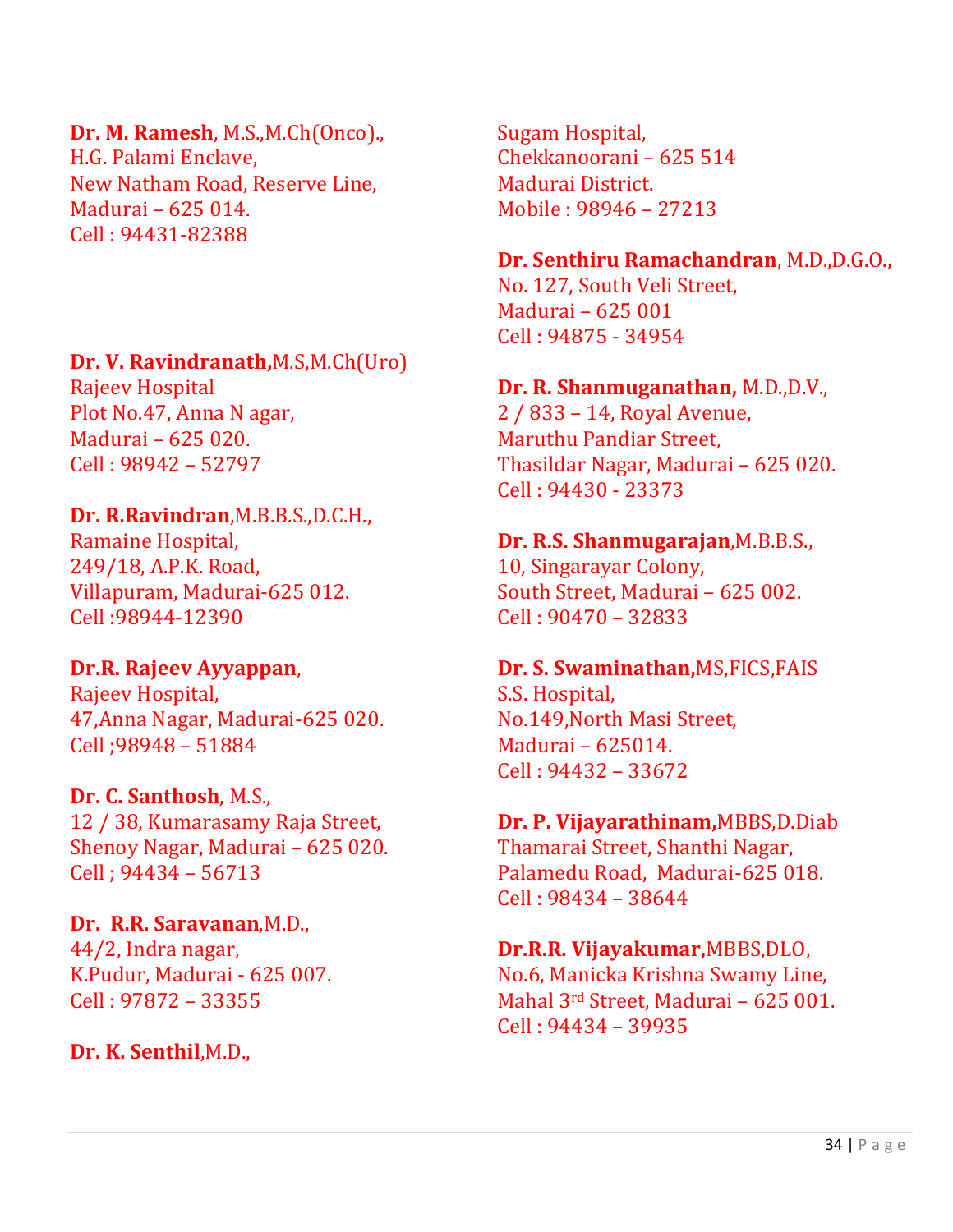#### **MADURAI MEENAKSHI Dr. M. Karthikeyan**

Meenakshi Mission Hospital, Melur Road, Madurai – 625 107 Cell : 98942 10881

### **Dr. D. Vanitha Anna Selvi**

Meenakshi Mission Hospital, Melur Road, Madurai – 625 107 Cell : 99446 11467

### **Dr. C.R. Mahesh Babu, M.D.,D. Diab**

Meenakshi Mission Hospital, Melur Road, Madurai – 625 107 Cell : 94894 36110

### **MADURANTHAKAM**

### **Dr. K. Paramasivam** 13, Kathriswaran Koil Street, Uthiramerur – 603 406. Ph: 27272211, 9443372212

### **Dr. Pushpa Chandrseharan**

15/8, South Rayon Street, Madurantakam – 603 306. Ph: 27552620, 9894120238

### **MANAMADURAI**

**Dr. M. Revathy,** 

Ohm Shanmuga Clinic, 97/52, Bhagavad Agraharam, Manamadurai, Sivagangai Dist. 9487037010

### **MANAPPARAI Dr. M.M. Kassim** Selvam Clinic, Madurai Road, Manaparai

### **Dr. H. Mahesh Yogaraj**

H.M. Hospital, Thuvarankurichi, Trichy – 621 314.Mob. 9789454513 [mahesh55@sify.Com](mailto:ahesh55@sify.Com) **MAYILADUTHURAI Dr. S. Ravichandran** 92b, No. 2 Road

Koranad, Mayiladuthurai Pin. 609 002 Cell. 9364610335 E.Mail. [Drravimmon@Gmail.Com](mailto:drravimmon@gmail.com)

### **Dr. R. Jayaprakash**

West Main Road, Thiruvenkadu Cell : 94431 56543

### **Dr. A. Arivalagan**

G.H. Road, Sirkali 94435 59264

### **MELUR**

**Dr. M. Perumal**  858/E, Madurai Trichy Main Road, Melur Post – 625 106. 9843133390

#### **Dr. S.M. Murugappan** Chettiyar Street, Melur, Madurai Dist Ph. 9842192392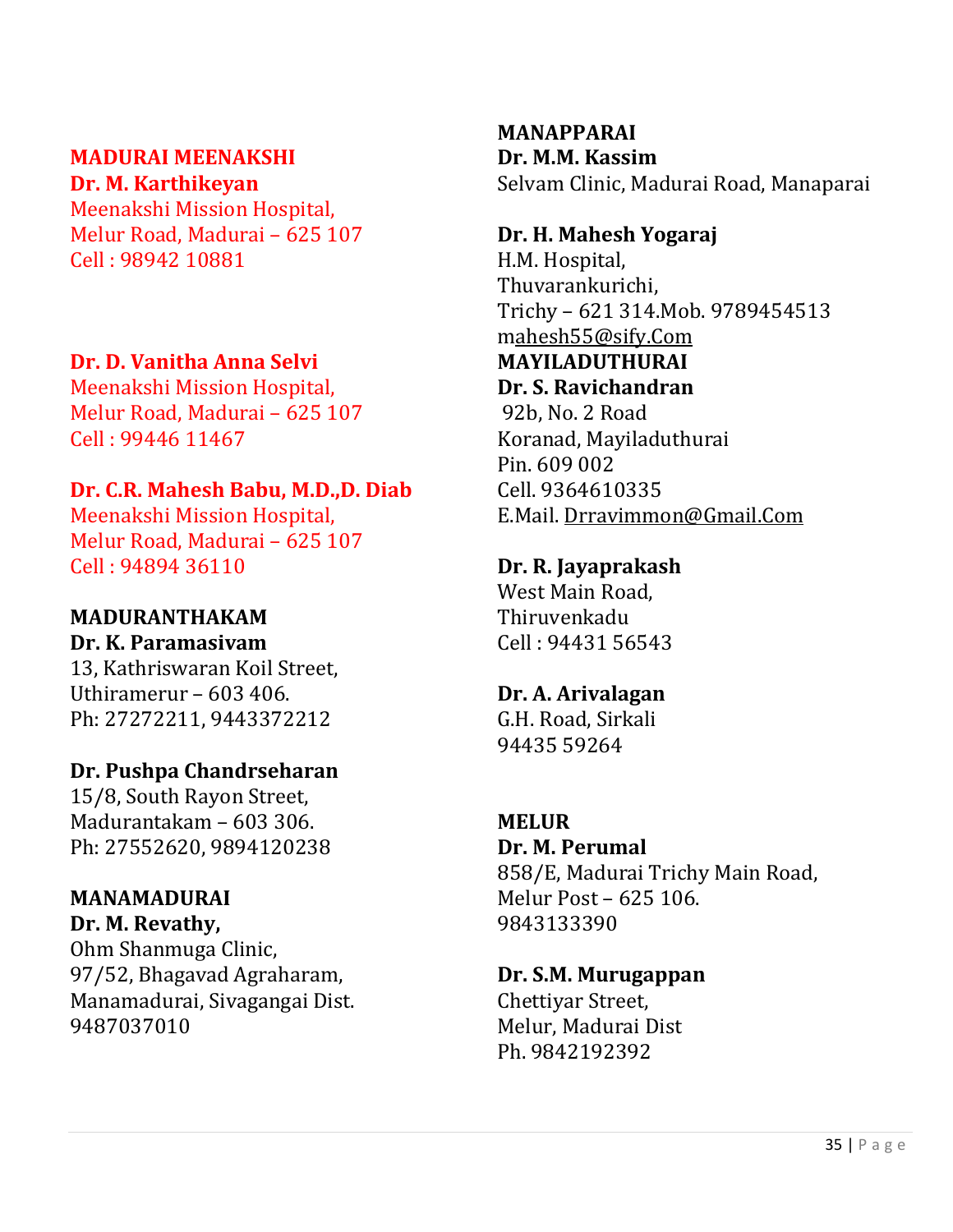#### **METTUPALAYAM Dr.D. Vijaya Giri**

5-D, Perumal Layout, 2nd Street, Extension, Kattoor, Mettupalayam. Mob: 94436 09950 Email: rtnvijayagiri@gmail.com

### **Dr.K. Premanand,**

152/M-12,E,K.K Nagar, Mettupalayam – 641301 Mob: 98431 30603 Email: drpremanand@yahoo.com

### **METTUR DAM**

**Dr. R. Kalaiselvi,** Siddharth Maternity Centre, 46a, Indira Nagar, Mettur Dam – 636 401. Ph : 04298 – 243086 Cell : 98427 43086

### **Dr. P. Prabhu**

Siddharth Maternity Centre, 46a, Indira Nagar, Mettur Dam – 636 401. Ph : 04298 – 243086 Cell : 98427 72992

### **Dr. N. Mohan**

Vimala Hospital 5/1-1, Vetinary Hospital Road, Kolathur, Mettur Dam – 636 303

Cell. 9789451193

### **MULLAI PERIYAR**

**Dr.M.Odaian** Sri Maniraj Clinic, Main Bazar, Gudalur, Theni. Dt. Cell. 9842833846

### **Dr. S. Manimohan**

Gandhi Street, Cumbum. Ph: 04554-271393, 227191 Cell: 94430 79252

### **Dr. P. Algarsamy**

Lakshmi Clinic Uthamapalayam – 625 518. Ph: 04554 – 265270 Cell: 98421 65270

### **MUSIRI KULITHALAI**

**Dr. V. Rajaselvam** Sri Medical Center M.P.N. Thottam, 5<sup>th</sup> Street, Thuraiyur Road, Musiri – 621 211. Trichy District Cell : 9443591596, 9042826972 [drrajaselvamdch@gmail.con](mailto:drrajaselvamdch@gmail.con)

### **Dr. G. Tamilselvan**

Saravana Nursing Home, 23, North Kallar Street, Musiri – 621 211.Tiruchirapalli District. Cell : 94431 61356. e.mail [:drgtamil@gmail.com](mailto:drgtamil@gmail.com)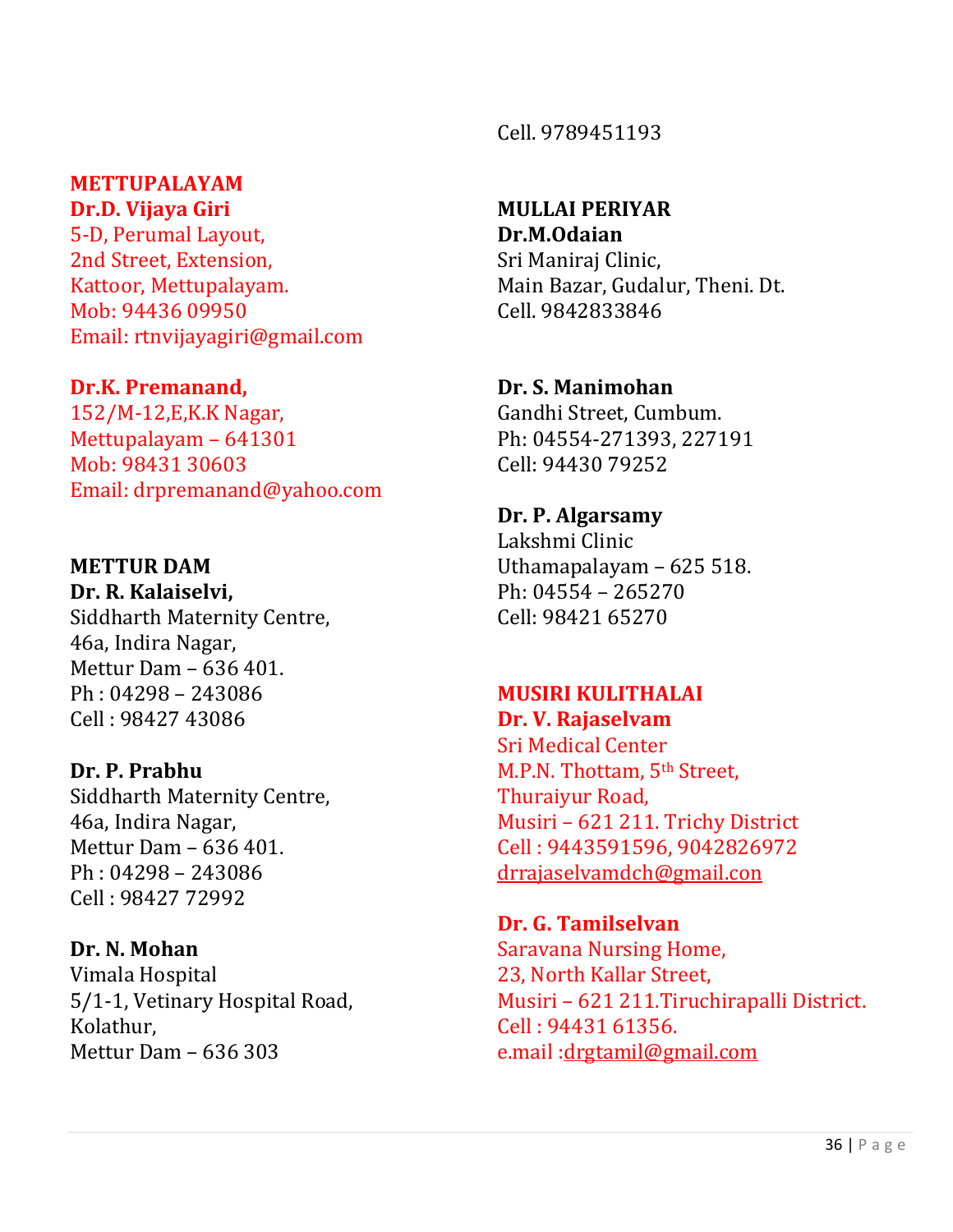#### **Dr.T. Selvaraju**

29, New Street Musiri – 621211 9443166447 [dr.selvamusiri2015@gmail.com](mailto:dr.selvamusiri2015@gmail.com)

### **Dr. L.G. Subramanian**

L.G. Nursing Home Musiri – 621 211 Trichy Dist Ph. 04326 – 260232 Mob. 9894661732

### **MARTHANDAM**

**Dr. Arumairaj Devadas** Devadas Hospital Nithiravilai – 629 154. Kanyakumari District Cell :8695903385, 94431 08639 [arumairaj02@gmail.com](mailto:arumairaj02@gmail.com)

### **Dr. N. SAMPATH**

No. 10/17, Virivilai Kanjampuram Post, Kanyakumari District Cell : 94434 16460 [drnsampath@gmail.com](mailto:drnsampath@gmail.com)

**Dr. W. JAYASINGH DAVID** Willaim Hospital, Main Road, Marthandam, K.K. District – 629 165. Cell : 94434 16383 [drjeyasingh.david@gmail.com](mailto:drjeyasingh.david@gmail.com)

### **Dr. J. STEPHEN**

Ritha Hospital Kollemcode, Kanyakumari District – 629 160. Cell : 94433 46164

### **Dr. R. Mahilan**

Rethna Memorial Hospital Main Road, Swamiyarmadam, Kattathurai – 629 158. Kanyakumari District Cell : 94434 73288 [mahilan.rmh@gmail.com](mailto:mahilan.rmh@gmail.com)

### **Dr. D. Thambi Vijayakumar**

DennisHospital, Azhagiyamandapam Mulagumoodu Post Kanyakumari Dist Cell:+91 9443153541, email: kevintrish2007@yahoo.co.in

### **Dr. VINOD KUMAR**

Vinod Hospital Near Bus Stand, Marthandam Kanyakumari District – 629 165 [vinodhospital@gmail.com](mailto:vinodhospital@gmail.com) **94434 51020**

# **Dr. C. KANNAN** Vijaya Hospital

Paraicode, Thakklai Kanyakumari – 629 175. Cell : 94431 56992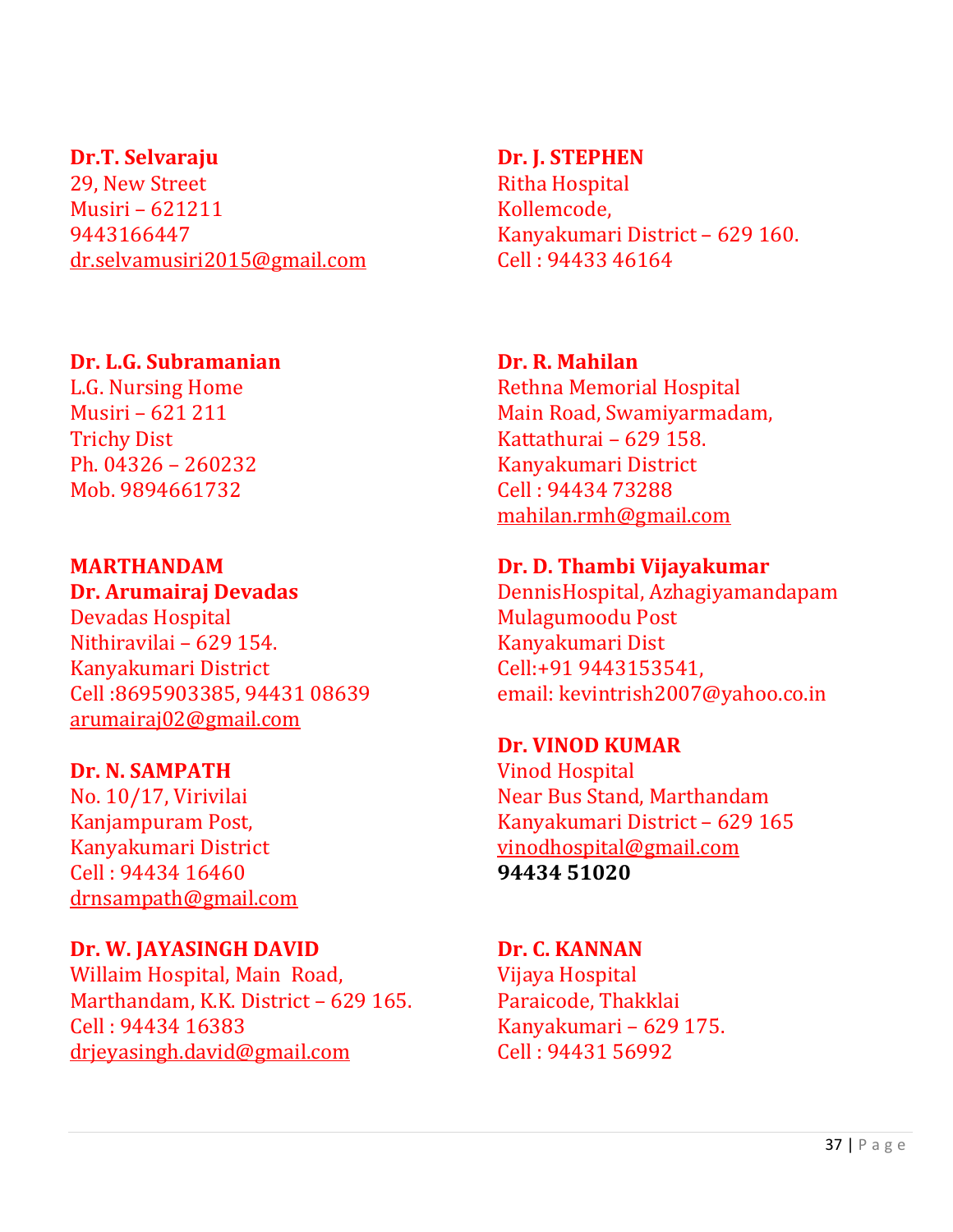#### [vijayahospitalthly@gmail.com](mailto:vijayahospitalthly@gmail.com)

**Dr. G. Pradeep** Aishwarya Clinic 2/1, Thengapattinam Road, Vettumany, Marthandam – 629 165. Kanyakumari District Cell : 94431 60210

#### **NAGAPATTINAM**

**Dr. S. Rajendran,** 47,Nanaya Kara Street,

Nagapattinam – 611001 Ph: 04365 - 42325, 25057 98424 25056

### **NAGERCOIL**

**Dr. K. Kuthalingam.** 1/2, 6D/2, Balaji Nagar Vettoornimadam, Nagercoil – 629 001. Cell: 94420 77799, 04652-272434 [kuthalingamkaasi@gmail.com](mailto:kuthalingamkaasi@gmail.com)

### **Dr. C. Ponmudi**

17-A/20, Park View, Rajapathai, Vadasery, Nagercoil – 629 001. Cell: 94433 78181, 04652-226262 [ponmudi7153@gmail.com](mailto:ponmudi7153@gmail.com)

### **Dr. Rajendran**

Dr. Jeyasekharan Hospital K.P. Road, Nagercoil – 629 001. Cel : 94433 41665

#### **Dr. M. Thiraviam Mohan**

89, "Swarna Bhavan", Arat Road, Vaniger Street, Vadasery, Nagercoil – 629 001. Cell : 94421 23649 e.mail [:thiraviam\\_mohan@yahoo.com](mailto:thiraviam_mohan@yahoo.com)

**Dr. M.P. Kumar** 2403, Gopal Salai, Saraloor, Kottar, Nagercoil – 629 002. Cell : 98431 35246 e.mail [:kumarmp66@gmail.con](mailto:kumarmp66@gmail.con)

**Dr. M.T. Ganesh** 79/A, Sarguna Veethi Ramavarmapuram Nagercoil – 629 001. Cell : 75983 25105 e.mail [:dr.ganesh@yahoo.com](mailto:dr.ganesh@yahoo.com)

**Dr. A. Amizhthu** No. 1-143/1, Perumal Nagar Chanalkarai Road, Asaripallam, Nagercoil – 629 001. Cell : 80984 83782 e.mail : amizhthu@gmail.com

**NAMAKKAL Dr. Ezhilarasu.S** 2, Sivagnanam Street Ganesapuram, Namakkal Ph. 04286 – 226947 Mob. 9443234886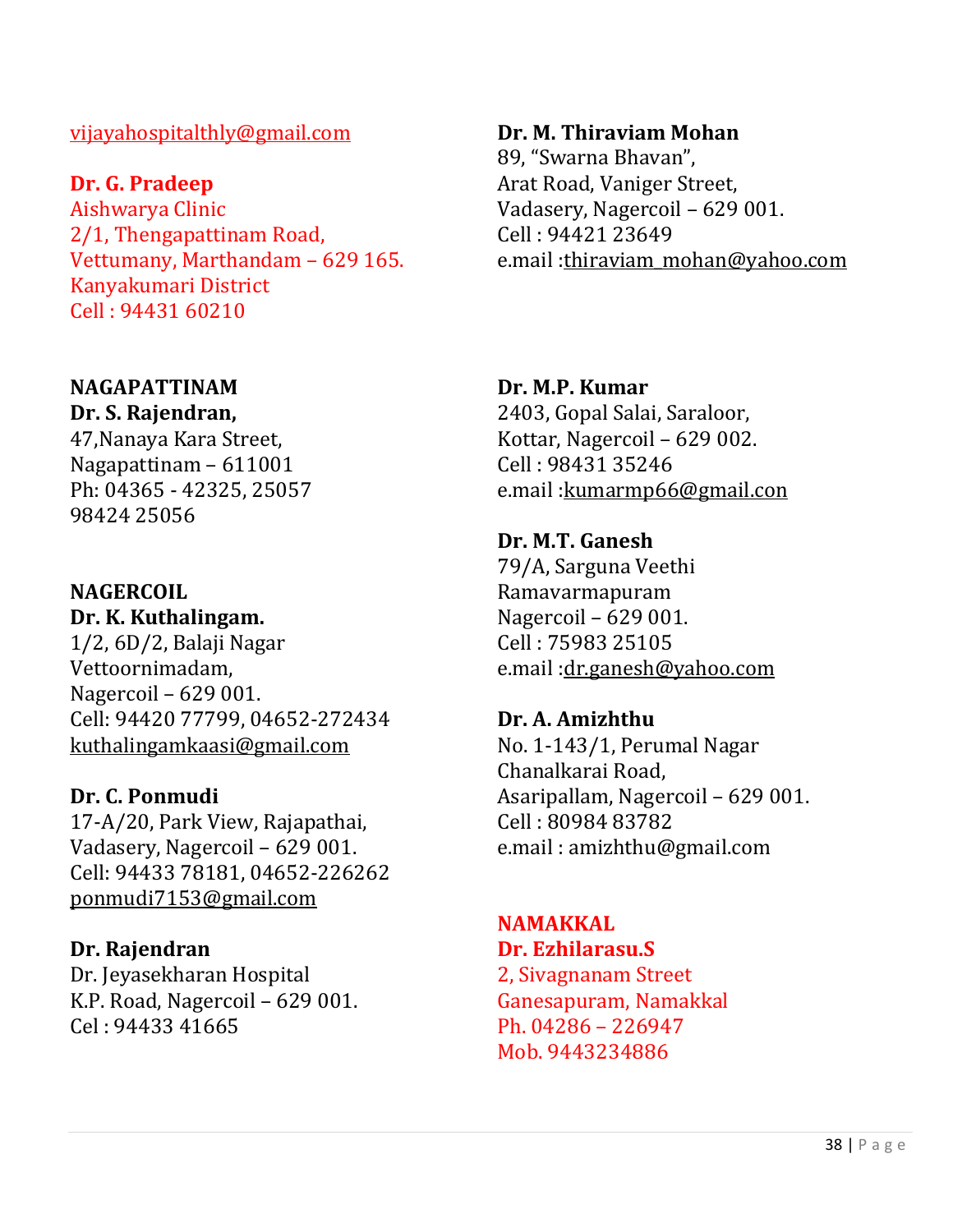### E-Mail: [ezhilararasu@yahoo.co.in](mailto:ezhilararasu@yahoo.co.in)

### **Dr. Venkatesh Kumar M**

108, West Bazaar Street Sendamangalam Namakkal – 637 001. Mobile Phone: 9786707566 venkateshkumarsdm@gmail.com

#### **Dr. Ilamurugan P**

Thattara Street Namakkal – 637 001. Mobile Phone: 9843177316 drilamurugan@gmail.com

#### **Dr. R. Arul**

Nila Hospital 743 –A/3, Salem Road, Namakkal – 637002 Mob. 9843025192 [nithyaarul@yahoo.com](mailto:nithyaarul@yahoo.com)

#### **Dr. Padmanaban R**

27-B, Sivaganam Street, Ganesapuram, Namakkal - 637 001. Mobile Phone: 9443244888 drpadmanabanurajagopal@gmail.com

#### **Dr. M. Mathiventhan**

60/65,RANGAR SANATHI STREET, NAMAKKAL 637001 04286 233525, 9003795707 shanthi\_hospitals@yahoo.com

### **Dr. Sundar Raman E.**

Lakshmi Clinic, Perumal Koil Street, Valayapatti. 637 020 Mobile Phone: 9843036343 ,9442437193 dr sundraraman@yahoo.com

#### **Dr. G. BALAMURUGAN**

Old RTO Bus Stop, Salem Road, Namakkal – 637 001. Cell : 9500451677 lotbalu2000@rediffmail.com

**NEYVELI Dr. S. Elangovan** Ponni Hospital, Main Road, Neyveli – 607 102. Ph. 04142 262 286, 9344584323

**Dr. Swaminathan** 11-A, SWAMI VIVEKANANDA SALAI, BLOCK-4, NEYVELI-604801, TAMIL NADU. 9443345807

**Dr. Premkumar** NO.129-B, TYPE-II QUARTERS, BLOCK-6,NEYVELI TOWNSHIP,NEYVELI-607803, 9600206073

**NIDAMANGALAM - MANNAGUDI Dr.V. Karimuthu** 41/11-B, KAMAL NAGAR, M.G.R.NAGAR,MANNARGUDI 94432 39668

### **NILGIRIS**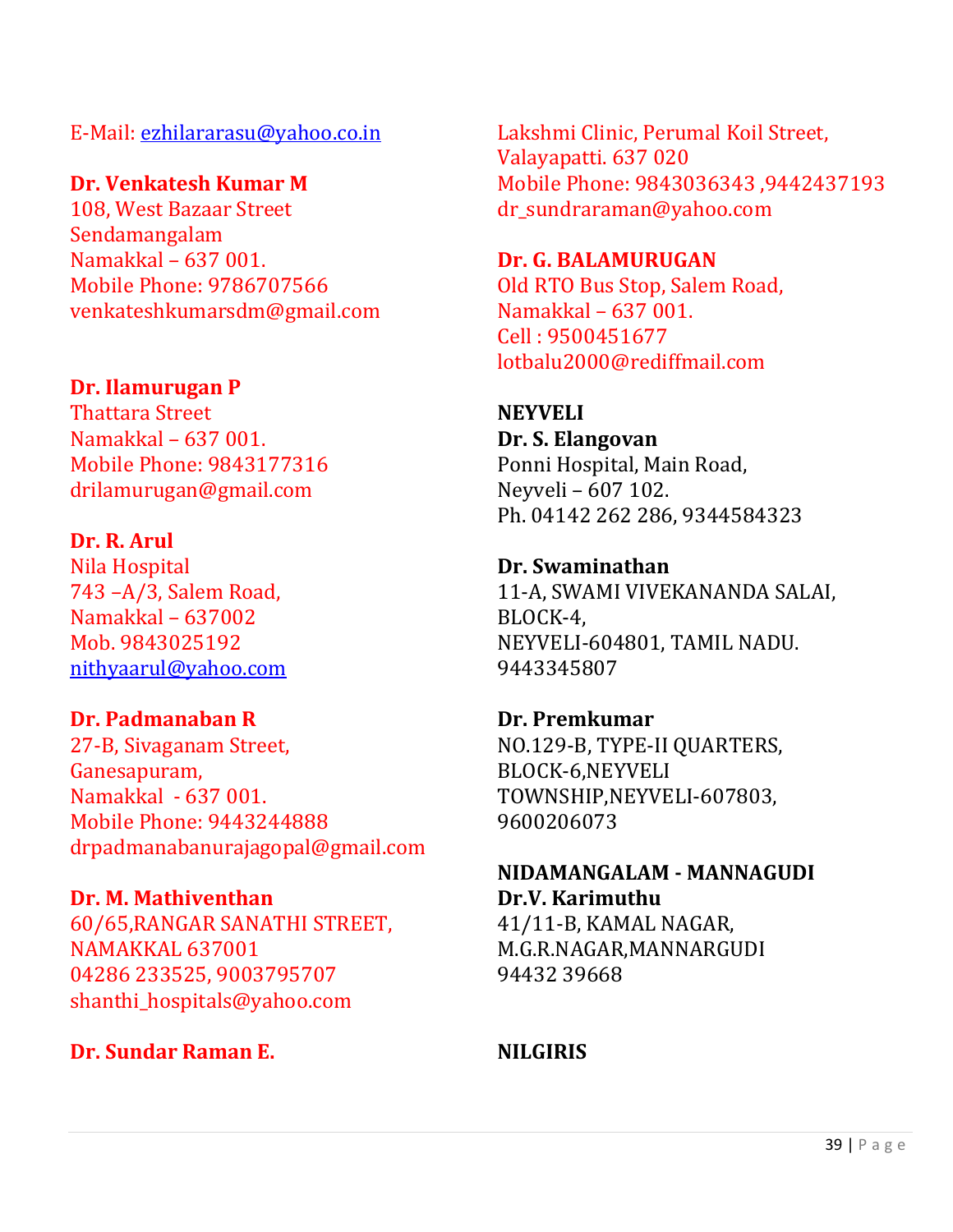### **Dr. G. Rajesh Gopal**

Chief Medical Officer Cordite Factory Hospital Aruvankadu – 643 202. The Nilgiris Cell : 94431 87606 rejeekuttan@gmail.com

### **Dr. Nandhakumar**

#### **PALANI**

**Dr. M. Vanasekar** Priya Ortho Hosptal 2/2, Nethaji Nagar Dindigul Road, Palani – 624 601 Mob. 9942209543

**Dr. R. Krishnakumar** 22, Rajendra Road, Palani – 624601. Cell: 9443043022

**Dr. P. Suresh Kumar** 99444 02362

#### **PANRUTI Dr. Capt. N. MURALIDHARAN** 11 & 12, K.S.R.C. Nagar

Panruti - 607 106. Cell.94434 43471 drmurali69@gmail.com

**PARAMAKUDI Dr. N.R. Naganathan** City Hospital

8/337-338 Appar Lane Vaisyar Street (Near Icici Bank) Paramakudi – 623 707 Ramnad 04564 – 222370, Cell. 9443883370

### **Dr. Balasubramanian**

3/547, Srimathi Hospital Madurai Rameswaram Road Paramakudi -623707 9442157672 **PARAMATHI VELUR Dr. Santhi** 10/73, K.K. PUDHU POST, PARAMATHIVELUR, NAMAKKAL DIST. 637 208

### **PATTUKOTTAI**

9994433375

**Dr. A. Anbazhagan** Appangam Clinic, Mayilpalayam, Pattukottai – 614 601.

96004 43405 [draadch@hotmail.com](mailto:dr.k.balakrishnan@gmail.com)

### **Dr. M. Gunasekaran**

Dravidian Speciality Hospital Samumudali Street, Pattukkottai – 614 601. 9894139447 drgunamd1999@yahoo.com

### **Dr. M. Syed Abuthahir**

Sithi Clinic, Azath Nagar TTP Main, Muthupet – 614 704 Cell.99940 46171 drabus2k@gmail.com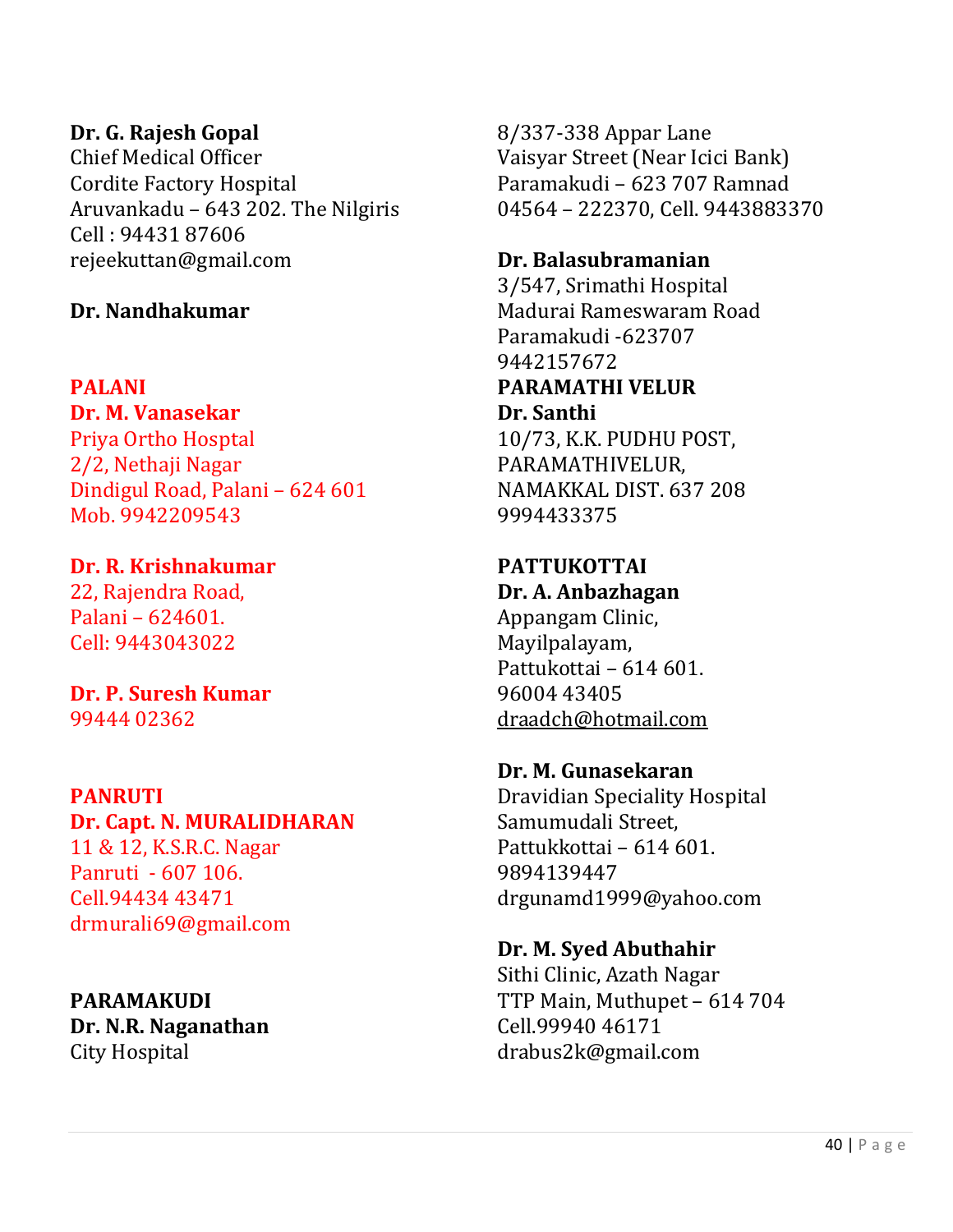#### **Dr. P. Sivaraj**

Sivabakiya Hospital, Sampoorna Hotel Upstairs, 39A, Chinnaya Street, Pattukottai – 614 601 Cell :98434 09878 drsivaraj878@gmail.com

### **PERAMBALUR**

**Dr. D. Kathiravan** 9A, Marypuram, Perambalur – 621 212. 94433 78065 [kathirgeetha98@gmail.com](mailto:kathirgeetha98@gmail.com)

**Dr. K Raja Mohamed** Raja Speciality Hospital 255/G-52, North Madhavi Road Perambalur- 621212 9842759359, 9444153359 dr rajamd@yahoo.in

**Dr. S. Vallaban** Annai Saratha Clinic Chettikulam, Perambalur 621212 9443494789 [vallabankala@gmail.com](mailto:vallabankala@gmail.com)

**Dr. S. Anbarasu** AVR Cliinic, 106/B-12, Arputhaa Hospital Road, Venkatesapuram, Perambalur District – 621 212. 9444539148, [anbusangi@gmail.com](mailto:anbusangi@gmail.com)

### **Dr. K. Dharmalingam**

No. 7, Devi Hospital, 4 Roads, Perambalur. 94434 07328 [dharmada2012@gmail.com](mailto:dharmada2012@gmail.com)

**Dr. N. Nehru** No. 251, Ward No. 2, Siruganpur Post, Alathur TK, Perambalur – 621 113. 9994241003, njavahar@gmail.com

**POLLACHI**

**Dr. S. Ganapathy** Engine Thottam, Anaimalai, Anaimalai – 642 104. Ph: 04253-282375, 98650 05164

**Dr. T. Jagadeesan** 16/25, New Velusamy Layout Near Police Quarters Pollachi - 642001. Cell : 80727 69200 e.mail [:jagadeesan771@gmail.com](mailto:jagadeesan771@gmail.com)

**Dr. S. Sakthivel** G.S. Child Care Centre, 18/1, Bharathi Street, Mahalingapuram, Pollachi. [drsakthi.gsccc@gmail.com](mailto:drsakthi.gsccc@gmail.com) Cell : 98422 23463 e.mail [:drsakthi.gsccc@gmail.com](mailto:drsakthi.gsccc@gmail.com)

**Dr. P.R.V. Thirumoorthie** Ram Poly Clinic New Scheme Road, Pollachi – 642 002. 9842269339, [kumar@rampolyclinic.com](mailto:kumar@rampolyclinic.com)

**Dr. R. Jagan,**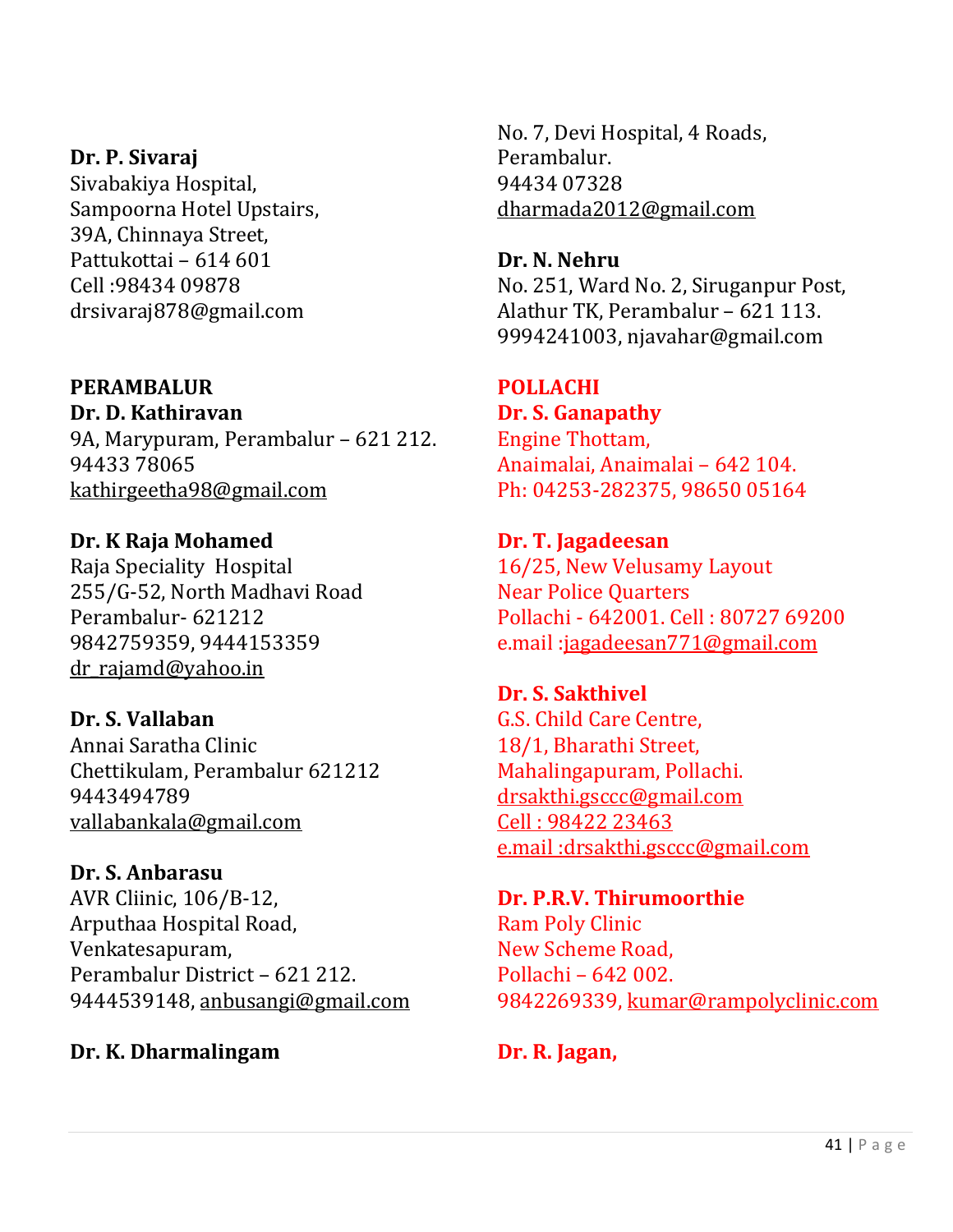J.P. Hospital, 88, Raja Mill Road Pollachi – 642 001. Ph: 04259-225658, Cell: 98430 17658, [doctorjagan@yahoo.co.in](mailto:doctorjagan@yahoo.co.in)

#### **PUDUKOTTAI**

**Dr. M. Periyasamy** No. 3, Ram Nagar, 8th Street, Machuvadi, Pudukkottai – 622 004. Cell. 9750969955 [periyasdr@gmail.com](mailto:periyasdr@gmail.com) [perisdr@yahoo.co.in](mailto:perisdr@yahoo.co.in) **Dr. S. Saravanan**

1221, North Fourth Street, Pudukkottai – 622 001. Cell : 98945 94302 [drssaravanan@yahoo.com](mailto:drssaravanan@yahoo.com)

#### **Dr. K.R. Ramanathan**

1204, Kamban Nagar, Pudukottai – 622 003. Cell 97509 72299 [ramanathankaruppiah@gmail.com](mailto:sureshkumarraja@gmail.com)

#### **Dr. S. Ramamoorthy**

22, Yanaimal Street, Thirukogarnam Pudukkottai – 622 002. Cell :98424 23944 [rmmoorthy07@gmail.com](mailto:drsalimkh@yahoo.com)

#### **Dr. P. Thanasekaran**

23, Meenakshi Nagar, Pudukkottai – 622 001 Cell : 9750972277 [ptskaranrcc@yahoo.com](mailto:kavithraja988@gmail.com)

### **PULIANGUDI Dr. S. Subramanian**

Sri Mahalakshmi Hospital, 7, Uchimahaliamman Kovil Street, T.N. Puthugudi, Pulaingudi – 627 855. Cell : 98421 99250 e.mail : trndrss.smh@gmail.com

#### **RAMANATHAPURAM**

**Dr. A. Kesavan** No. 56, North Street, Ramanathapuram – 623 501 Cell. 9487470210 [dr.kesavan46@gmail.com](mailto:dr.kesavan46@gmail.com)

### **Dr. C. Thirumalaivelu,**

Eswar Clinic No.19, Lathams Bungalaw Road, R,R. Sethupathy Nagar, Ramanathapuram – 623 501 Cell. 9443442882 [eswareyeandenthospital@gmail.com](mailto:eswareyeandenthospital@gmail.com) [entchocks@hotmail.com](mailto:entchocks@hotmail.com)

### **Dr. M. Ravirajendran**

76-F, Madurai Road Ramanathapuram – 623501. 04567 – 220223 9486431385 [drravirajendran@yahoo.com](mailto:drravirajendran@yahoo.com)

**Dr. A. Chinnadurai Abdullah** A.R. Hospital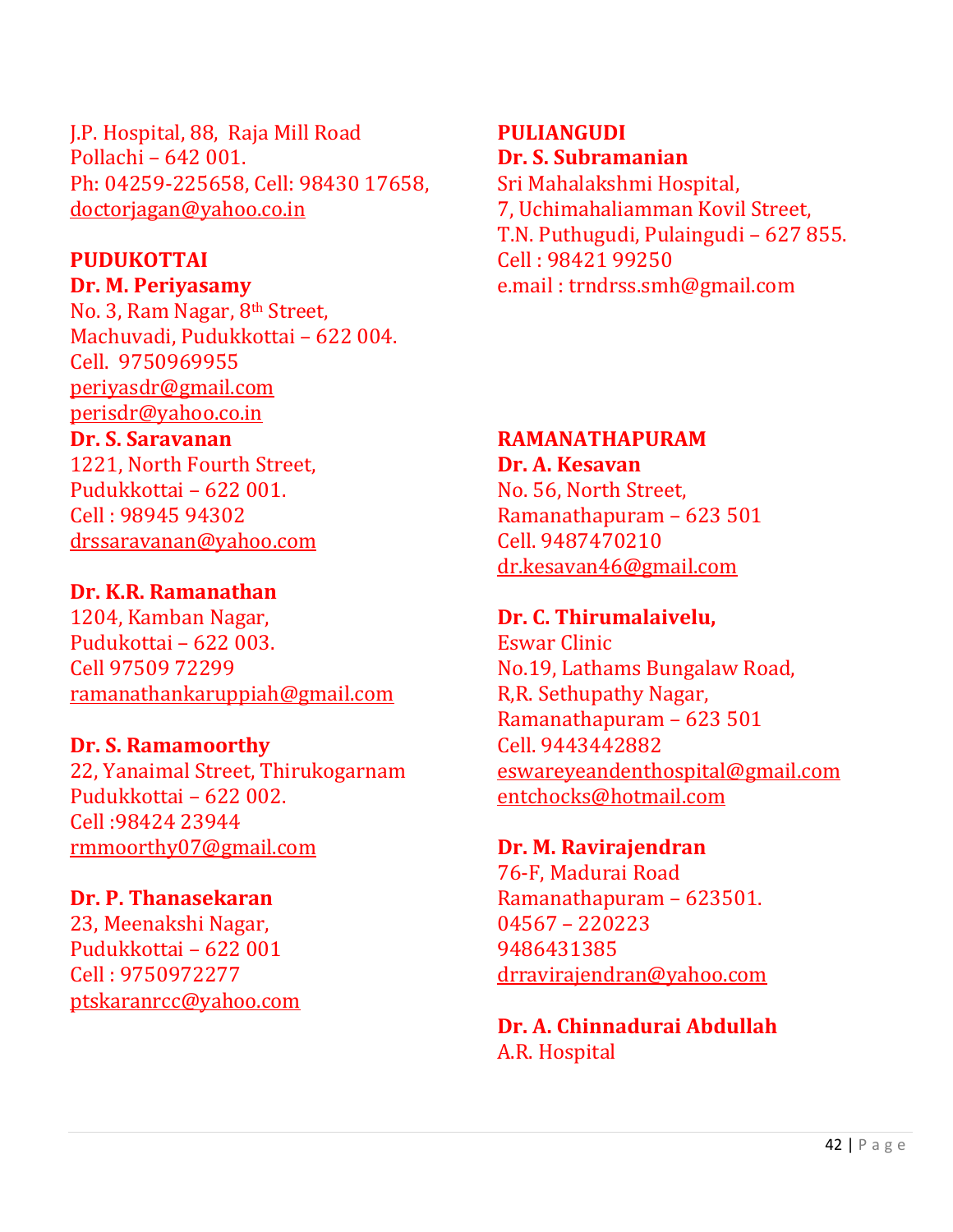Mo. 46/6, Madurai Road, Ramanathapuram – 623 501. 04567 – 221334, 9842421334 [chinnaduraiabdullah@yahoo.com](mailto:chinnaduraiabdullah@yahoo.com)

#### **Dr. B. Gopi**

No. 28, R.R. Sethupathy Nagar, 2nd Cross Street, Ramanathapuram – 623 501. 04567 – 22530, 98424 21231 1995gopisubha@gmail.com

#### **RANIPET**

**Dr. M. Paary Marx** 9791284208

### **RAJAPALAYAM**

### **Dr. K. Dharmakrishnama Raja**

Rajkumar Clinic, 188-B, Periya Kadai Bazar Rajapalayam – 626 117. 9842121334

#### **Dr. A.P Sivakumar**

Ent Surgical Clinic, 12-A/65, Kamaraj Nagar, Rajapalayam – 626 117. 9843335961

#### **Dr. K. Puthiaraj**

61b, Pambalamman Kovil St., Rajapalayam – 626 117. 9443569852

### **RASIPURAM**  Dr. G.P. NAVANEETHAN **9894703935**

**SALEM Dr.R.Athimoolam** 190, Udhyapuri Colony, Narasothipatti, Salem – 636 004. Cell No: 80236 – 98377 Email: [aathi\\_1958@rediffmail.com](mailto:aathi_1958@rediffmail.com)

Dr.N.Balamurugan No: 32/2, Ashok Nagar II Street, Narasothipatty, Salem – 636 004. Cell No: 9842745616 Email: [baluneuro@yahoo.co.in](mailto:baluneuro@yahoo.co.in)

Dr.P.Chellammal Brindavan Road, Fairlands, Salem - 636 016.Tamilnadu. Cell No: 94432 – 31214 Email: [drchellammalp@gmail.com](mailto:drchellammalp@gmail.com)

Dr.M.Chandrasekaran Aandikadu, Thalavampalayam, Marapparai Post, Thiruchengodu Namakkal Dist – 637 410. Cell No: 94422 13433

Dr.V.P.Chandrasekaran 55 –E, Sanyasigundu Road Extn., Kitchipalayam, Salem - 636 015.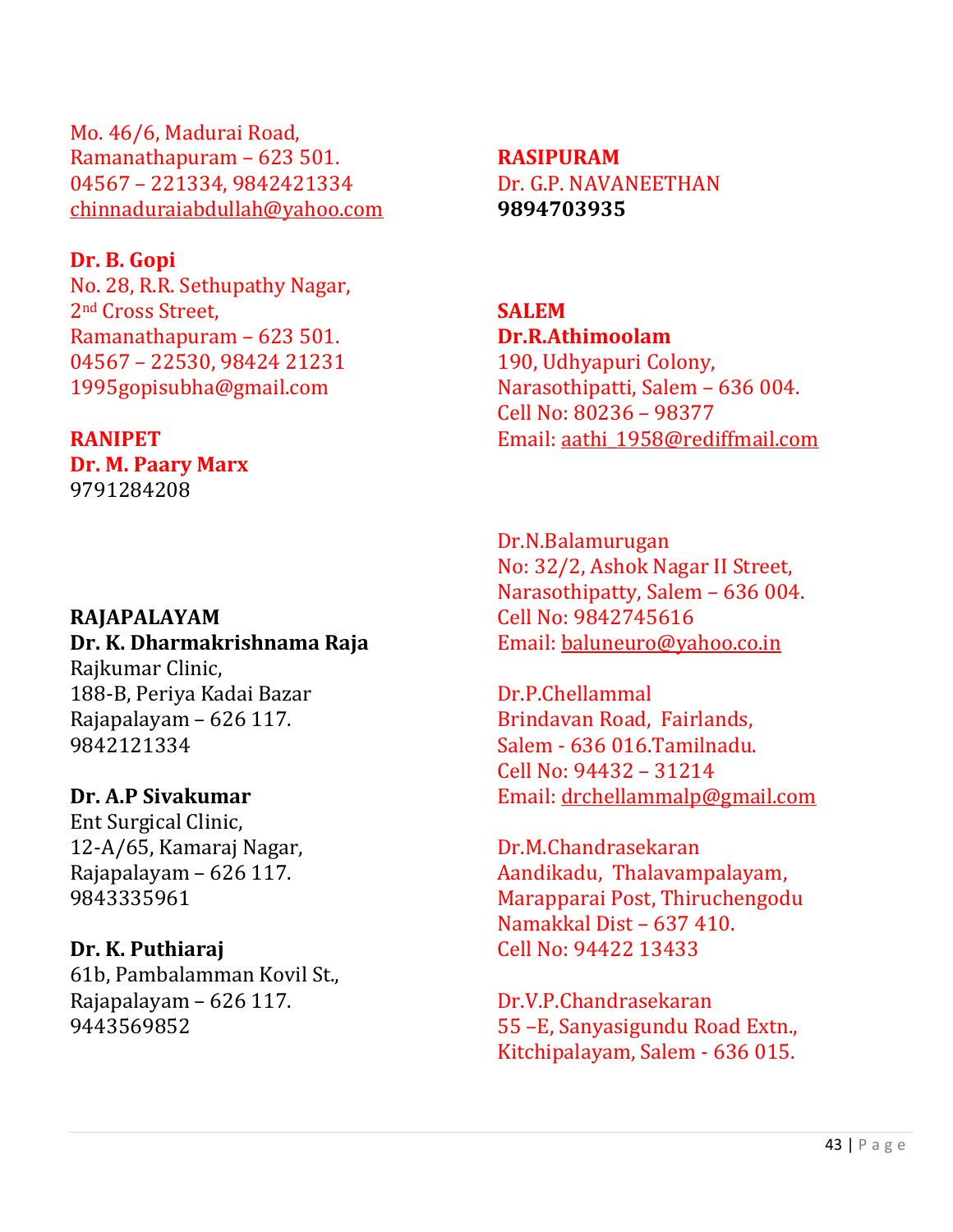### Cell No:9751380917/9585463102 Email: [drvpchandru@gmail.com](mailto:drvpchandru@gmail.com)

Dr.S.Elangovan No:1, Anna Salai, Kannankurichi Main Road, Chinnathirupathi, Salem –636 005. Cell No: 94427 00732

Dr.Franklyn Kiruba Kiruba Hospital, Rajaji Road, Salem - 636 007. Tamilnadu.Cell No: 98430 – 22961 Email: [fkiruba@gmail.com](mailto:fkiruba@gmail.com)

Dr.C.Ganesan Ganesan Hospital, Gandhi Road, Salem - 636 007. Tamilnadu.Cell No: 93621 – 01236 Email: [drcganesan@gmail.com](mailto:drcganesan@gmail.com)

Dr.V.O.S.Kalaimohan 5,Mariamman Koil Street, Gugai, Salem - 636 006. Tamilnadu. Cell No: 93621 – 02024 Email: [drvoskalaimohan@gmail.com](mailto:drvoskalaimohan@gmail.com)

Dr.G.Kasthuri T-1, Door No: 612, Green House Apartment, Thiruvalluvar Street, Subramaniya Nagar, Sooramangalam, Salem – 636 005.Tamilnadu. Cell No: 94432 – 21705

Dr.J.Karthikesh

J.D.R. Pathology Lab, 88/1, Rajaji Road, Opp. Vijaya Hospital, Salem - 636 007. Phone No:0427 2313797 Cell No:9843914949 Email:jrdpathlab@yahoo.com

Dr.R.M.Krishnan 184, Bazaar Street, Rasipuram, Namakkal District- 637 408. Tamilnadu Phone No: 04287 222771 Cell No;9994939238 Email:drrmk.rasi@yahoo.com

Dr.A.S. Kumar 9/1-A, Athapanur Konganapuram, Edapaddi (TK), Salem – 637 102. Cell No:9841228491/9486458485 Phone No:0427 2319395

Dr.P.Mannar Mannan S.P.M.Hospital, K.S.P.Nagar, Mallur, Salem District. Tamilnadu. Cell No: 94432 – 63342 Email: [dr.mannarima@gmail.com](mailto:dr.mannarima@gmail.com)

Dr.P.Manivannan Sri Sugam Hospital, 149-B1, Main Bazaar Street, Omalur - 636 455. Salem Dist. Tamilnadu. Cell No: 94432 – 21025 Email: [ilanji2008@gmail.com](mailto:ilanji2008@gmail.com)

Dr.B.Manickam Sri Sakthi Nivas,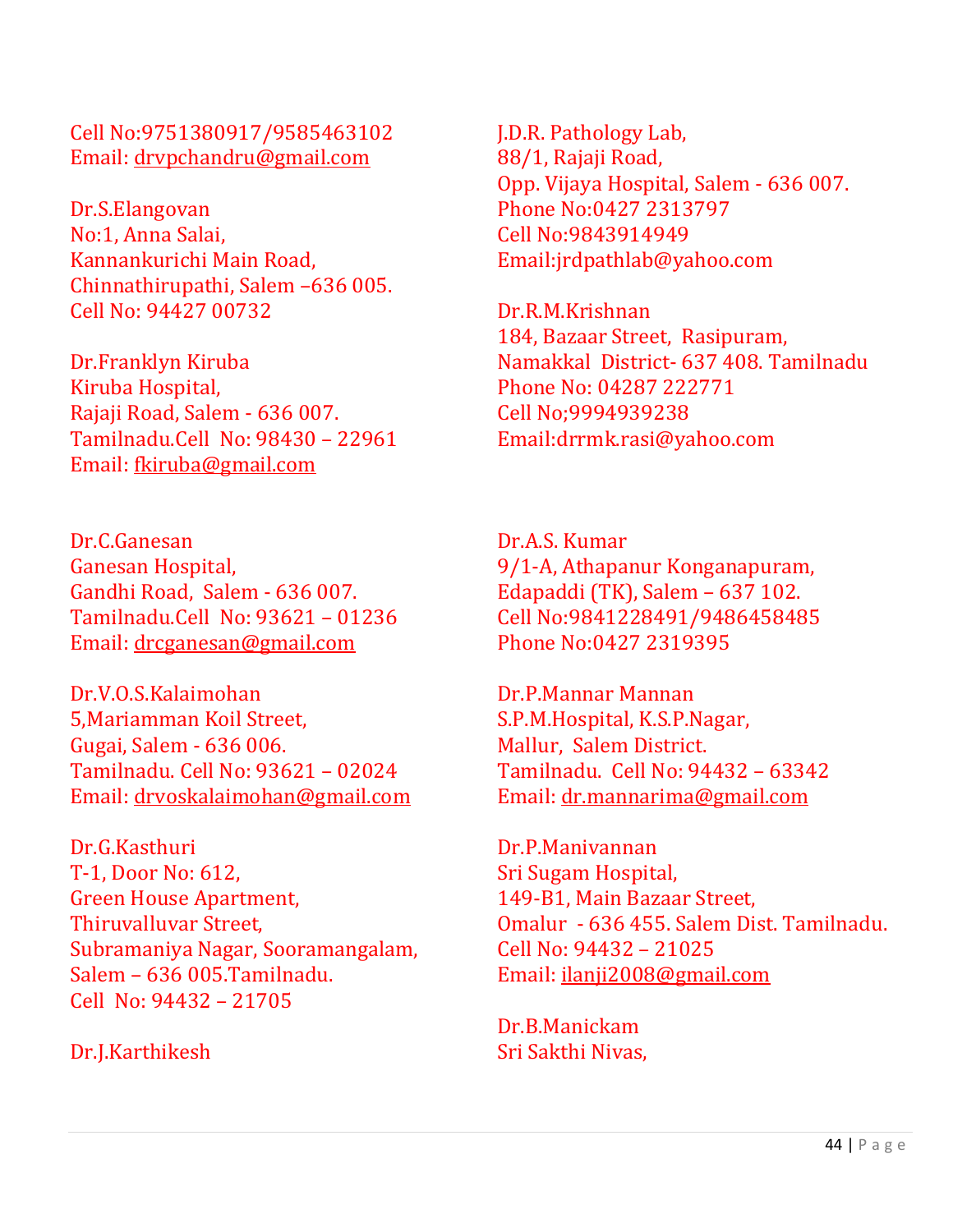No: 321, LIC Colony Road, Alagapuram, Salem - 636 004. Tamilnadu. Phone No: 94429 – 27727 Email: [bcmanickam1939@gmail.com](mailto:bcmanickam1939@gmail.com)

Dr.S.P.Mariappan Mariappan Nursing Home, Kambar Street, Subramania Nagar, Salem - 636 005.Tamilnadu. Cell No: 93642 – 00913

Dr.D.Mohanraj, Mohanraj Children Hospital, 214,2nd Agraharam, Salem - 636 001. Tamilnadu.Cell No: 98430 – 26086 Email: [dr.mohanraj@gmail.com](mailto:dr.mohanraj@gmail.com) Dr.K.Mohanasundaram 160, 111rd Cross, New Fairlands, Salem – 636 016. Cell No:9790008492 Email:orthomohan@gmail.com

Dr.M.Muthukumaran "ANBIL" 194/1, Panchanathan Street, Guptha Nagar, Angammal Colony, Salem - 636 009.Tamilnadu. Cell No: 96260 – 33999 Email: mamufhc@gmail.com

Dr.Monisha 628/342, SBI Colony – II Salem – 636 004. Cell No: 9655773100

Dr.C.Nataraju 178-E, Anna Salai, Rasipuram - 637 408.Tamilnadu.

Cell No: 94432 – 67071 Email: [natarajuchinnusamy@gmail.com](mailto:natarajuchinnusamy@gmail.com)

Dr.J.Natarajan Plot No:18, Gokulam Nagar, Behind Gokulam Hospital, Meyyanur, Salem - 636 004.Tamilnadu. Cell No: 94432 – 03299

Dr.K.Prakasam Doctors Colony, Steel Plant Road, Jagir Ammapalayam, Reddipatty, Salem - 637 302. Tamilnadu. Cell No: 94432 – 40499 Email: [prakasamvp\\_@gmail.com](mailto:prakasamvp_@gmail.com)

Dr.P.Palaniyappan C-20, Rajaram Nagar, Salem - 636 007.Tamilnadu. Cell No: 94436 – 98255 Email: [dr.palaniyappan@yahoo.co.in](mailto:dr.palaniyappan@yahoo.co.in)

Dr.N.Rajesh 315, Vivekanantha Street, M.G. Road, Fairlands, Salem – 636 016.Tamilnadu. Cell No: 94441 – 08711 Email: [drnraj73@yahoo.com](mailto:drnraj73@yahoo.com)

Dr.Rajesh Sengodan 2/115, 2nd Street, Lakshman Nagar, Kattor, Alagapuram, Salem – 636 016. Cell No: 94433 – 21151 [sengodan.rajesh1974@gmail.com](mailto:sengodan.rajesh1974@gmail.com)

Dr.P.Ranganathan 29, Saradha College Road,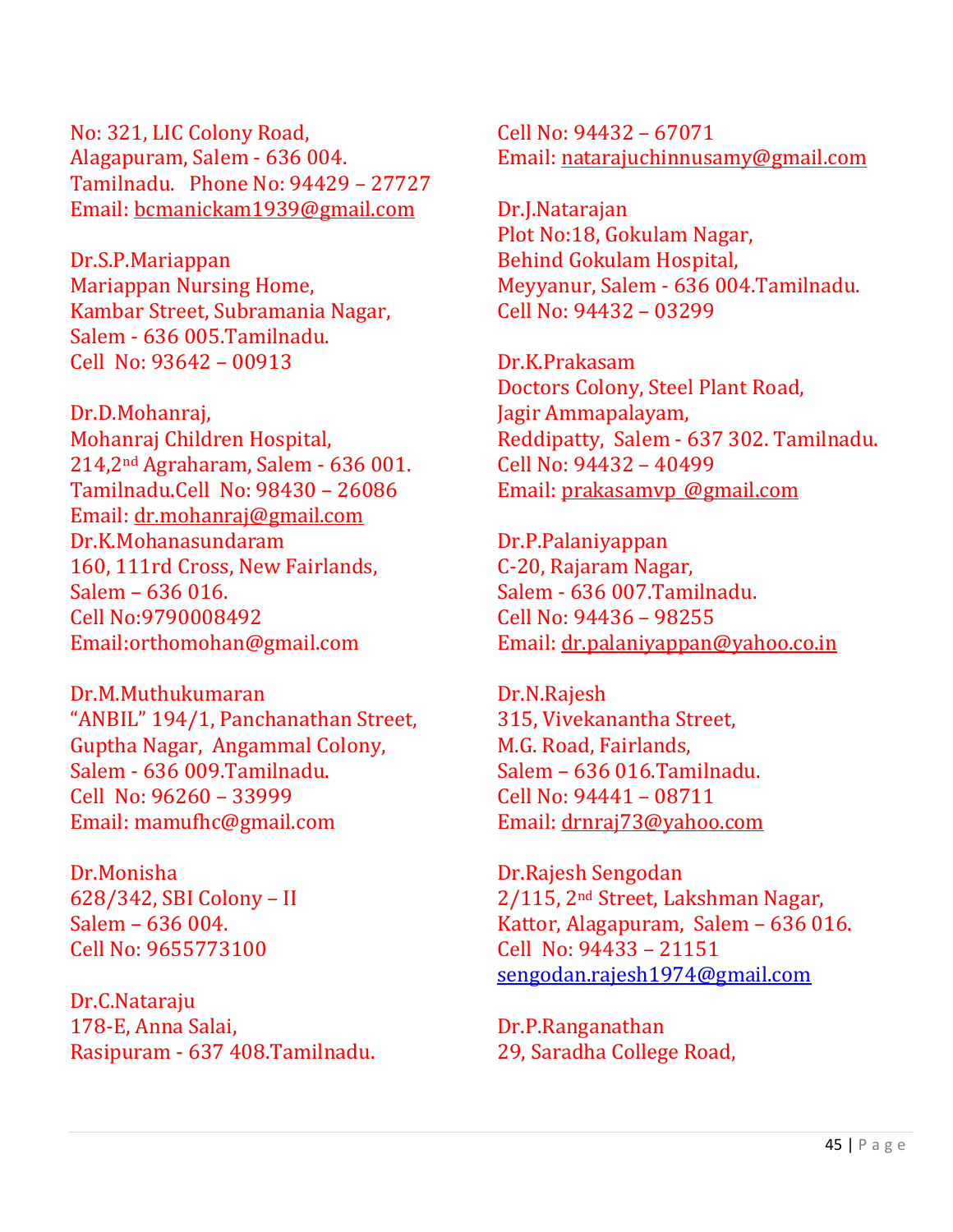M.D.S. Nagar, Salem 636 007. Tamilnadu.Cell No: 98427 – 17475 Email: [drranga1@gmail.com](mailto:drranga1@gmail.com)

Dr.Ramadoss.Sukumar Ramados Nursing Home, 133,Trichy Main Road, Gugai, Salem - 636 006. Tamilnadu. Cell No: 94432 – 30114 Email: [drsuku2980@gmail.com](mailto:drsuku2980@gmail.com)

Dr.S.Sadhu Baktha Singh 17, Kirubaj Illam, R.C.Chettipatty Post, Omalur Taluk, Salem Dist – 636 455. Tamilnadu. Cell No: 99945 – 40962

Dr.Saralabai S.P.M. Hospital, K.S.P. Nagar, Mallur, Salem District.Tamilnadu. Cell No: 94432 – 63342 Email: [dr.saralabai@gmail.com](mailto:dr.saralabai@gmail.com)

Dr.S.Sasikumar 4-A, 4th Street, New Fairlands, Salem – 636 016. **8825568590**

Dr.M.K.Selvakalangiym 167/2, Agraharam, Salem - 636 001.Tamilnadu. Cell No: 98427 – 63248 Email: [kselvakkalanjyam@yahoo.com](mailto:kselvakkalanjyam@yahoo.com)

Dr.G.Selvaraj 74, Pendem Ramasamy Street,

Ponnamapet, Salem - 636 001. Tamilnadu.Cell No: 94449 – 62798 [dr.selvarajgrontala@rediffmail.com](mailto:dr.selvarajgrontala@rediffmail.com)

Dr. T.S.Selvaraj 10, Bharathi Street, Subramania Nagar, Salem - 636 005. Tamilnadu.Cell No: 98949 – 55566

Dr.S.Sivakumar 6/1, Anna Salai, Chinnathirupathy, Salem – 636 008. Tamilnadu.Cell No: 94438 90294 Email: [sivakumar.plastic@gmail.com](mailto:sivakumar.plastic@gmail.com)

Dr.V.Sundaravel 171, 2nd Agraharam, Salem - 636 001.Tamilnadu. Cell No: 94432 – 53636 Email: [dr.sundaravel@yahoo.co.in](mailto:dr.sundaravel@yahoo.co.in) Dr.R.Sukumar 297/156, , Arisipalayam Main Road, Arisipalayam, Salem - 636 009. Phone No:0427 2351352 Cell No: 9443001112 Email:sukuraju64@gmail.com

Dr. A.Venkata Raghavendra Rao 1/245, New – 367, Thirumoolar Street, P & T Colony (West), Alagapuram, Salem – 636 016. Cell No: 98432 41819 Email: [dravrrao@gmai.com](mailto:dravrrao@gmai.com)

**SANKARANKOIL Dr. Paul Durai**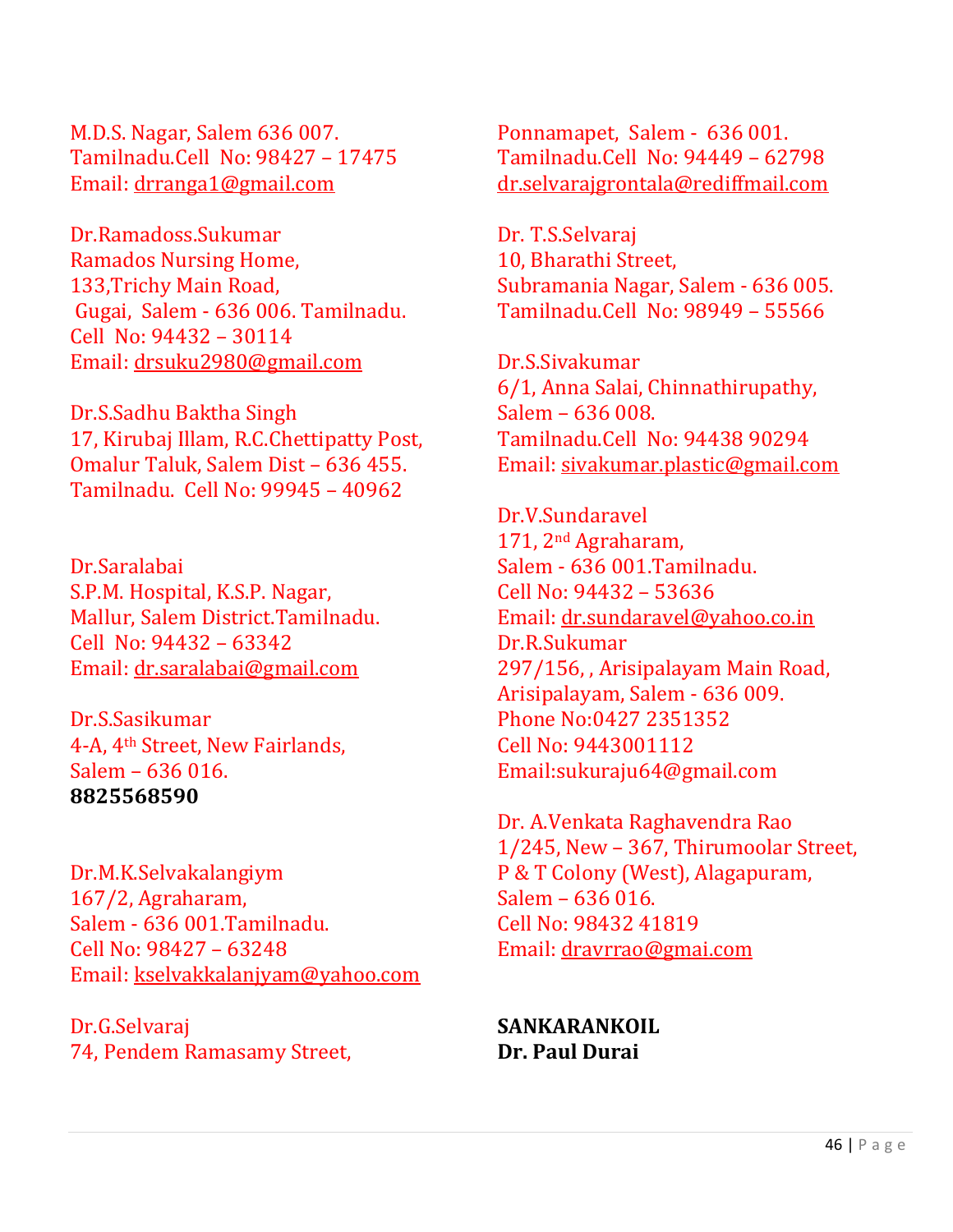Rajam Hospital, Harivalam Vantha Nallur Sankarankovil T.K., Tirunelveli Dist. Pin – 627 753 Cell. 9443971147

#### **SATHYAMANGALAM**

**Dr. M. Subramania**n Vishnu Nusing Home, 90, Thiru Vi Ka Street, Punjai Puliyampatti – 638 495 Erode Dist. Ph. 04295-267108 9842767108 [drmsvn@yahoo.co.in](mailto:drmsvn@yahoo.co.in)

#### **Dr. S.K. Shanmughan**

Sathya Hospital, Post Office Road, Sathyamangalam – 638 401. Cell : 98428 94669 e.mail [:adskssathy@gmail.com](mailto:adskssathy@gmail.com)

### **SRIPERUMBUDUR**

**Dr. N. Pandian** Ent / Head & Neck Surgeon Diabetologist, Sonologit Pandian Hospital, Sriperumbudur – 602 105

9443620934

### **SHOLINGHUR**

**Dr. S. Venkatesan,** 44/22c, Besthava Street, Sholingur – 631 102. 9597741962 [venkatesan\\_Sanjeevi@Rediffmail.Com](mailto:venkatesan_Sanjeevi@Rediffmail.Com)

### **SIVAGANGAI**

**Dr. K. Manivannan,** Karthik Nursing Home, 148, Gandhi Road, Sivagangai. Ph : 04575-241604, 94431 62363

#### **THANJAVUR Dr. V. VARADARAJAN**

VVR Hospital Arulananda Nagar 6th Cross Thanjavur – 613 007. Cell : 9843191190 [doctorvvr@yahoo.co.in](mailto:doctorvvr@yahoo.co.in)

**Dr. N. MOHANDAS** No. 3, Rajaji Road, Srivasapuram, Thanjavur – 613 009. 98430 59919 [mohandas562@gmail.com](mailto:mohandas562@gmail.com)

**Dr. A. MICHEAL** 103, Arulananda Nagar West Extension Thanjavur – 613 007. Cell : 94431 37228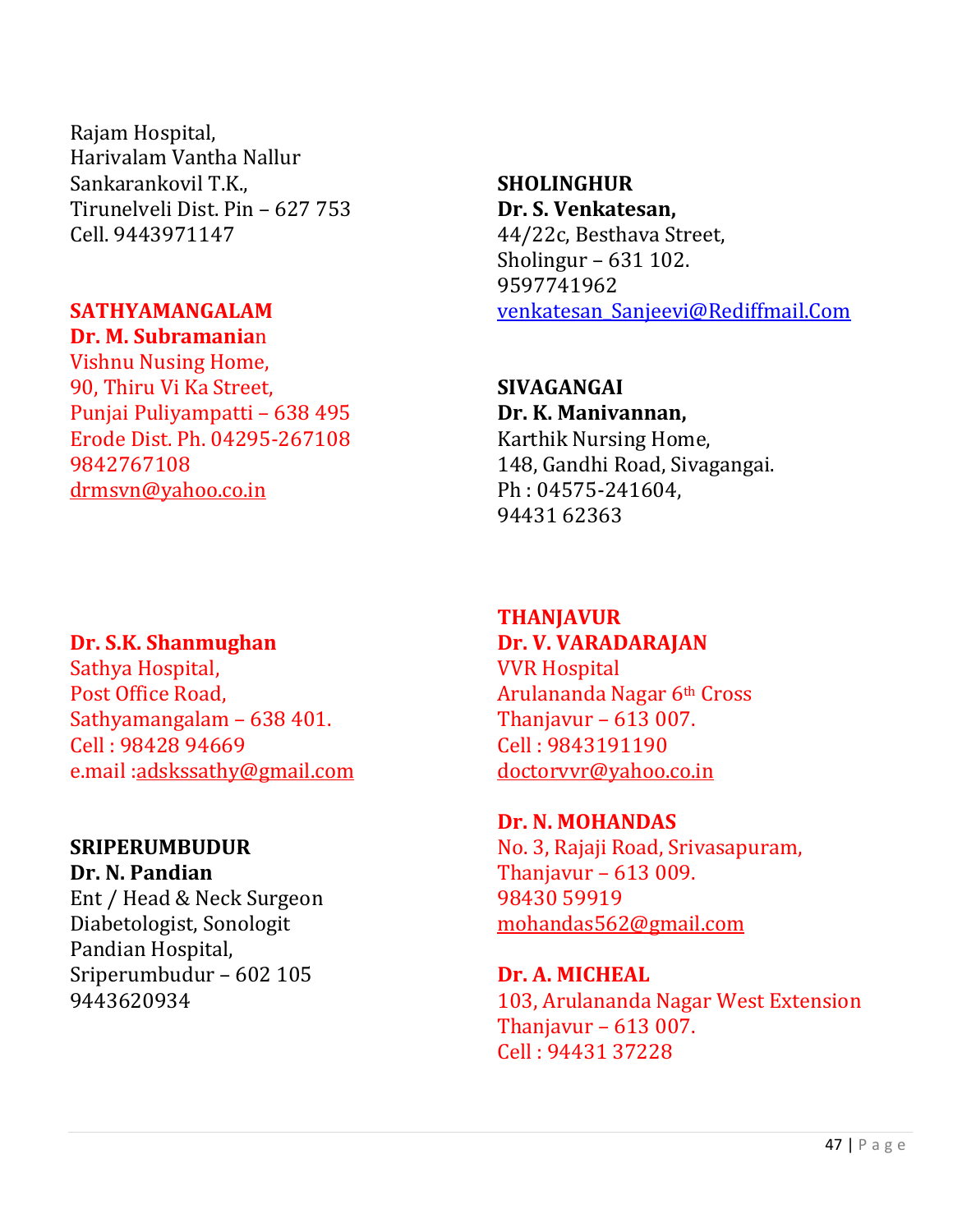### [mrhospitals\\_tnj@yahoo.in](mailto:mrhospitals_tnj@yahoo.in)

#### **Dr. M. SINGARAVELU**

29, 2nd Street, Parisutham Nagar Thanjavur – 613 007. Ph : 04362 – 230553, 271171. Cell : 94431 50520 [drmsvelu159@gmail.com](mailto:drmsvelu159@gmail.com)

#### **Dr. S. MARIMUTHU** President

**Dr. A. AMIRTHAGANI** Hony. Secretary

#### **Dr. A R. Sambath**

66, Pookkara Veeravandayar Street, Kallukkulam, Thanjavur – 613 001. Cell : 94435 17591 [arsambath@gmail.Com](mailto:arsambath@gmail.Com)

#### **Dr. P.G. Sankaranarayanan,**

179, 9th Cross, Arulanda Nagar Thanjavur – 613 001 04362 257758 , 9443157748, [drpgsankar@yahoo.com](mailto:drpgsankar@yahoo.com)

#### **Dr. A. Rajendran**

Plot No - 119, Ashok Nagar 4 th Cross, Bharath college back Side, Neelagiri Thiku Thottam, Thanjavur - 613005 9894891581 rajendranmddm@gmail.com

**Dr. K. Mohan** 2429, Pookara Vastad Street Thanjavur – 613 001. Cell : 94434 36380 doctormohank@gmail.comn [mohankalyan78@gmail.com](mailto:mohankalyan78@gmail.com)

**Dr. T.V. Sathappan 9443167555**

**Dr. S.B. Sivbaraja 9840736557**

**Dr. G. Karthikeyan 9655990744**

**Dr. Muthu Vinayagam 9443250549**

**Dr. Surendrababu 9443394590**

**Dr. Raja 9486772490**

**Dr. K.G. Padmanaban 9894127311**

**CHENNAI TEYNAMPET Dr. S. Karpagam** No. J. 53, Sasi Rekha Amman Nagar, Near K.K. Nagar E.B,Chennai - 118 Cell. 9840263624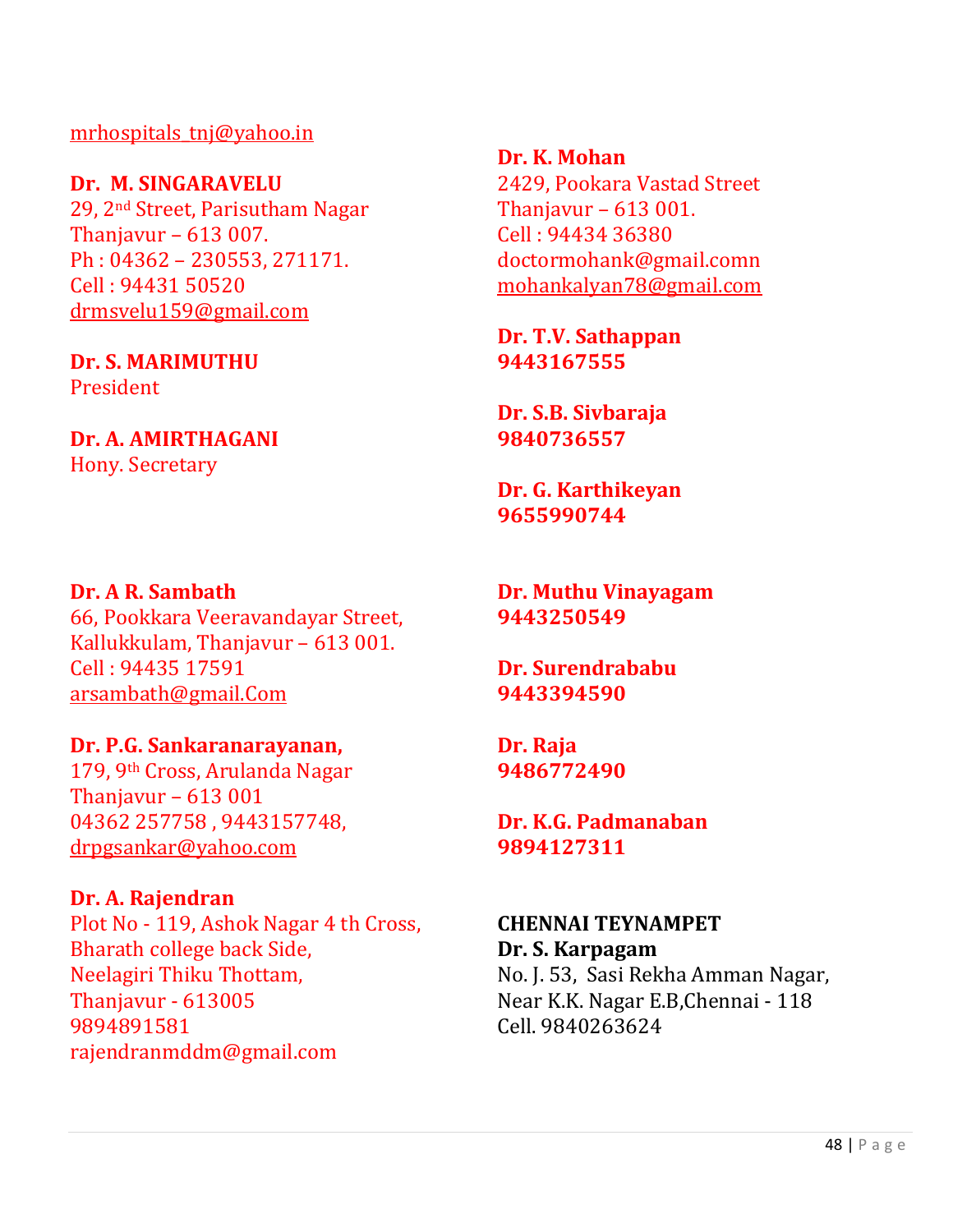#### **TIRUVOTTIYUR - ENNORE Dr. P. Balakrishnan**

Karthic Hospital 751/390, T.H. Road, Thiruvottiyur, Chennai – 600 019. Cell. 9841040134

#### **THURAIYUR**

#### **Dr. R. Vijayakumar**

Annai Hospital, Thuraiyur – 621 010. Cell : 98424 44036

#### **Dr. M. Chandramohan,**

Marudhu Hospital, 67h, Thiagi Singaravelu St., Thuraiyur, Trichy Dist 9894045036

#### **TINDIVANAM**

**Dr. J. Parasuraman** 44, KAMATCHI AMMAN KOVIL STREET, TINDIVANAM - 604 001, 9894828428

### **TIRUCHENDUR Dr. Asirvatham Manoharan** Yesumani Hospital #12, Thatchanmozhi St.,

Satankulam, Tiruchendur – 628 704 Cell. 9443707163

### **Dr. J. Subramanian**

89-1, Thisaikaval St., Arumuganeri – 628 202 Cell. 9442462224.

### **Dr. Ayyamperumal**

Jayachandra Nursing Home, No.36, I Cross Street, Authoor, Tuticorin Dist - 628 451 Cell. 9443558558

### **TIRUCHENGODU**

**Dr. Prasanna Balaji** , 50A, A K E STREET NO.5 TIRUCHENGODU NAMAKKAL Cell : 98948 68447 e.mail : gemini.prasanna@@gmail.com

**Dr. Arul** 9500187889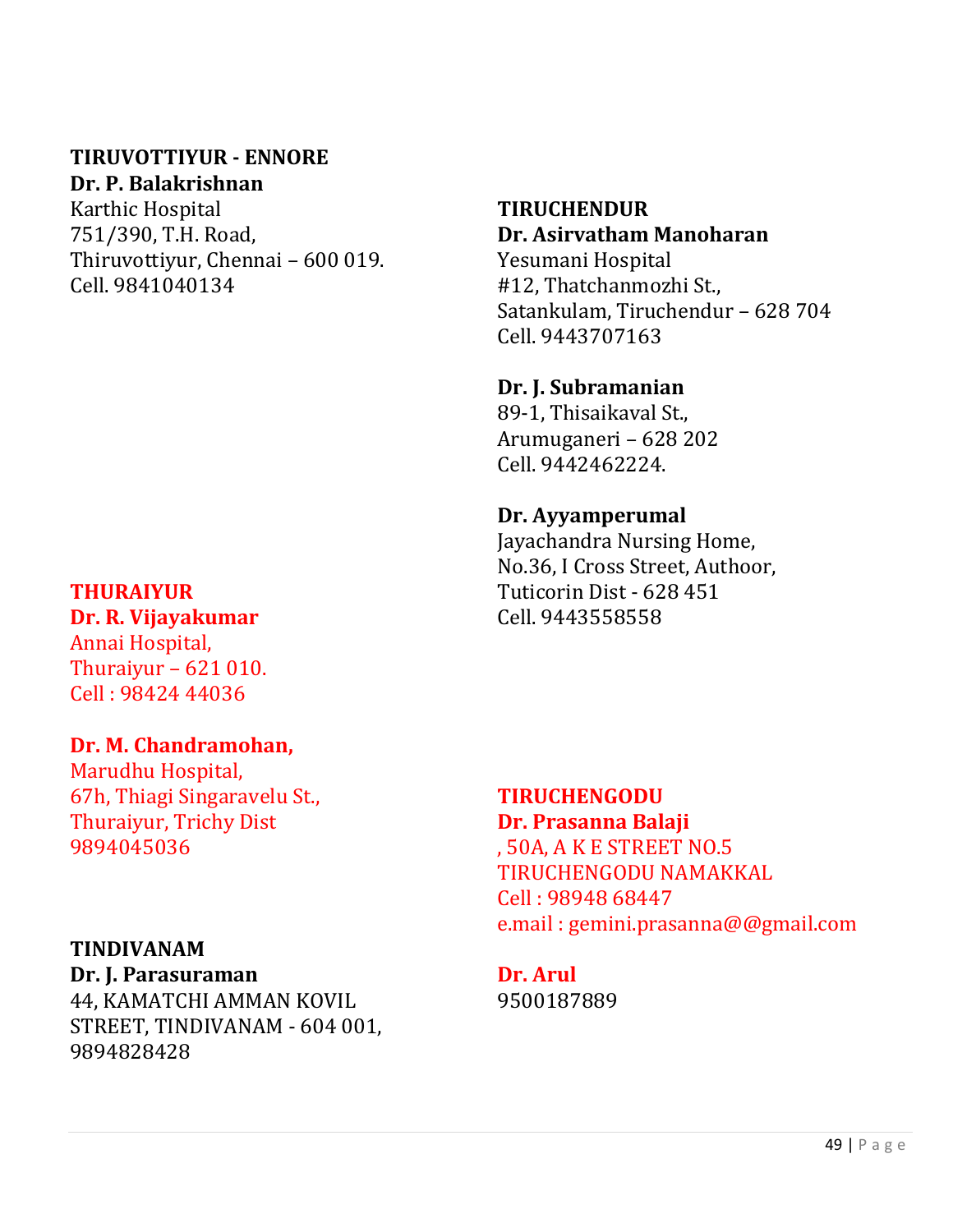### **TIRUCHIRAPALLI Dr.P.BALAKRISHNAN**

BALU CLINIC KAVALKARANPATTI, THOGAMALAI VIA THIRUCHIRAPPALLI-621 313 0431 – 2607231, Cell No. 98424 73920

### **Dr.N.BALASUBRAMANIAN**

B20\A 10TH Cross, Main Road, Thillainagar, Thiruchirappalli-620 018. Mobile.No.9842403737 [skinbala123@gmail.com](mailto:skinbala123@gmail.com)

### **Dr.M.DEVASAHAYAM,**

M/S. TRINITY MULTI SPECIALTY HOSPITAL, ST.PAUL COMPLEX, BHARATHIDASAN SALAI, CANTONMENT,THIRAPPALLI-620 001 0431 - 2410693 © Cell: 94434 18327

### **Dr.S.GNANATILAKAN**

TILAK HOSPITAL 103 A/2, DEVAR COLONY 1 CROSS THILLAINAGAR, THIRUCHIRAPPALLI –18. 0431-2762288 , Cell : 98940 62444 [gnanatilakan@gmail.com](mailto:gnanatilakan@gmail.com)

### **Dr.T.GOMATHY**

F1, Royal Srobam Lawsons Road, Cantonment, Thiruchirappalli – 620 001 Mob.9443797655

0431 – 2411752 [gomathyrajee@gmail.com](mailto:gomathyrajee@gmail.com)

### **Dr.K.GANAPATHY SUNDAR**

C-128,5th CROSS, THILLAINAGAR THIRUCHIRAPPALLI-620 018. 9842463867 [dermasun2006@yahoo.com](mailto:dermasun2006@yahoo.com)

### **Dr.W.JUSTINE**

103 A/2, DEVAR COLONY 1 CROSS THILLAINAGAR, THIRUCHIRAPPALLI – 620 018. 0431-2762288 Cell : 98948 15555 [mailjus@yahoo.com](mailto:mailjus@yahoo.com)

### **Dr.MOHAMED IMDADULLAH**

Dr.SAFIULLAH HOSPITAL 30, BYE PASS ROAD, MANNARPURAM THIRUCHIRAPPALLI-620020 9843164443 [drsafiullahospital@yahoo.com](mailto:drsafiullahospital@yahoo.com)

### **Dr.G.MOHANDASS**

IMAM Tower,V.P.N.Street, Puthur, Thiruchirappalli – 620 017. 0431 2742234 ,2740307 Mob:9842443124 [drgmohandoss@gmail.com](mailto:drgmohandoss@gmail.com)

### **Dr.S.L.MOHAMED LEBBAY**

4, ALLI SALAI, ANNAMALAI NAGAR, THIRUCHIRAPPALLI –18 0431-2764949, 98424 64949 [dr.mohamedlebbay@yahoo.com](mailto:dr.mohamedlebbay@yahoo.com)

**Dr.K.NARASIMHA RAO** Sai Care Hospital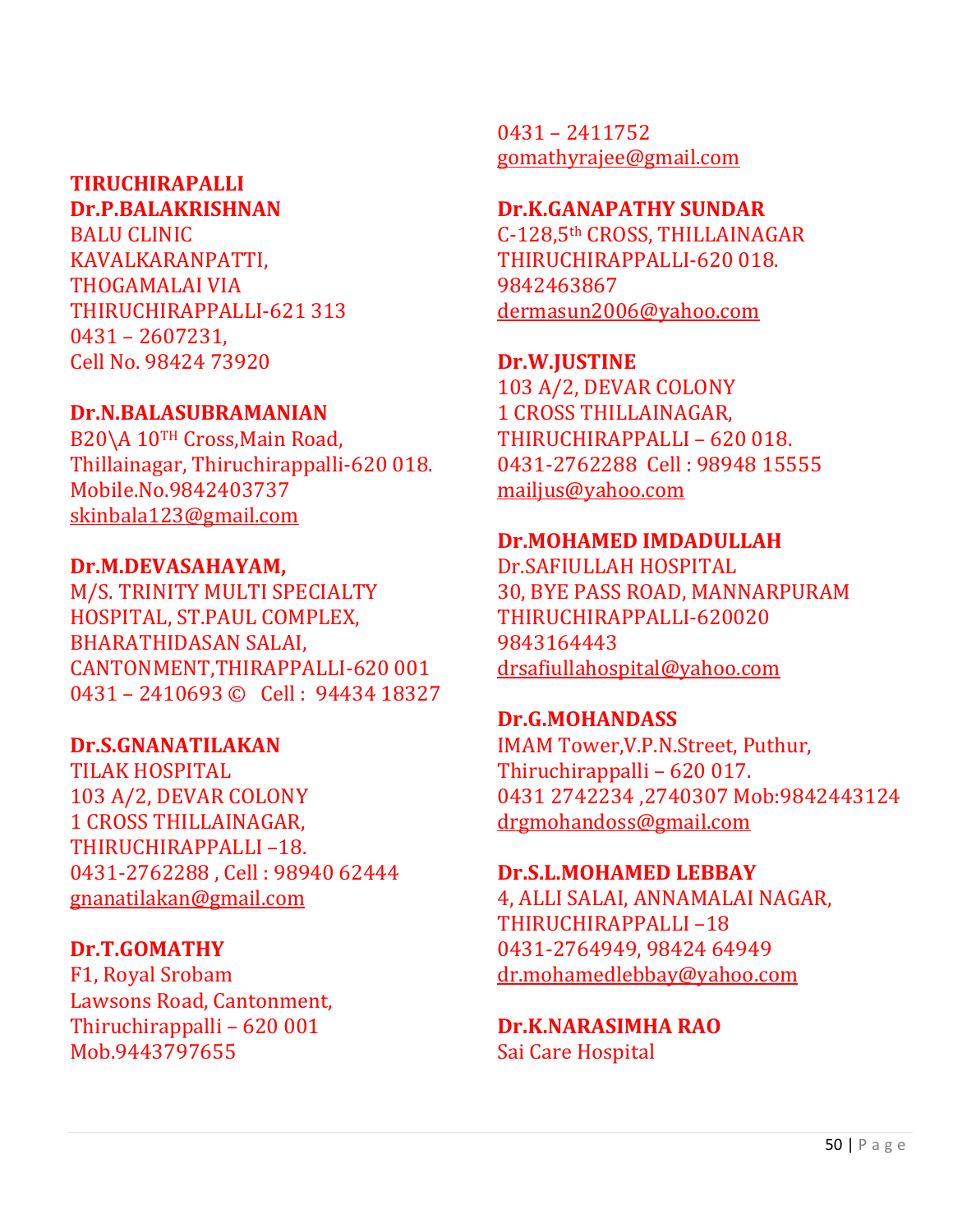CSI Mission Hospital Road, Woraiyur, Thiruchirappalli-620 003 9443329504, [knrao72@yahoo.com](mailto:knrao72@yahoo.com)

#### **Dr.N.NAJEEB**

SANA Hospital, D5, 10th Cross, West Thillainagar, Thiruchirappalli-620 018 9842442152[,nashil2000@gmail.com](mailto:nashil2000@gmail.com)

#### **Dr.S.PALANIYANDI**

2,PATTABIRAMAN PILLAI STREET, TENNUR,THIRUCHIRAPPALLI- 620 017 0431 – 2792996 Mob: 9442662358

#### **Dr.S.PONNIAH,**

6,4th CROSS, KUMARAN NAGAR, VAYALOOR ROAD, THIRUCHIRAPPALLI-620 017 0431 – 2765977 , 2772677 © Cell ; 94437 07659 [drponniah@yahoo.co.in](mailto:drponniah@yahoo.co.in)

### **Dr.N.SENTHILKUMAR** RANA MATERNITY HOSPITAL SALAI ROAD, THIRUCHIRAPPALLI- 620 018 0431 – 2763570 94433 76483 [drnsenthilkumar.nallusamy@gmail.com](mailto:drnsenthilkumar.nallusamy@gmail.com)

#### **Dr.S.SELVAPANDIAN**

No.5, Sastha Street Iyyappa Nagar Thiruchirappalli -620 021. 9943150282 [drselvapandian@gmail.com](mailto:drselvapandian@gmail.com)

#### **Dr.P.SESHACHALAM**

89, AGRAHARAM VALADI THIRUCHIRAPPALLI 0431-2548019 Cell No: 9486403109 [partha.sesha@gmail.com](mailto:partha.sesha@gmail.com)

#### **Dr. PREMAVATHY ELANGO**

5A, 6th MAIN ROAD, SRINIVASANAGAR, VAYALOOR ROAD, THIRUCHIRAPPALLI- 620 017 0431 – 2780981 94431 87906 [premaelango@yahoo.com](mailto:premaelango@yahoo.com)

#### **Dr.P.R.PRABU ELANGO**

5A, 6 MAIN ROAD, SRINIVASANAGAR, VAYALOOR ROAD, THIRUCHIRAPPALLI- 620 017 0431-2780671 94433 70671 [prabu\\_elango@yahoo.com](mailto:prabu_elango@yahoo.com)

#### **Dr.JOHAR NARENDAR KUMAR**

No.13\1,Vakilsathan, David Colony, Thiruchirappalli-620 021. 9944152981

#### **Dr.S.SETHURAMAN**

MANGALAM NURSING HOME C-105, FORT STATION ROAD, 5th CROSS, THILLAINAGAR, THIRUCHIRAPPALLI – 620 018 0431 – 2765646 (H) Mobile : 94431 47646 [drssrmd@rediffmail.com](mailto:drssrmd@rediffmail.com)

#### **Dr.M.SENTHILVEL**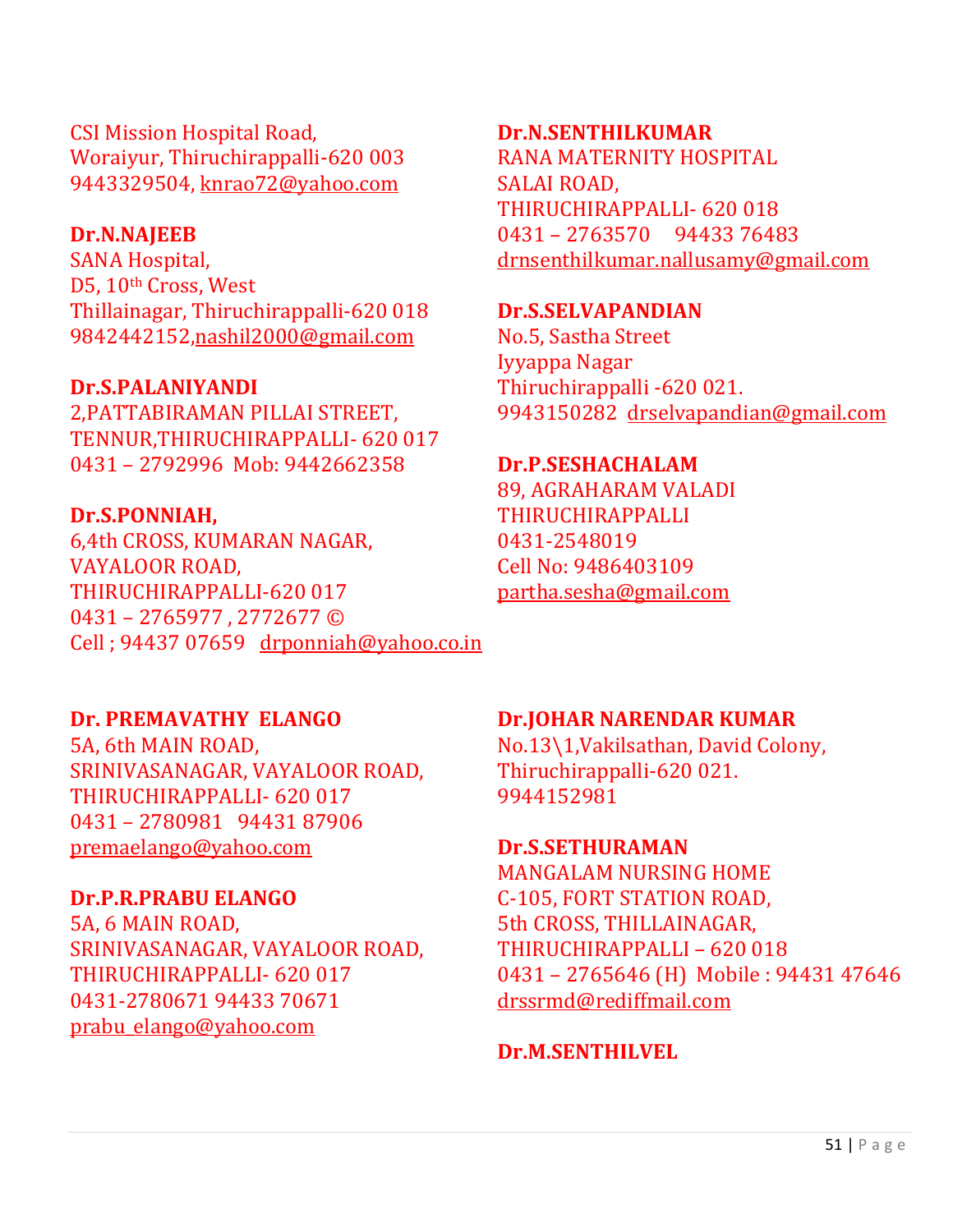SENTHIL NURSING HOME, 91, BUTTER WORTH ROAD, THIRUCHIRAPPALLI – 01. 0431 – 2703220 © Cell : 94438 51984 [mshospitalstry@gmail.com](mailto:mshospitalstry@gmail.com)

#### **Dr.K.SENTHILKUMAR**

HOD. ANAESTHESIOLOGY KAUVERY HOSPITAL A-6, ROYAL ROAD, CANTONMENT, THIRUHCIRAPPALLI-620 001 Mob:9843278833 [senthilanaes@yahoo.com](mailto:senthilanaes@yahoo.com)

### **Dr.S.SIVARAMAN**

 $1/1355 - D$ , 1st Floor, Vasan Nagar, 15th Cross Vayalur Road, Nachikuruchi Thiruchirappalli – 620 020. 9790482072 [sivaramanailms@gmail.com](mailto:sivaramanailms@gmail.com)

#### **Dr.MRS.T.RAMANI DEVI**

RAMAKRISHNA NURSING HOME 20,21 VIVEKANANDA NAGAR, WORAIYUR, THIRUCHIRAPPALLI-620003 0431 – 2774851 , 4040999 (H) Cell – 94431 55282 [ramanidevidr@yahoo.co.in](mailto:ramanidevidr@yahoo.co.in)

#### **Dr.P.RAMAKRISHNAN**

165,EAST CHITHRA STREET, SRIRANGAM, THIRUCHIRAPPALLI-620 006

9842491919 [drramakrishnan45@gmail.com](mailto:drramakrishnan45@gmail.com)

### **Dr.SP.THIRUPPATHY**

ABC HOSPITAL BRAIN & SPINE CLINIC NO.1,ANNAMALAI NAGAR MAIN ROAD, THIRUCHIRAPPALLI –18 PH: 0431 – 2761040, 96552 40705 [thiruneuro@gmail.com](mailto:thiruneuro@gmail.com)

#### **Dr.B.VIJAYAKUMAR**

16, 8TH CROSS, BHARATHI NAGAR, PUTHUR, THIRUCHIRAPPALLI-620 017. 0431 – 2772646 Cell : 94431 62456 [vkjamesbond@yahoo.co.in](mailto:vkjamesbond@yahoo.co.in)

#### **Dr.A.VENUGOPAL**

DR.ANANTHAGIRI NURSING HOME C1, 1ST CROSS, NORTH EAST EXTENSION THILLAINAGAR, THIRUCHIRAPPALLI –18 0431-2750555, 2750789, 73737 95566

### [sudha.venu@gmail.com](mailto:sudha.venu@gmail.com)

**TIRUTHURAIPUNDI Dr. V. Sudharsan** No. 33, South Street, Tiruthuraipundi 9677038682

### **TIRUKOILUR Dr. K. Ramasamy**

56, Pallivasal Tirukoilur - Tk Cell : 98654 83019, 98437 06267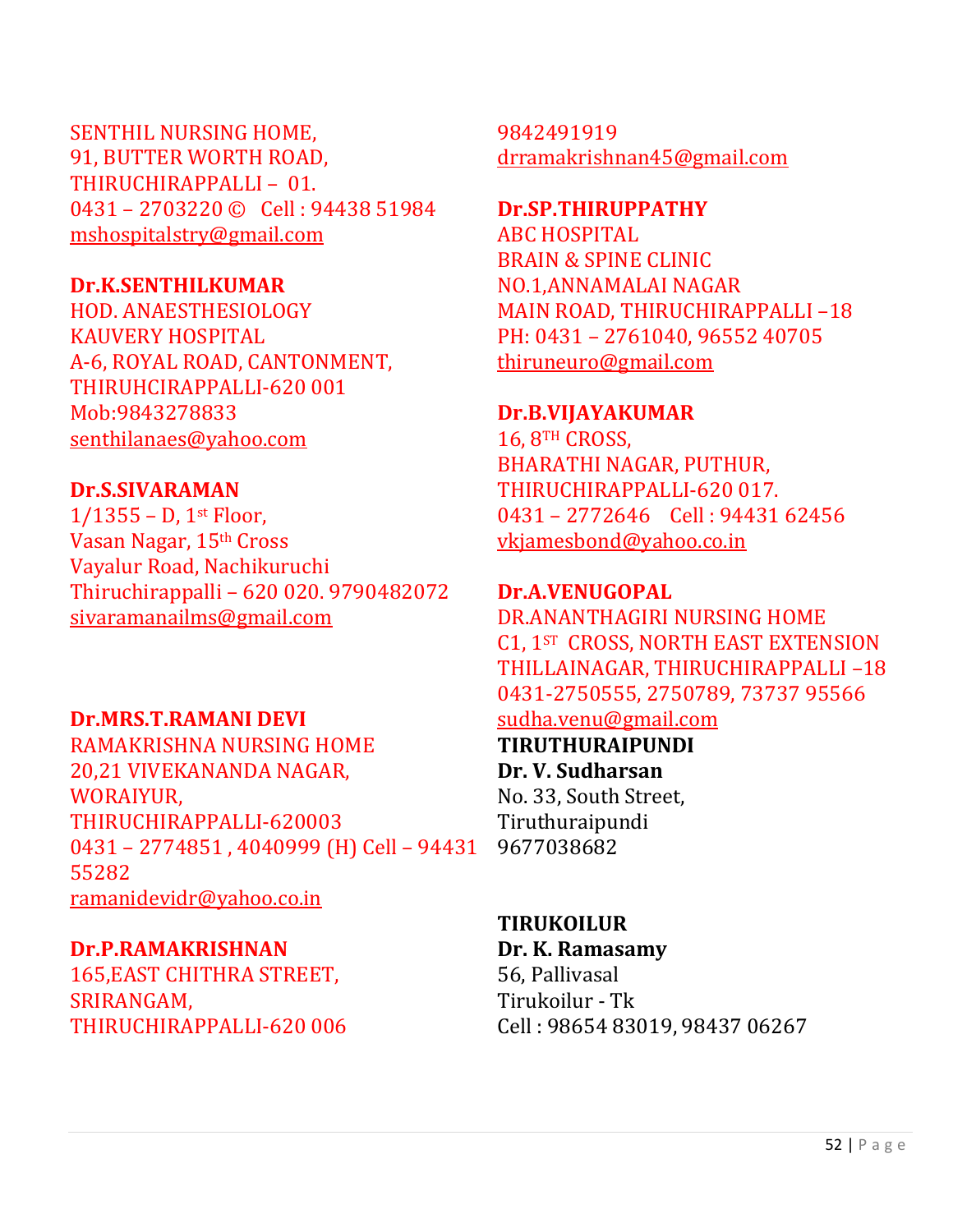### **TIRUNELVELI Dr. S.M. KANNAN**

No. 1, 6<sup>th</sup> Cross Street. Sivanthipatti Road, Maharaja Nagar, Tirunelveli – 627 011. 94431 53544 drsmkannan@hotmail.com

### **Dr. ABUBACKER**

B17, Thomas Road, Srinivasanagar, V.M. Chatiram **Tirunelveli** 99520 45376 mabacker@hotmail.com

### **Dr. MANICKAVASAGAM**

Lakshmi Madhavan Hospital 4A, South Byepass Road, Vannarpetti, Tiruneveli – 627 003. 9894810701 ganeshmadhu@hotmail.com **Dr VENKATESWARA MURALI** 

B64, 17th Cross Street, Maharajanagar, Tirunelveli – 627 011. 98430 57449 veemcare@yahoo.com

### **Dr. KRITHIKA RAMASUBRAMANIAN**

8, Municipal Colony Extension Maharajanagar, Tirunelveli – 627 011 9894039383 drkrith@gmail.com

### **Dr. ARUL VIJAYAKUMAR**

51, State Bank Officers Colony Maharajanagar, Tirunelveli – 627 011. 95669 83033 heartsurg.apollo@gmail.com

### **Dr. SIVANUPANDIAN**

C/115, 4th Cross Street, Maharajanagar, Tirunelveli – 627 011. 98432 11002 [vsiva34@yahoo.com](mailto:vsiva34@yahoo.com)

### **Dr. EZHIL RAMYA**

128, NH Colony, Perumalpuram, Tirunelveli – 627 007. 9443555546 lakshiharshi@yahoo.co.in

### **TIRUPATTUR Dr. K. Thangaraj** 25, Mariamman Kovil Street, Gandhipet, Tirupattur Cell : 93809 82310

### **Dr. S. Thilipan** No.25, Venkattareddy Street, Jolarpettai, Vellore – 635 851. 94864 38181

### **Dr. T.A. Senthilnathan**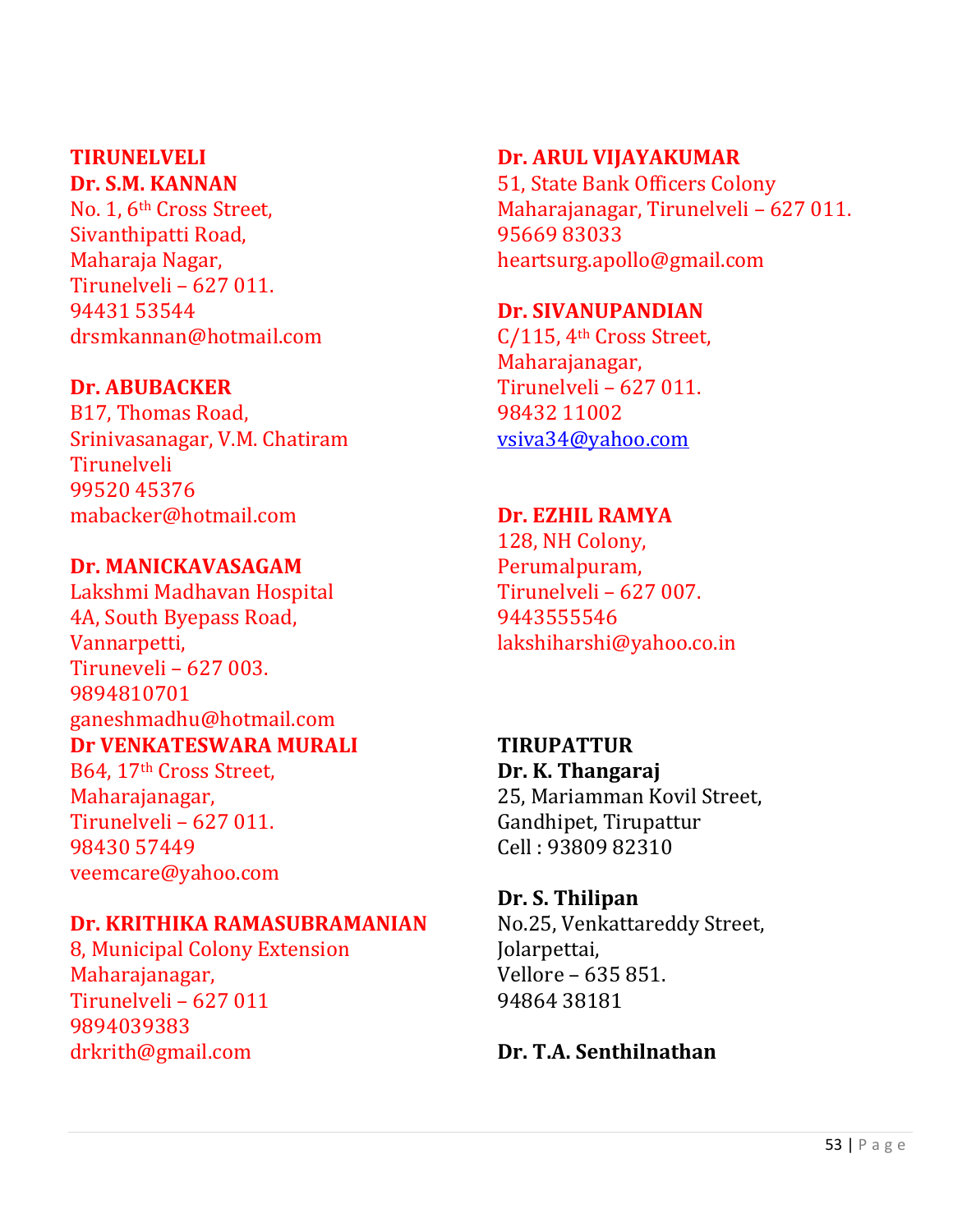10, Dharmaraja Koil Street, Tirupattur, Vellore – 635 601, 9443103378

### **TIRUPUR**

**Dr. J.Ravi.,** Eye Foundation Hospital, 14 /22,Harvey Road, Tirupur. Mobile : 9443317794

### **Dr.KavithaLakshmi.,**

Pooja Scans, 36,Rayapandaram Street, Avinash Road,Near Pushpa Theatre, Tirupur. Email Id : kavitasrinivas@ Mobile:9655226673

#### **Dr.Aruljothi.,**

OMS Hospital, Palladam Main Road, Veerapandi Pirivu, Tirupur. Mobile : 8586894306

### **Dr.Harivira Vijaykanth.,**

297/266,Periyar Colony, Anuppar Palayam, Tirupur. Email Id [:rivirakan@yahoo.com](mailto:rivirakan@yahoo.com) Mobile : 9944938338

**Dr. R. Prakash**

Matheswari Medical Centre, Cheyvur Road, Near Taluk Office, Avinashi., Tirupur Dist.

Email Id : [drprak83@gmail.com](mailto:drprak83@gmail.com) Mobile : 967701237 , 04296 – 270101

#### **Dr.Karthikeyan M.B.B.S.,D.L.O.,**

K.K.Swathi Hospital, 253,Near AmarJothi Bus Stop, Ring Road , 15 Velampalayam, [karthikeyant1123@gmail.com](mailto:karthikeyant1123@gmail.com) Phone : 8012371484, 0421 - 2481484

### **Dr.J.Prabhuram,**

T.M.F. Hospital, Sabapathipuram, Uthukuli Road,Tirupur. [drpraburam@gmail.com](mailto:drpraburam@gmail.com) Phone : 9789599899

### **Dr.Ramani,**

34,Second Street, JaiNagar,Kangayam Road, Vijaypuram (P.O), Tirupur. Phone : 9788843777 , 0421 – 4247883

### **Dr.Ramesh M.B.B.S.,**

Velan Hospitals, 329 – 1,Velan Hospital, Anuparpalayam Pudur, Tirupur. [drramesh77@yahhoo.com](mailto:drramesh77@yahhoo.com) Mobile. :9942181874

**Dr. Bommusamy** Tirupur chest hospital 60 feet road, Off Avinashi Road Tirupur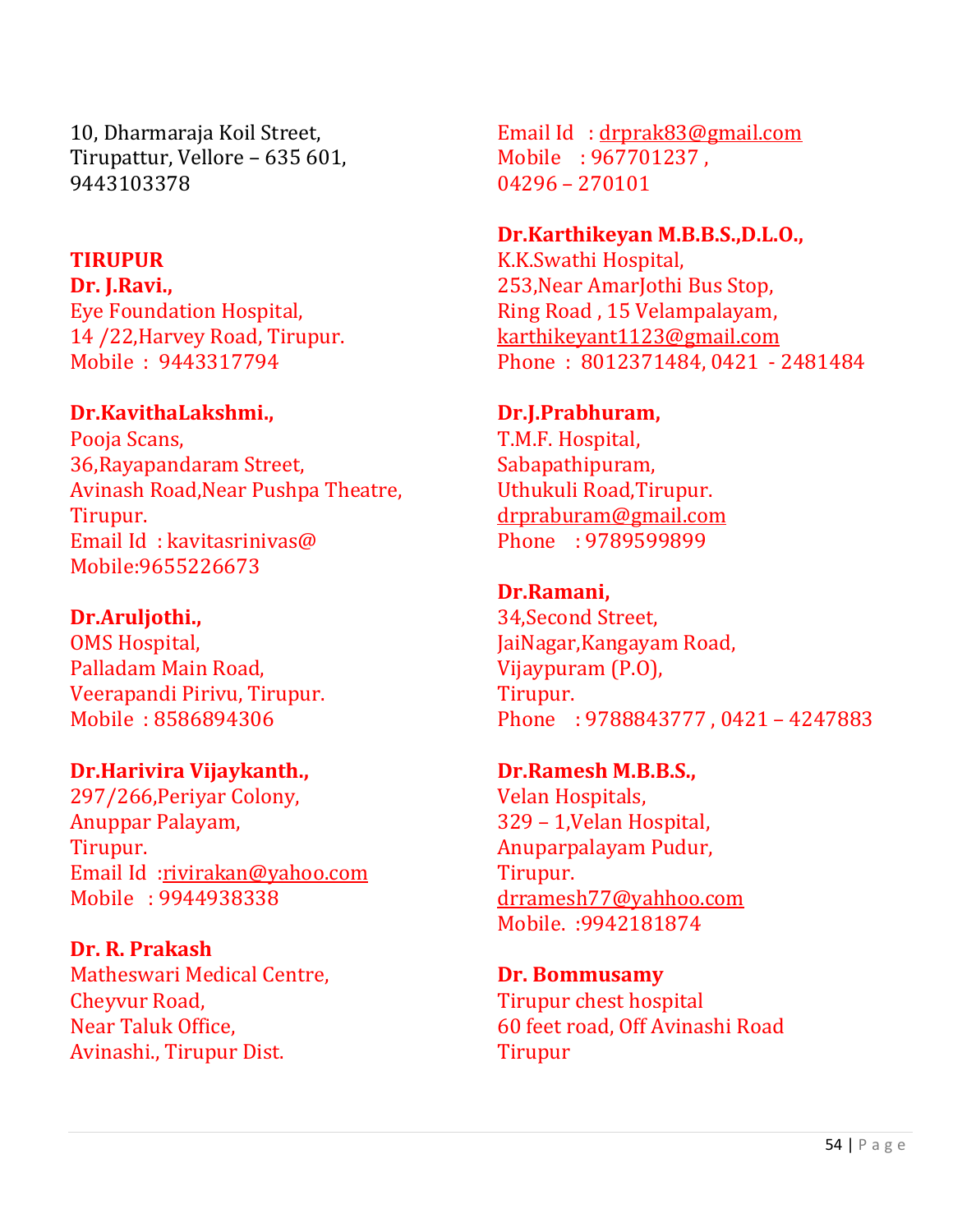9043000334 [tirupurchesthospital@gmail.com](mailto:tirupurchesthospital@gmail.com)

**Dr. Shankar Kathir**

S.K.Hospital Rakiyapalayam pitiful Kangeyam road, Tirupur. 9865246874. [drsankarkathir@yahoo.com](mailto:drsankarkathir@yahoo.com)

**THIRUVALLUR Dr. Heleena Rajkumari** 43,Mothilal Street, Tiruvallur – 602 001. 9443417454

**TIRUVANNAMALAI Dr. S. Ganesan** 77, Chinnakadai Street, Tiruvannamalai – 606 601. Cell : 94433 32426 [gains64@yahoo.co.uk](mailto:gains64@yahoo.co.uk)

**Dr. R. DEVANAND** Vaishali Diabetes Center NO. 9, L.G.G.S. Nagar, Tiruvannamalai – 606 601. Cell : 94439 07459 e.mail [:devhems@yahoo.com](mailto:devhems@yahoo.com)

**Dr. K. ANURADHA** S.S. Hospital No. 135/52, Mathalangulam Street, Tiruvannamalai – 606 601. Cell : 94433 08437

e.mail : anusri2000tvm@gmail.com

**TIRUVARUR Dr. M. Ramachandran** Surya Hospital, 23, Jowlikara Street. Thiruvarur – 610 001. Cell : 88257 28287

**TUTICORIN Dr. ARULPRAKASH.R.** 25B/2, Masilamanipuram 3rd Street, Tuticorin – 628 002. 9442150942 [apidc007@gmail.com](mailto:apidc007@gmail.com)

**Dr. S. MARIMUTHU** 152/18, Laxmi Poly Clinic, Near New Bus Stand Tuticorin – 628 002. Cell : 98944 47770

Dr. KANNAN K 1K/199, Pushpa Nagar South First Cross Street Tuticorin – 628 008. Cell : 94864 82398

**Dr. K.S. Ramalingam** 6, Chidambara Nagar East Street, Tuticorin – 628 008. 98430 51983 [dr.ramalingam.ks@gmail.com](mailto:dr.ramalingam.ks@gmail.com)

**Dr. KUMARAN P**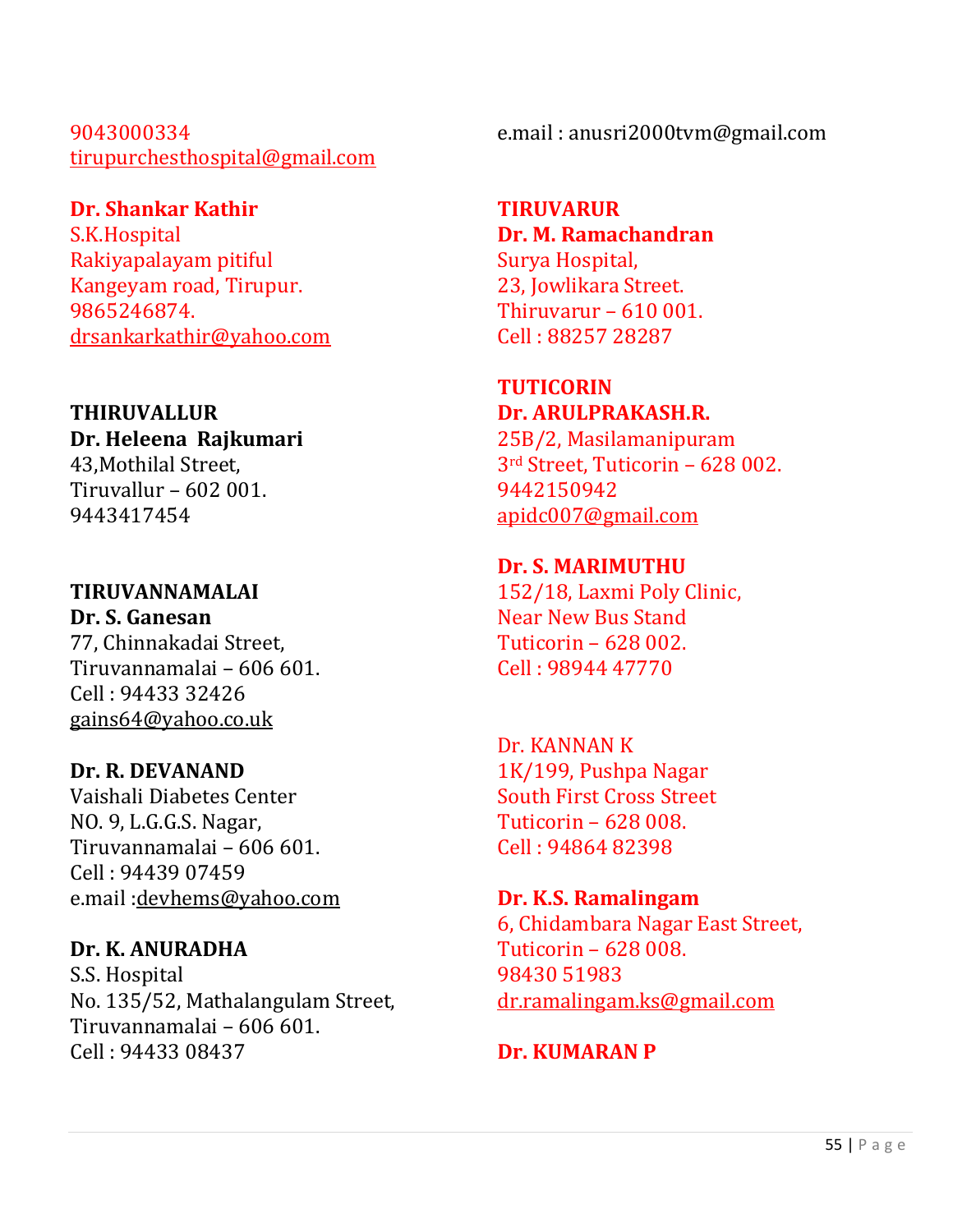Annai Saratha Hospital 48, Tooveypuram 10th Street Tuticorin – 628 003. Cell : 98946 43299

### **UDUMALPET**

**Dr. R. Siva Shanmugam**

Arvi Hospitals Venkara Krishna Road Udumalpet – 642 126 9842234266

### **Dr. J. Surendran,**

Jagan Clinic, 271-A, Dhali Road, Udumalpet - 642 126. Ph: 04252-225530, 227513 94438215227

**Dr. M. Easwaran** Sri Kumaran Hospital, Yasodha Ramalingam Layout Udumalpet – 642 126 Ph. 04252 - 233156 Mob. 9362210313 **Dr. K. Balasundaram** No.1b, Venkatakrishna Road Udumalpet – 642 126 Mob. 9842428029

Dr. M. Thamarai Selvan 94433 29859

Dr. N. Sumonth Krishnan 94421 78930

### **VALLIOOR**

**Dr. A. Thangarai,** Mukesh Clinic, Eruvadi, Tirunelveli Dist Cell : 94431 02768

### **VANIYAMBADI Dr. S. GNANASEKARAN**

5, Bye-Pass Road, Newtown, Vaniyambadi – 635 751. 04174234592, 9442974478 drsgnanasekaran@gmail.com

### **Dr. AZEEM BASHA M**

124, Moolakadai Street, Neelfiled, Vaniyambadi – 635 751. Ph : 04174 – 232924 [azimophthal@gmail.com](mailto:azimophthal@gmail.com) 8668052892, 04174 – 232924

### **VELLORE**

**Dr. R. Ashok** Nalam Medical Center and Hospital No. 44, Arcot Road, Phase 2, Sathuvachari, Vellore – 632 009. Cell : 94432 15787

**Dr. J. Balachander** No. 192, Duraisamy Street, Virupatchipuram Vellore – 632 002.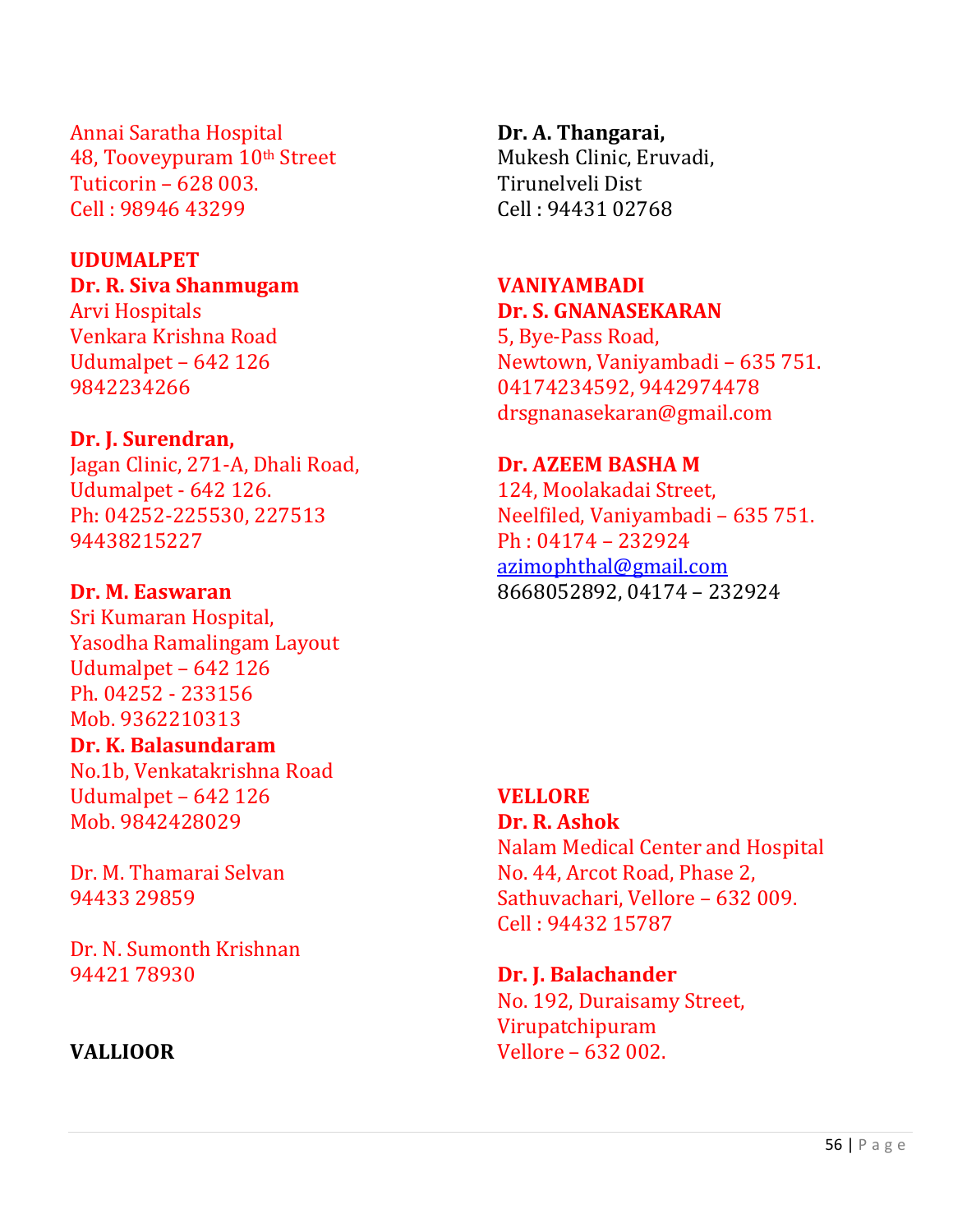#### Cell : 9444888626 [dermbc@gmail.com](mailto:dermbc@gmail.com)

### **Dr. Kirubakaran Raj**

No. 16, Vinayga Mudaliar Street, Kosapet, Vellore – 632 001. Cell: 96269 37994 e.mail [:skraj92@yahoo.co.in](mailto:skraj92@yahoo.co.in)

### **Dr. PALANI.C.S.**

500/1, PHASE-3, SATHUVACHARY, VELLORE – 632009 93453 03565

### **Dr. K. Sathish Kumar**

Geetha Nursing Home, 17, Kosa Street, Vellore – 632 001. Cell: 9443491760 e.mail : smalltowndoc@gmail.com

### **Dr. B. Arulpari**

Nalvazhi Diabetes Center, No. 100, RP Street, Sankaranpalayam, Vellore – 632 001. Cell : 94431 65229 e.mail [:vallalpari@yahoo.com](mailto:vallalpari@yahoo.com)

### **Dr. B. Kumaran**

Raj Nursing Home, No. 5, Ponniamman Koil Street, Sainathapuram, Vellore – 632 001. 93453 10862, [balraj.kumaran@gmail.com](mailto:balraj.kumaran@gmail.com)

**Dr. K. Venkataramanan** Hony. Secretary, IMA Vellore Branch K.V.N. Kidney Kare First Floor, J.J. Ravi Hospital, Palavansathu Kuppam, Vellore. Cell : 74021 81740

## **Dr. Sendan. K**

17/24, 1st East Main Road, Gandhi Nagar, Vellore - 632 006 Mob. 9843045751 [sendan@reddifmail.com](mailto:sendan@reddifmail.com)

### **Dr. V. Chandra Mohan**

22, Tulips Hermitage Pernathur Road, Malaikodi, Ariyur Post, Vellore – 632 005. Cell : 9884661639 [drvchandramohan@gmail.com](mailto:drvchandramohan@gmail.com)

### **VILLUPURAM**

**Dr. S. Arumuganainar** Jessly Eye Clinic, 1, Poonthottam Padhai, Villupuram – 605 602 Cell. 9944484117

### **Dr. K. Thirumavalavan**

Sri Barani Hospital 62, Nehruji Road Villupuram – 605602 9443043452

**Dr. P K Palaniraj** 12, Ranganathan Road Villupuram – 605602